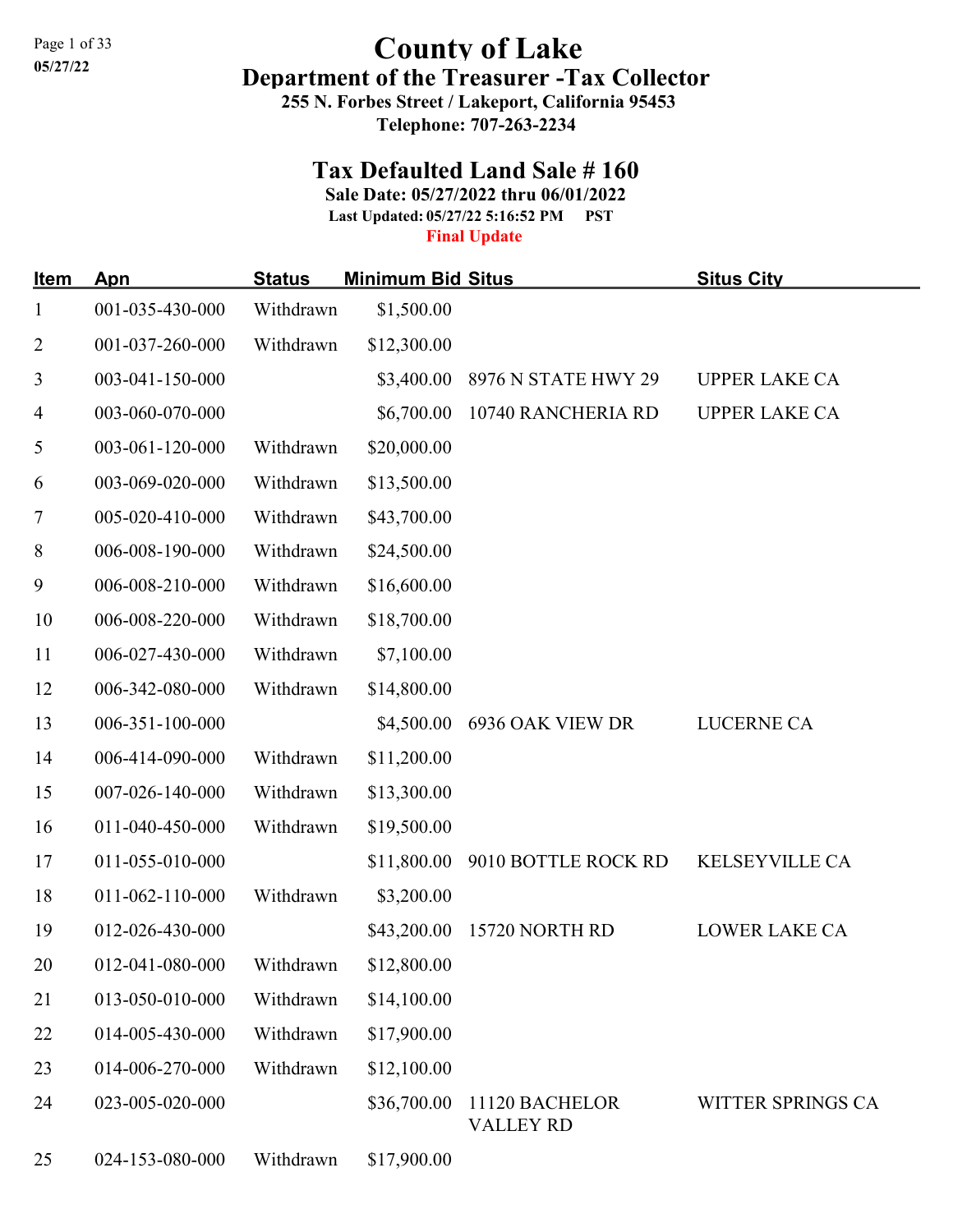| <u>Item</u> | Apn                                        | <b>Status</b> | <b>Minimum Bid Situs</b> |                                   | <b>Situs City</b>    |
|-------------|--------------------------------------------|---------------|--------------------------|-----------------------------------|----------------------|
| 26          | 024-233-080-000                            |               |                          | \$8,900.00 16172 FLORENCE ST      | <b>LOWER LAKE CA</b> |
| 27          | 024-312-090-000                            | Withdrawn     | \$12,200.00              |                                   |                      |
| 28          | 024-312-250-000                            | Withdrawn     | \$11,300.00              |                                   |                      |
| 29          | 024-313-060-000                            |               | \$15,800.00              | <b>10100 BELL AVE</b>             | <b>LOWER LAKE CA</b> |
| 30          | 024-316-020-000                            |               | \$4,100.00               | 10177 BELL CIRCLE<br><b>SOUTH</b> | <b>LOWER LAKE CA</b> |
| 31          | 024-431-030-000                            | Withdrawn     | \$15,500.00              |                                   |                      |
| 32          | 025-051-150-000                            | Withdrawn     | \$57,100.00              |                                   |                      |
| 33          | 025-073-230-000                            |               | \$5,200.00               | 1032 FIFTH ST                     | <b>LAKEPORT CA</b>   |
| 34          | 025-701-170-000                            | Withdrawn     | \$25,500.00              |                                   |                      |
| 35          | 026-052-280-000<br>COMBO W/026-<br>052-360 |               | \$19,300.00              | 410 FOREST DR                     | <b>LAKEPORT CA</b>   |
| 35          | 026-052-360-000<br>COMBO W/026-<br>052-280 |               |                          | <b>420 FOREST DR</b>              | <b>LAKEPORT CA</b>   |
| 36          | 026-122-060-000                            |               | \$29,900.00              | 1330 ELEVENTH ST                  | <b>LAKEPORT CA</b>   |
| 37          | 028-281-170-000                            | Withdrawn     | \$29,800.00              |                                   |                      |
| 38          | 028-282-050-000                            | Withdrawn     | \$11,600.00              |                                   |                      |
| 39          | 028-352-090-000                            |               | \$10,100.00              | 2559 COLWYN AVE                   | <b>LAKEPORT CA</b>   |
| 40          | 028-352-100-000                            |               |                          | \$11,700.00 2554 MASON AVE        | <b>LAKEPORT CA</b>   |
| 41          | 028-352-110-000                            |               |                          | \$11,600.00 2551 COLWYN AVE       | <b>LAKEPORT CA</b>   |
| 42          | 028-352-120-000                            |               |                          | \$11,600.00 2546 MASON AVE        | <b>LAKEPORT CA</b>   |
| 43          | 028-353-050-000                            |               |                          | \$16,700.00 2529 WINTER AVE       | <b>LAKEPORT CA</b>   |
| 44          | 028-353-060-000                            |               |                          | \$3,200.00 2503 WINTER AVE        | <b>LAKEPORT CA</b>   |
| 45          | 029-281-160-000                            | Withdrawn     | \$22,700.00              |                                   |                      |
| 46          | 029-381-020-000                            | Withdrawn     | \$10,300.00              |                                   |                      |
| 47          | 030-101-090-000                            |               |                          | \$6,100.00 7460 PYLE RD           | NICE CA              |
| 48          | 030-102-070-000                            | Withdrawn     | \$1,200.00               |                                   |                      |
| 49          | 030-111-380-000                            |               | \$6,200.00               | 7325 LAKE ST                      | NICE CA              |
| 50          | 030-111-420-000                            |               | \$6,200.00               | <b>7380 PYLE RD</b>               | NICE CA              |
| 51          | 030-114-150-000                            |               |                          | \$7,900.00 2480 GREELEY ST        | NICE CA              |
| 52          | 030-133-120-000                            |               |                          | \$11,200.00 2620 SHERMAN ST       | NICE CA              |
| 53          | 030-134-100-000                            |               |                          | \$2,300.00 2615 SHERMAN ST        | NICE CA              |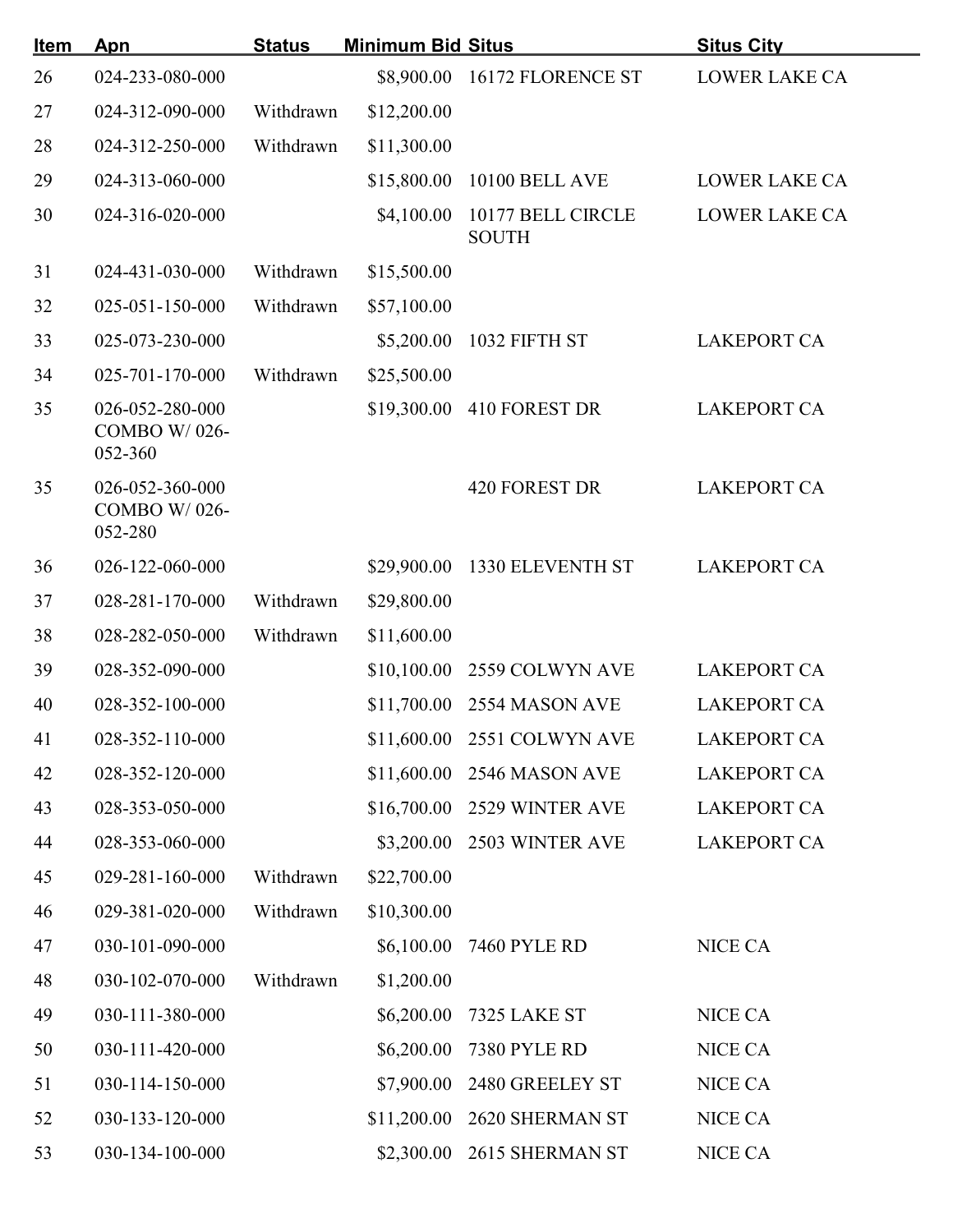| <u>Item</u> | Apn                                               | <b>Status</b> | <b>Minimum Bid Situs</b> |                            | <b>Situs City</b> |
|-------------|---------------------------------------------------|---------------|--------------------------|----------------------------|-------------------|
| 54          | 030-134-140-000                                   |               |                          | \$2,700.00 2655 SHERMAN ST | <b>NICE CA</b>    |
| 55          | 030-175-230-000                                   |               | \$18,500.00              | 2910 KING ST               | <b>NICE CA</b>    |
| 56          | 030-182-020-000<br><b>COMBO W/030-</b><br>182-030 |               | \$13,200.00              | 7203 MORTON ST             | NICE CA           |
| 56          | 030-182-030-000<br>COMBO W/030-<br>182-020        |               |                          | 7187 MORTON ST             | <b>NICE CA</b>    |
| 57          | 030-182-060-000                                   |               | \$3,300.00               | 7190 VERNON ST             | <b>NICE CA</b>    |
| 58          | 030-182-070-000                                   |               | \$1,700.00               | 7170 VERNON ST             | NICE CA           |
| 59          | 030-182-330-000                                   |               | \$6,600.00               | 7173 MORTON ST             | <b>NICE CA</b>    |
| 60          | 030-193-010-000                                   |               | \$3,700.00               | 3005 TYLER ST              | <b>NICE CA</b>    |
| 61          | 030-193-070-000                                   |               | \$3,700.00               | 3065 TYLER ST              | NICE CA           |
| 62          | 030-194-160-000                                   |               | \$24,300.00              | 3180 REED ST               | <b>NICE CA</b>    |
| 63          | 030-195-040-000                                   |               | \$5,000.00               | 3223 CLAY ST               | NICE CA           |
| 64          | 030-195-050-000                                   |               | \$2,800.00               | 3233 CLAY ST               | <b>NICE CA</b>    |
| 65          | 030-202-100-000<br>COMBO W/030-<br>$202 - 110$    |               | \$9,000.00               | 3265 FILMORE ST            | <b>NICE CA</b>    |
| 65          | 030-202-110-000<br>COMBO W/030-<br>202-100        |               |                          | 3275 FILMORE ST            | <b>NICE CA</b>    |
| 66          | 030-202-580-000                                   |               |                          | \$2,000.00 3287 CLAY ST    | <b>NICE CA</b>    |
| 67          | 030-212-120-000                                   |               |                          | \$4,100.00 7380 WEBSTER ST | NICE CA           |
| 68          | 030-212-130-000                                   |               | \$3,800.00               | 7370 WEBSTER ST            | NICE CA           |
| 69          | 030-213-010-000                                   | Withdrawn     | \$2,500.00               |                            |                   |
| 70          | 030-214-320-000                                   |               |                          | \$5,100.00 3477 FILMORE ST | <b>NICE CA</b>    |
| 71          | 031-103-750-000                                   |               |                          | \$3,500.00 6901 COLUSA ST  | <b>NICE CA</b>    |
| 72          | 031-104-470-000                                   |               |                          | \$11,500.00 6848 COLUSA ST | NICE CA           |
| 73          | 031-111-240-000<br>COMBO W/031-<br>111-250        |               | \$5,000.00               | 7176 BUTTE CT              | NICE CA           |
| 73          | 031-111-250-000<br>COMBO W/031-<br>111-240        |               |                          | 7172 BUTTE CT              | <b>NICE CA</b>    |
| 74          | 031-112-930-000<br>COMBO W/031-<br>112-940        |               |                          | \$20,500.00 7197 BUTTE ST  | NICE CA           |
|             |                                                   |               |                          |                            |                   |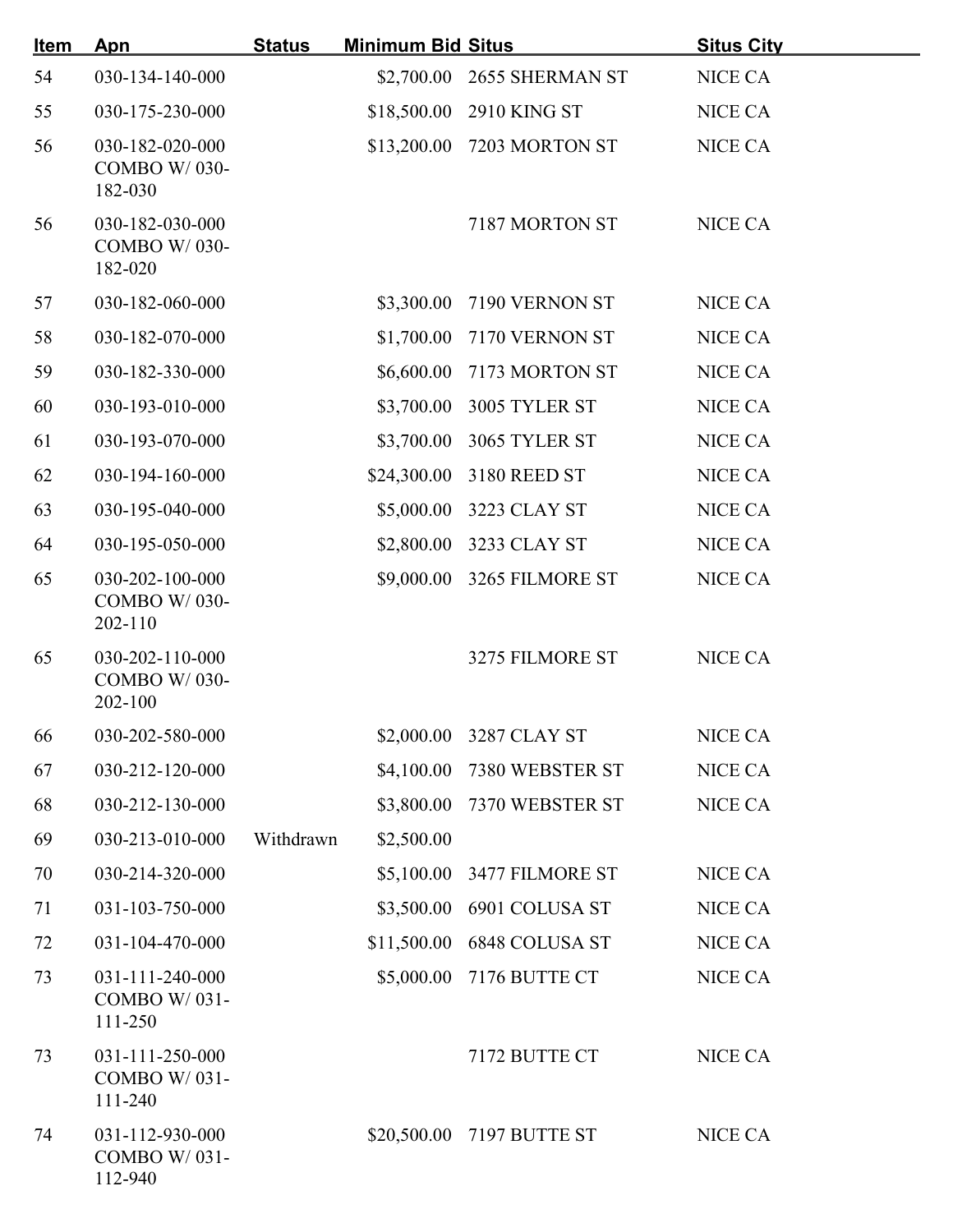| <u>Item</u> | Apn                                        | <b>Status</b> | <b>Minimum Bid Situs</b> |                                | <b>Situs City</b> |
|-------------|--------------------------------------------|---------------|--------------------------|--------------------------------|-------------------|
| 74          | 031-112-940-000<br>COMBO W/031-<br>112-930 |               |                          | 7187 BUTTE ST                  | NICE CA           |
| 75          | 031-122-490-000                            |               | \$3,700.00               | 7204 SHASTA ST                 | <b>NICE CA</b>    |
| 76          | 031-122-500-000                            |               | \$3,700.00               | 7198 SHASTA ST                 | NICE CA           |
| 77          | 031-122-650-000                            |               | \$5,900.00               | 7102 BUTTE ST                  | <b>NICE CA</b>    |
| 78          | 031-122-740-000                            |               | \$2,000.00               | 7219 TEHAMA ST                 | NICE CA           |
| 79          | 031-123-410-000                            |               | \$12,600.00              | 3033 LAKEVIEW DR               | NICE CA           |
| 80          | 031-142-040-000                            |               | \$5,000.00               | 7261 SIERRA ST                 | NICE CA           |
| 81          | 031-142-050-000                            |               | \$46,800.00              | 7271 SIERRA ST                 | NICE CA           |
| 82          | 031-142-170-000                            |               | \$5,700.00               | 3065 GARDNER RD                | NICE CA           |
| 83          | 031-142-430-000                            |               | \$17,600.00              | 7353 HIGH ST                   | NICE CA           |
| 84          | 031-142-440-000                            |               | \$2,000.00               | <b>7347 HIGH ST</b>            | NICE CA           |
| 85          | 031-154-330-000                            | Withdrawn     | \$5,000.00               |                                |                   |
| 86          | 031-154-450-000                            |               | \$3,000.00               | 7244 HIGH ST                   | NICE CA           |
| 87          | 031-154-460-000                            |               | \$7,400.00               | 7251 INYO ST                   | NICE CA           |
| 88          | 031-161-350-000                            |               | \$5,600.00               | 7268 HIGH ST                   | NICE CA           |
| 89          | 031-161-360-000                            |               | \$2,000.00               | 7274 HIGH ST                   | NICE CA           |
| 90          | 031-161-380-000                            |               | \$4,000.00               | 7284 HIGH ST                   | NICE CA           |
| 91          | 031-161-530-000                            |               | \$2,900.00               | 7269 PLUMAS ST                 | NICE CA           |
| 92          | $031 - 171 - 130 - 000$                    |               |                          | \$8,900.00 2824 E STATE HWY 20 | NICE CA           |
| 93          | 031-171-540-000<br>COMBO W/031-<br>171-550 |               |                          | \$19,500.00 6787 MARIN ST      | NICE CA           |
| 93          | 031-171-550-000<br>COMBO W/031-<br>174-540 |               |                          | 6777 MARIN ST                  | NICE CA           |
| 94          | 031-171-590-000<br>COMBO W/031-<br>171-600 |               |                          | \$10,900.00 6737 MARIN ST      | NICE CA           |
| 94          | 031-171-600-000<br>COMBO W/031-<br>171-590 |               |                          | 6727 MARIN ST                  | NICE CA           |
| 95          | 031-172-290-000                            |               | \$2,000.00               | 6902 MARIN ST                  | <b>NICE CA</b>    |
| 96          | 031-172-320-000                            |               | \$10,900.00              | 2810 MERCED ST                 | NICE CA           |
| 97          | 031-192-070-000                            |               |                          | \$6,500.00 3024 BUCKINGHAM WY  | NICE CA           |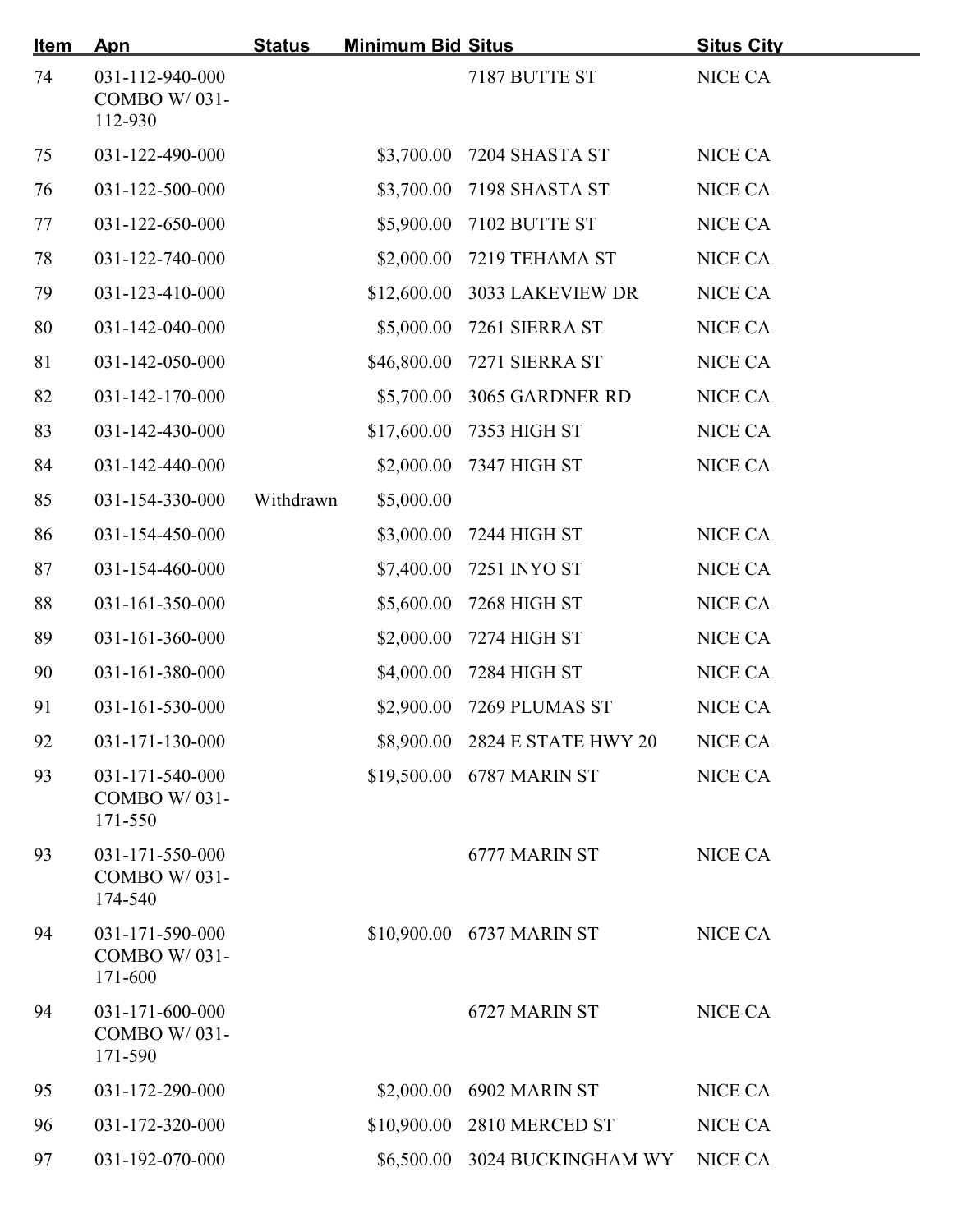| <u>Item</u> | <b>Apn</b>                                       | <b>Status</b> | <b>Minimum Bid Situs</b> |                                | <b>Situs City</b> |
|-------------|--------------------------------------------------|---------------|--------------------------|--------------------------------|-------------------|
| 98          | 031-192-130-000                                  |               | \$2,000.00               | 7047 MARIN ST                  | <b>NICE CA</b>    |
| 99          | 031-192-160-000                                  |               | \$6,500.00               | 3034 BUCKINGHAM WY             | <b>NICE CA</b>    |
| 100         | 031-192-270-000<br>COMBO W/031-<br>192-280       |               |                          | \$5,500.00 3144 BUCKINGHAM WY  | <b>NICE CA</b>    |
| 100         | 031-192-280-000<br>COMBO W/031-<br>192-270       |               |                          | 3148 BUCKINGHAM WY             | NICE CA           |
| 101         | 031-192-630-000                                  |               |                          | \$27,400.00 3154 BUCKINGHAM WY | NICE CA           |
| 102         | 031-193-140-000                                  |               | \$5,100.00               | 7132 MARIN ST                  | NICE CA           |
| 103         | 031-201-050-000                                  | Withdrawn     | \$16,600.00              |                                |                   |
| 104         | 031-201-060-000                                  |               | \$36,000.00              | 3120 CHERRY ST                 | NICE CA           |
| 105         | $031 - 201 - 160 - 000$                          | Withdrawn     | \$12,800.00              |                                |                   |
| 106         | 031-211-250-000                                  |               | \$5,000.00               | 7229 PLUMAS ST                 | NICE CA           |
| 107         | 031-211-280-000                                  |               | \$6,100.00               | 7215 PLUMAS ST                 | NICE CA           |
| 108         | 031-242-120-000<br>COMBO W/031-<br>242-130       | Withdrawn     | \$5,900.00               |                                |                   |
| 108         | 031-242-130-000<br>COMBO W/031-<br>242-120       | Withdrawn     |                          |                                |                   |
| 109         | 032-052-640-000                                  |               |                          | \$5,000.00 3346 SPRINGE ST     | NICE CA           |
| 110         | 032-212-130-000                                  |               |                          | \$2,000.00 4420 LAKEVIEW DR    | NICE CA           |
| 111         | 032-262-250-000                                  | Withdrawn     | \$10,800.00              |                                |                   |
| 112         | 032-271-110-000                                  |               |                          | \$5,400.00 4040 LAKEVIEW DR    | NICE CA           |
| 113         | 032-271-150-000                                  |               |                          | \$2,600.00 4080 LAKEVIEW DR    | NICE CA           |
| 114         | 032-291-410-000                                  |               | \$7,400.00               | 4270 LAKEVIEW DR               | NICE CA           |
| 115         | 032-301-400-000                                  |               | \$9,800.00               | 4262 HUTCHINS RD               | NICE CA           |
| 116         | 032-331-140-000<br>COMBO W/032-<br>331-150 & 320 |               | \$22,500.00              | 7037 BLACK OAK ST              | NICE CA           |
| 116         | 032-331-150-000<br>COMBO W/032-<br>331-140 & 320 |               |                          | 7047 BLACK OAK ST              | NICE CA           |
| 116         | 032-331-320-000<br>COMBO W/032-<br>331-140 & 150 |               |                          | 3316 LAKEVIEW DR               | NICE CA           |
| 117         | 032-332-100-000                                  |               | \$6,800.00               | 7062 BLACK OAK ST              | NICE CA           |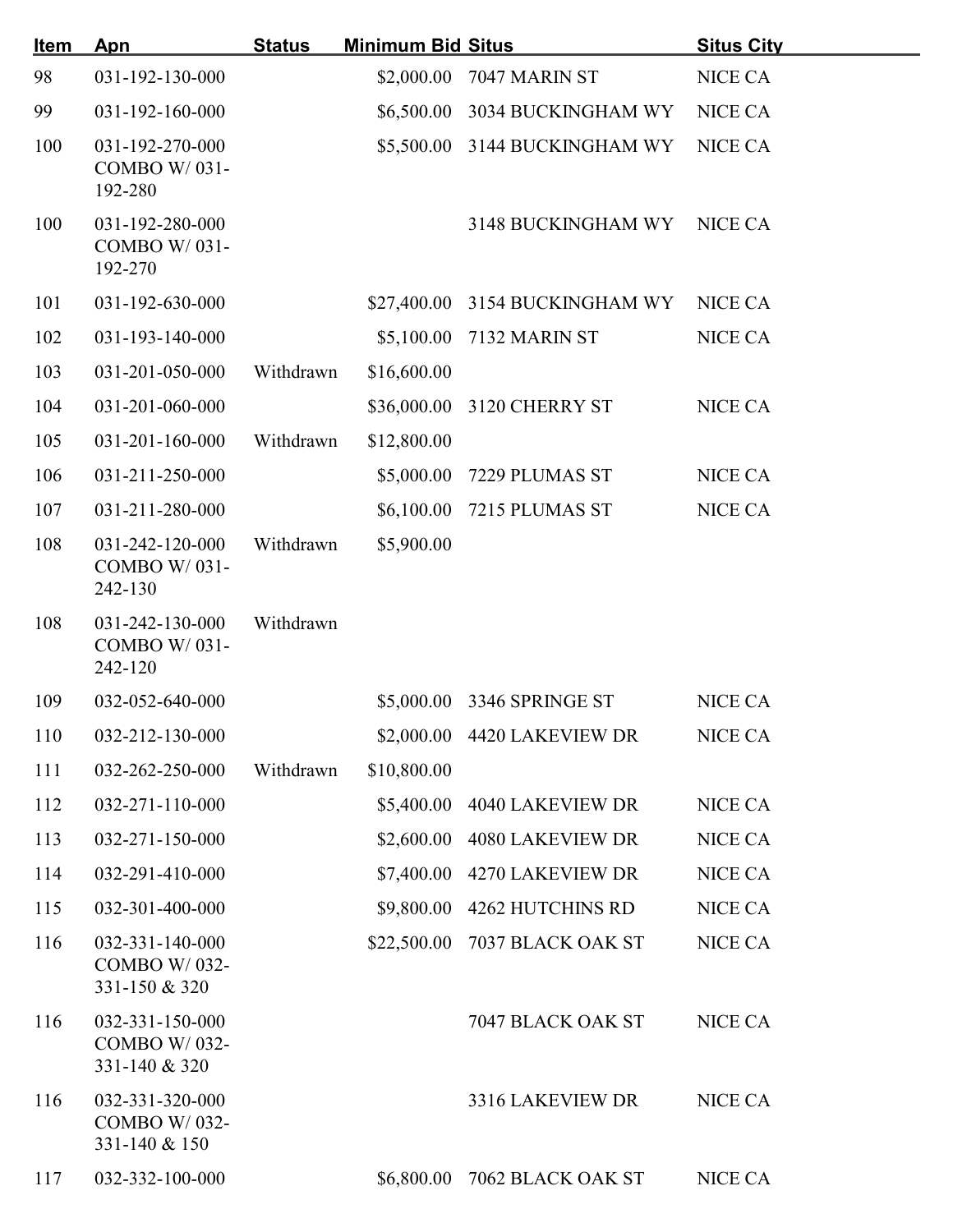| <u>Item</u> | Apn                                               | <b>Status</b> | <b>Minimum Bid Situs</b> |                               | <b>Situs City</b> |
|-------------|---------------------------------------------------|---------------|--------------------------|-------------------------------|-------------------|
| 118         | 032-332-130-000<br>COMBO W/032-<br>332-140        |               |                          | \$17,300.00 7002 BLACK OAK ST | NICE CA           |
| 118         | 032-332-140-000<br><b>COMBO W/032-</b><br>332-130 |               |                          | 6992 BLACK OAK ST             | <b>NICE CA</b>    |
| 119         | 032-332-150-000                                   |               | \$6,600.00               | 6982 BLACK OAK ST             | <b>NICE CA</b>    |
| 120         | 032-332-160-000                                   |               |                          | \$6,600.00 6972 BLACK OAK ST  | NICE CA           |
| 121         | 032-332-180-000                                   |               | \$5,400.00               | 6952 BLACK OAK ST             | <b>NICE CA</b>    |
| 122         | 032-332-240-000<br>COMBO W/032-<br>332-250        |               |                          | \$24,600.00 3443 KNOB ST      | <b>NICE CA</b>    |
| 122         | 032-332-250-000<br>COMBO W/032-<br>332-240        |               |                          | 3433 KNOB ST                  | NICE CA           |
| 123         | 034-031-130-000                                   |               |                          | \$8,700.00 6119 ROLAND DR     | <b>LUCERNE CA</b> |
| 124         | 034-041-050-000                                   |               | \$54,000.00              | 6209 ROLAND DR                | <b>LUCERNE CA</b> |
| 125         | 034-042-040-000                                   | Withdrawn     | \$7,600.00               |                               |                   |
| 126         | 034-043-130-000                                   |               | \$17,800.00              | 6220 FIRST AVE                | <b>LUCERNE CA</b> |
| 127         | 034-064-100-000                                   | Withdrawn     | \$11,200.00              |                               |                   |
| 128         | 034-113-150-000                                   | Withdrawn     | \$15,000.00              |                               |                   |
| 129         | 034-141-120-000                                   | Withdrawn     | \$17,600.00              |                               |                   |
| 130         | 034-152-440-000<br>COMBO W/034-<br>152-450        |               |                          | \$33,000.00 6339 TENTH AVE    | LUCERNE CA        |
| 130         | 034-152-450-000<br>COMBO W/034-<br>152-440        |               |                          | <b>6329 TENTH AVE</b>         | LUCERNE CA        |
| 131         | 034-191-090-000                                   | Withdrawn     | \$5,000.00               |                               |                   |
| 132         | 034-193-240-000                                   |               | \$10,700.00              | <b>6380 FIFTEENTH AVE</b>     | <b>LUCERNE CA</b> |
| 133         | 034-213-170-000                                   | Withdrawn     | \$6,100.00               |                               |                   |
| 134         | 034-241-100-000                                   |               | \$10,900.00              | 6513 E STATE HWY 20           | <b>LUCERNE CA</b> |
| 135         | 034-292-480-000                                   |               | \$2,000.00               | 5860 ROLAND DR                | LUCERNE CA        |
| 136         | 034-334-160-000                                   |               | \$5,000.00               | 3363 SUNSET TER               | LUCERNE CA        |
| 137         | 034-351-090-000                                   |               |                          | \$9,200.00 3243 ATHOLL RD     | LUCERNE CA        |
| 138         | 034-351-160-000                                   |               |                          | \$3,400.00 3235 ATHOLL RD     | LUCERNE CA        |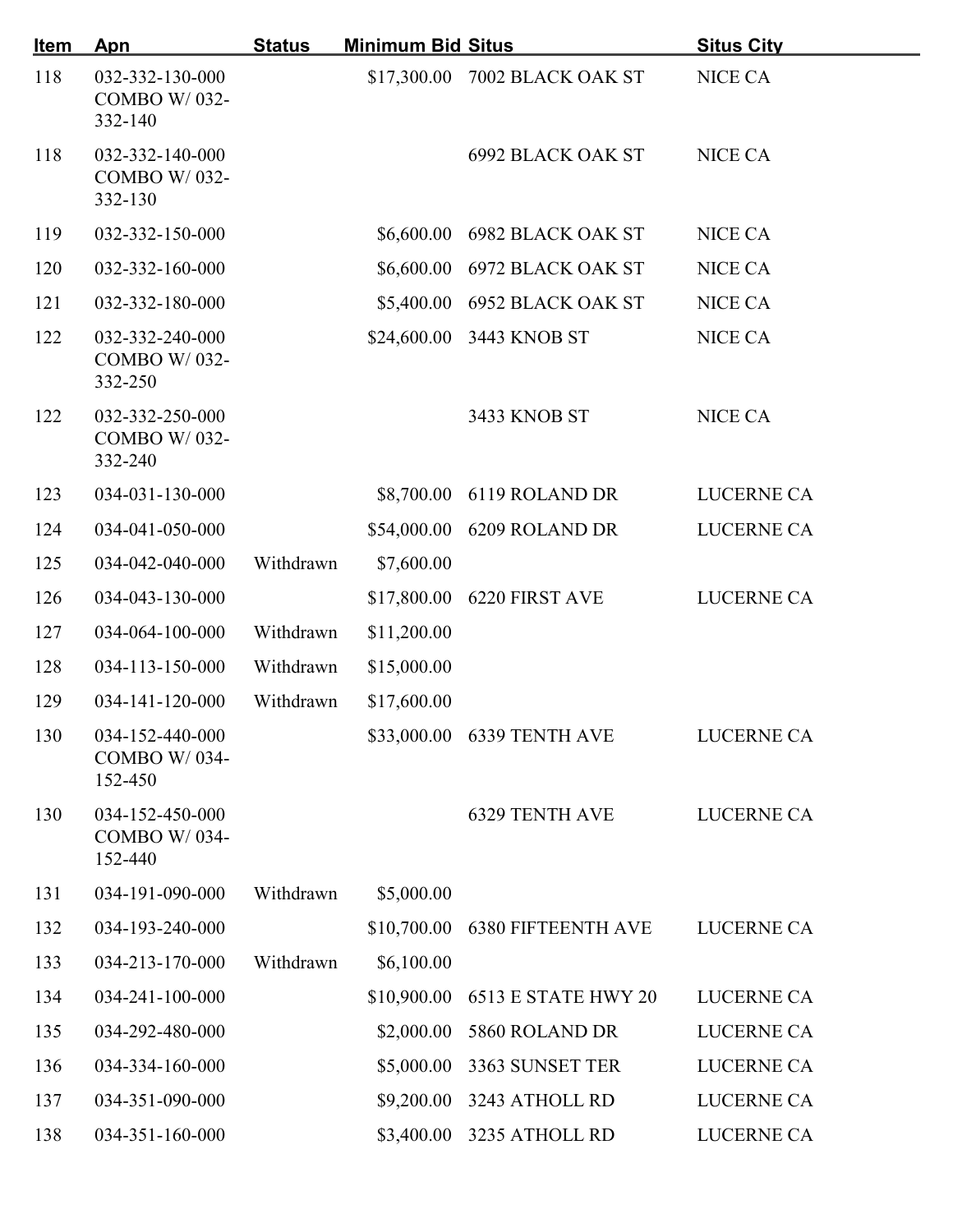| <u>Item</u> | <b>Apn</b>                                        | <b>Status</b> | <b>Minimum Bid Situs</b> |                              | <b>Situs City</b> |
|-------------|---------------------------------------------------|---------------|--------------------------|------------------------------|-------------------|
| 139         | 034-352-230-000<br><b>COMBO W/034-</b><br>352-250 |               |                          | \$4,600.00 3226 ATHOLL RD    | LUCERNE CA        |
| 139         | 034-352-250-000<br><b>COMBO W/034-</b><br>352-230 |               |                          | <b>6667 CHEVIOT RD</b>       | LUCERNE CA        |
| 140         | 034-355-200-000                                   |               |                          | \$8,600.00 3135 FULTON RD    | <b>LUCERNE CA</b> |
| 141         | 034-452-060-000                                   | Withdrawn     | \$6,500.00               |                              |                   |
| 142         | 034-473-140-000                                   |               |                          | \$3,500.00 4240 FOOTHILL DR  | LUCERNE CA        |
| 143         | 034-484-140-000                                   |               | \$3,200.00               | 4287 LESLIE PL               | LUCERNE CA        |
| 144         | 034-485-010-000                                   |               | \$2,000.00               | 4282 LESLIE PL               | LUCERNE CA        |
| 145         | 034-485-030-000                                   |               | \$3,500.00               | 4252 LESLIE PL               | <b>LUCERNE CA</b> |
| 146         | 034-485-040-000                                   |               | \$1,200.00               | 6744 LESLIE RD               | <b>LUCERNE CA</b> |
| 147         | 034-485-050-000                                   |               | \$2,200.00               | 6754 LESLIE RD               | <b>LUCERNE CA</b> |
| 148         | 034-486-010-000                                   |               | \$2,000.00               | 6727 LESLIE RD               | <b>LUCERNE CA</b> |
| 149         | 034-486-020-000                                   |               | \$2,200.00               | 6737 LESLIE RD               | LUCERNE CA        |
| 150         | 034-486-100-000                                   |               | \$5,200.00               | 4198 FERRAND RD              | <b>LUCERNE CA</b> |
| 151         | 034-492-670-000                                   |               | \$3,400.00               | 6844 LESLIE RD               | <b>LUCERNE CA</b> |
| 152         | 034-501-050-000                                   |               | \$2,700.00               | 6837 LESLIE RD               | <b>LUCERNE CA</b> |
| 153         | 034-501-160-000                                   |               | \$5,300.00               | 6923 LESLIE RD               | LUCERNE CA        |
| 154         | 034-501-650-000                                   |               |                          | \$7,100.00 4142 FERRAND RD   | <b>LUCERNE CA</b> |
| 155         | 034-591-150-000                                   |               |                          | \$5,000.00 3957 LAKEVIEW TER | <b>LUCERNE CA</b> |
| 156         | 034-591-320-000                                   |               |                          | \$7,000.00 3855 LAKEVIEW TER | LUCERNE CA        |
| 157         | 034-671-040-000<br>COMBO W/034-<br>671-050        | Withdrawn     | \$34,700.00              |                              |                   |
| 157         | 034-671-050-000<br>COMBO W/034-<br>671-040        | Withdrawn     |                          |                              |                   |
| 158         | 034-672-060-000                                   | Withdrawn     | \$7,700.00               |                              |                   |
| 159         | 034-672-080-000                                   | Withdrawn     | \$5,100.00               |                              |                   |
| 160         | 034-674-210-000                                   |               | \$4,700.00               | 3758 LAKEVIEW TER            | <b>LUCERNE CA</b> |
| 161         | 034-674-220-000                                   |               | \$5,400.00               | 3752 LAKEVIEW TER            | LUCERNE CA        |
| 162         | 034-674-230-000                                   |               | \$4,700.00               | 3748 LAKEVIEW TER            | LUCERNE CA        |
| 163         | 034-675-130-000                                   |               | \$4,900.00               | 3753 LAKEVIEW TER            | <b>LUCERNE CA</b> |
| 164         | 034-675-160-000                                   |               | \$5,300.00               | 3741 LAKEVIEW TER            | <b>LUCERNE CA</b> |
|             |                                                   |               |                          |                              |                   |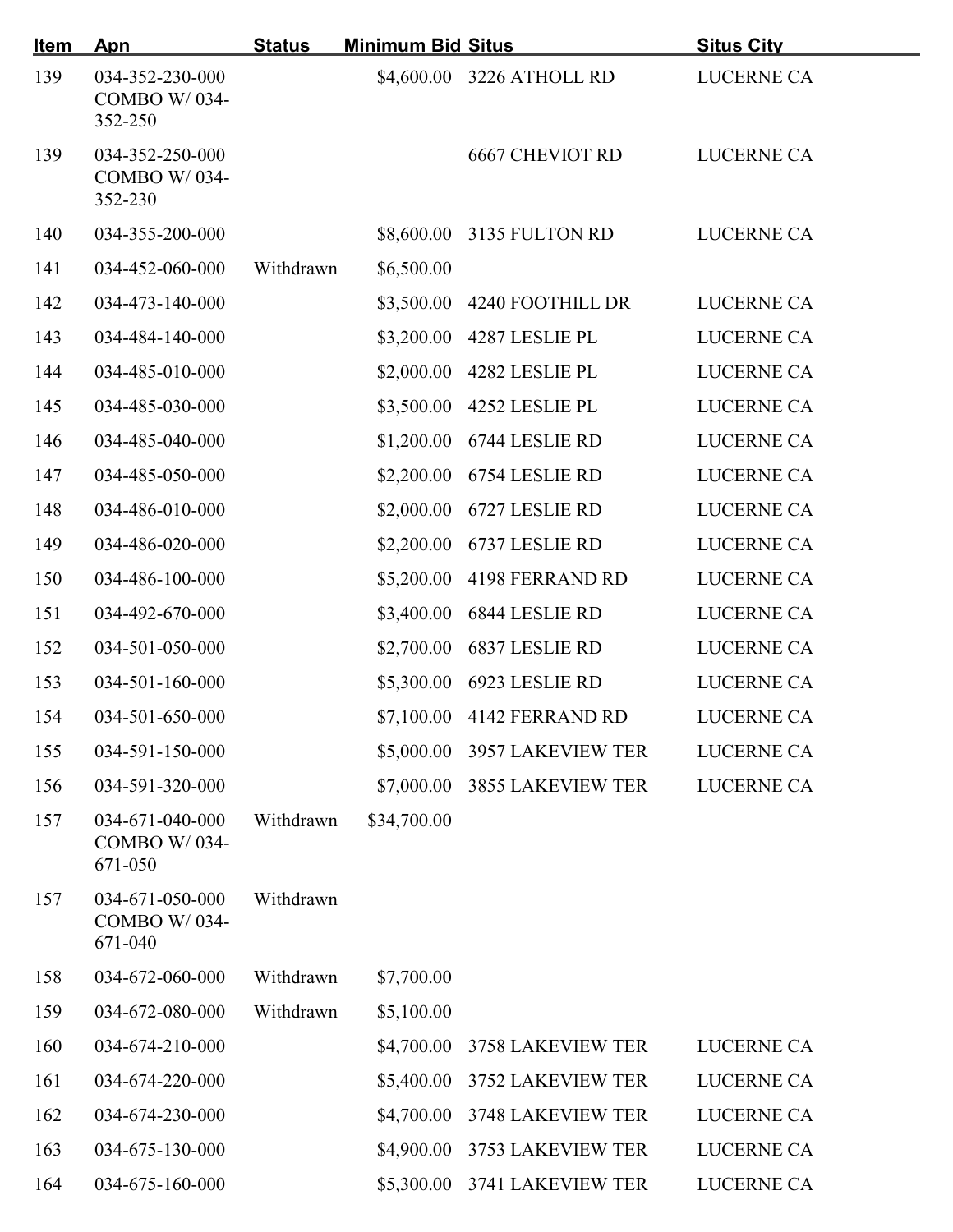| <u>Item</u> | Apn                                        | <b>Status</b> | <b>Minimum Bid Situs</b> |                          | <b>Situs City</b>        |
|-------------|--------------------------------------------|---------------|--------------------------|--------------------------|--------------------------|
| 165         | 034-675-380-000                            |               | \$4,400.00               | <b>3644 FOOTHILL DR</b>  | <b>LUCERNE CA</b>        |
| 166         | 034-675-400-000                            |               | \$3,200.00               | 3636 FOOTHILL DR         | LUCERNE CA               |
| 167         | 034-681-010-000                            |               | \$4,700.00               | 3851 FULTON RD           | <b>LUCERNE CA</b>        |
| 168         | 034-701-190-000                            |               | \$4,600.00               | <b>3595 LAKEVIEW TER</b> | <b>LUCERNE CA</b>        |
| 169         | 034-832-020-000                            | Withdrawn     | \$7,500.00               |                          |                          |
| 170         | 034-845-120-000                            |               | \$2,500.00               | <b>4255 FOOTHILL DR</b>  | <b>LUCERNE CA</b>        |
| 171         | 034-845-220-000                            | Withdrawn     | \$9,900.00               |                          |                          |
| 172         | 035-013-070-000<br>COMBO W/035-<br>013-080 |               | \$3,500.00               | 9150 GLENHAVEN DR        | <b>GLENHAVEN CA</b>      |
| 172         | 035-013-080-000<br>COMBO W/035-<br>013-070 |               |                          | 9158 GLENHAVEN DR        | <b>GLENHAVEN CA</b>      |
| 173         | 035-122-090-000                            |               | \$4,600.00               | 12554 WIDGEON WY         | <b>CLEARLAKE OAKS CA</b> |
| 174         | 035-122-400-000                            |               | \$2,400.00               | 12462 WIDGEON WY         | <b>CLEARLAKE OAKS CA</b> |
| 175         | 035-122-410-000                            |               | \$2,400.00               | 12472 WIDGEON WY         | <b>CLEARLAKE OAKS CA</b> |
| 176         | 035-123-510-000                            |               | \$19,900.00              | <b>12580 PINE ST</b>     | <b>CLEARLAKE OAKS CA</b> |
| 177         | 035-131-030-000                            |               | \$2,600.00               | 12374 LAKEVIEW DR        | <b>CLEARLAKE OAKS CA</b> |
| 178         | 035-132-360-000                            |               | \$46,400.00              | 12577 WIDGEON WY         | <b>CLEARLAKE OAKS CA</b> |
| 179         | 035-132-370-000                            |               | \$3,600.00               | 12571 WIDGEON WY         | <b>CLEARLAKE OAKS CA</b> |
| 180         | 035-151-090-000                            |               | \$2,000.00               | 12490 LAKEVIEW DR        | <b>CLEARLAKE OAKS CA</b> |
| 181         | 035-151-100-000                            |               | \$2,000.00               | 12498 LAKEVIEW DR        | <b>CLEARLAKE OAKS CA</b> |
| 182         | 035-152-010-000                            |               | \$3,900.00               | 12401 LAKEVIEW DR        | <b>CLEARLAKE OAKS CA</b> |
| 183         | 035-152-070-000                            |               | \$5,800.00               | 12469 LAKEVIEW DR        | <b>CLEARLAKE OAKS CA</b> |
| 184         | 035-152-450-000                            |               | \$7,500.00               | 12598 FOOTHILL BLVD      | <b>CLEARLAKE OAKS CA</b> |
| 185         | 035-162-060-000                            |               | \$2,000.00               | 12642 LAKEVIEW DR        | <b>CLEARLAKE OAKS CA</b> |
| 186         | 035-163-190-000                            | Withdrawn     | \$7,100.00               |                          |                          |
| 187         | 035-163-510-000                            |               | \$8,600.00               | 12688 CENTER WY          | <b>CLEARLAKE OAKS CA</b> |
| 188         | 035-171-120-000                            |               | \$17,700.00              | 12860 LAKEVIEW DR        | <b>CLEARLAKE OAKS CA</b> |
| 189         | 035-172-120-000                            |               | \$15,000.00              | 12871 LAKEVIEW DR        | <b>CLEARLAKE OAKS CA</b> |
| 190         | 035-172-140-000                            |               | \$18,700.00              | 12891 LAKEVIEW DR        | <b>CLEARLAKE OAKS CA</b> |
| 191         | 035-172-150-000                            |               | \$4,600.00               | 12911 LAKEVIEW DR        | <b>CLEARLAKE OAKS CA</b> |
| 192         | 035-262-090-000                            |               | \$6,800.00               | 11643 WIDGEON WY         | <b>CLEARLAKE OAKS CA</b> |
| 193         | 035-262-100-000                            |               | \$2,100.00               | 11653 WIDGEON WY         | <b>CLEARLAKE OAKS CA</b> |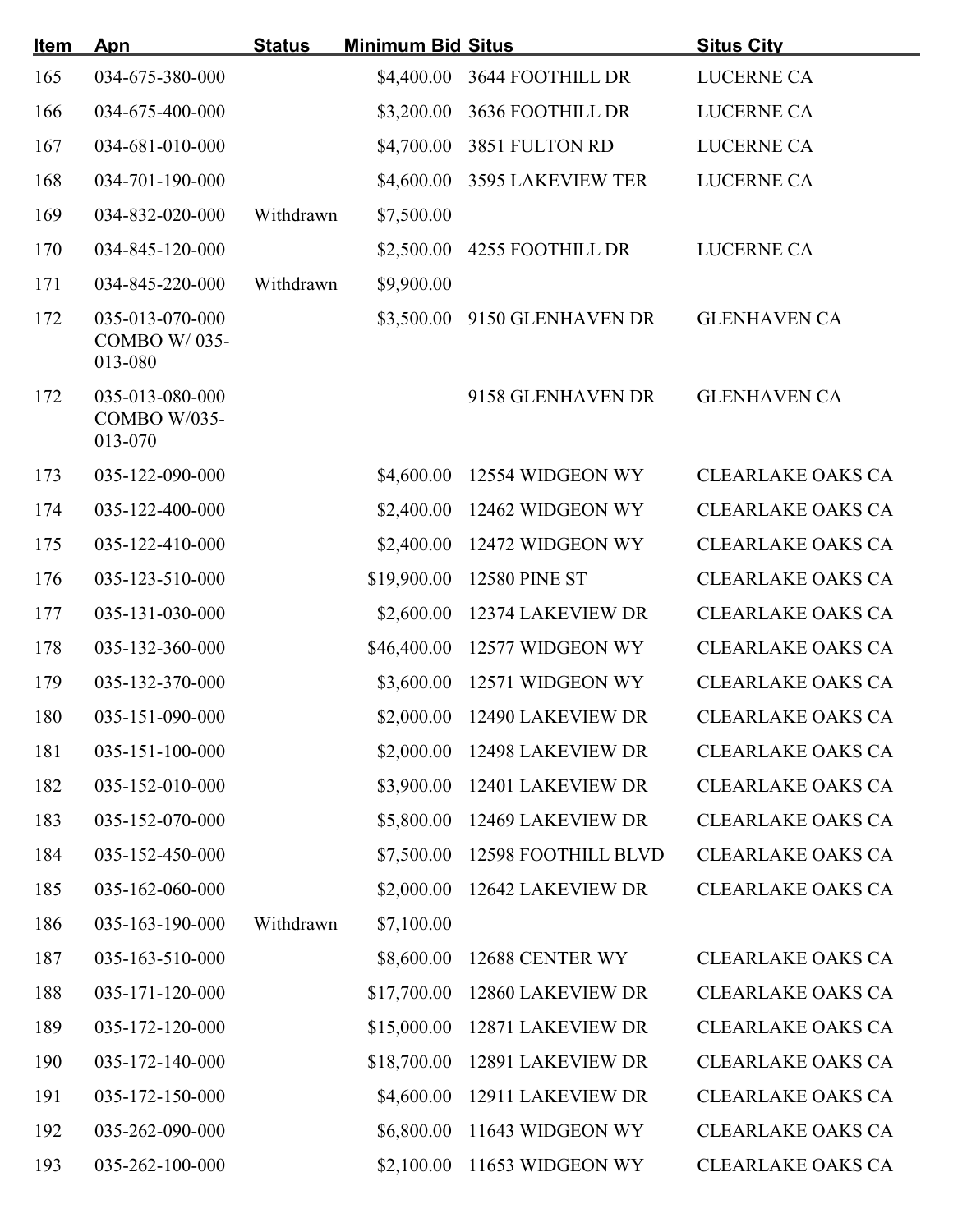| <b>Item</b> | Apn                                               | <b>Status</b> | <b>Minimum Bid Situs</b> |                              | <b>Situs City</b>        |
|-------------|---------------------------------------------------|---------------|--------------------------|------------------------------|--------------------------|
| 194         | 035-262-200-000                                   |               | \$3,200.00               | 11688 E STATE HWY 20         | <b>CLEARLAKE OAKS CA</b> |
| 195         | 035-272-050-000                                   |               | \$10,000.00              | 11753 WIDGEON WY             | <b>CLEARLAKE OAKS CA</b> |
| 196         | 035-274-220-000                                   |               | \$3,200.00               | 11885 LAKEVIEW DR            | <b>CLEARLAKE OAKS CA</b> |
| 197         | 035-281-410-000                                   |               | \$2,000.00               | 11972 LAKEVIEW DR            | <b>CLEARLAKE OAKS CA</b> |
| 198         | 035-283-030-000                                   |               | \$10,000.00              | 11988 WIDGEON WY             | <b>CLEARLAKE OAKS CA</b> |
| 199         | 035-303-050-000                                   |               | \$11,900.00              | 11353 TOYON DR               | <b>CLEARLAKE OAKS CA</b> |
| 200         | 035-312-650-000                                   |               | \$12,700.00              | 11486 TOYON DR               | <b>CLEARLAKE OAKS CA</b> |
| 201         | 035-332-270-000                                   |               | \$12,700.00              | 11716 LAKEVIEW DR            | <b>CLEARLAKE OAKS CA</b> |
| 202         | 035-341-560-000                                   |               | \$14,300.00              | 11928 KONOCTI DR             | <b>CLEARLAKE OAKS CA</b> |
| 203         | 035-341-610-000                                   |               | \$12,100.00              | 11972 KONOCTI DR             | <b>CLEARLAKE OAKS CA</b> |
| 204         | 035-341-640-000<br>COMBO W/035-<br>341-730        |               | \$5,800.00               | 12012 KONOCTI DR             | <b>CLEARLAKE OAKS CA</b> |
| 204         | 035-341-730-000<br><b>COMBO W/035-</b><br>341-640 |               |                          | 12032 KONOCTI DR             | <b>CLEARLAKE OAKS CA</b> |
| 205         | 035-342-350-000                                   |               | \$9,000.00               | 11881 KONOCTI DR             | <b>CLEARLAKE OAKS CA</b> |
| 206         | 035-342-560-000                                   |               | \$10,800.00              | 12001 KONOCTI DR             | <b>CLEARLAKE OAKS CA</b> |
| 207         | 035-342-590-000                                   |               | \$8,400.00               | 12025 KONOCTI DR             | <b>CLEARLAKE OAKS CA</b> |
| 208         | 035-342-600-000                                   |               | \$10,100.00              | 12035 KONOCTI DR             | <b>CLEARLAKE OAKS CA</b> |
| 209         | 035-351-520-000                                   |               | \$8,400.00               | 12205 MESA DR                | <b>CLEARLAKE OAKS CA</b> |
| 210         | 035-351-730-000                                   |               |                          | \$30,100.00 12134 KONOCTI DR | <b>CLEARLAKE OAKS CA</b> |
| 211         | 035-352-140-000                                   |               | \$8,300.00               | 12105 KONOCTI DR             | <b>CLEARLAKE OAKS CA</b> |
| 213         | 035-391-200-000                                   | Withdrawn     | \$3,100.00               |                              |                          |
| 214         | 035-414-060-000                                   |               | \$5,700.00               | 13105 FOURTH ST              | <b>CLEARLAKE OAKS CA</b> |
| 215         | 035-421-130-000                                   |               | \$10,600.00              | 13092 SIXTH ST               | <b>CLEARLAKE OAKS CA</b> |
| 216         | 035-491-260-000                                   | Withdrawn     | \$8,800.00               |                              |                          |
| 217         | 035-524-110-000                                   |               | \$8,300.00               | 87 SPRING RD                 | <b>CLEARLAKE OAKS CA</b> |
| 218         | 035-582-090-000                                   |               | \$2,100.00               | 10075 TERRY DR               | <b>CLEARLAKE OAKS CA</b> |
| 219         | 035-582-100-000                                   |               | \$1,900.00               | 10095 HARVEY BLVD            | <b>CLEARLAKE OAKS CA</b> |
| 220         | 035-812-270-000                                   | Withdrawn     | \$42,800.00              |                              |                          |
| 221         | 035-862-090-000                                   | Withdrawn     | \$17,000.00              |                              |                          |
| 222         | 036-201-040-000                                   |               | \$1,700.00               | 9975 CRESTVIEW DR            | <b>CLEARLAKE PARK CA</b> |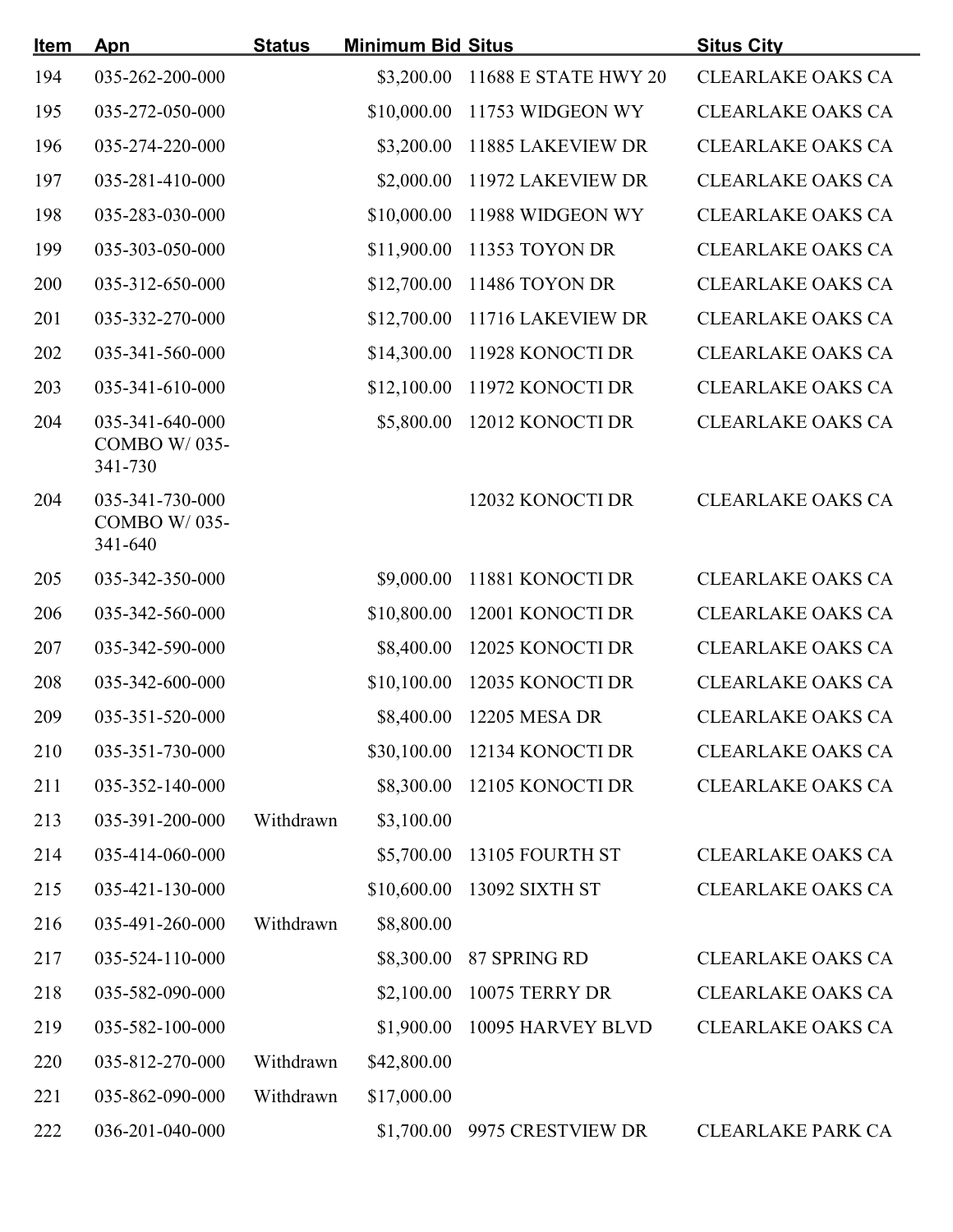| <u>Item</u> | Apn                                         | <b>Status</b> | <b>Minimum Bid Situs</b> |                                               | <b>Situs City</b>        |
|-------------|---------------------------------------------|---------------|--------------------------|-----------------------------------------------|--------------------------|
| 223         | 036-291-210-000<br>COMBO W/036-<br>291-220  |               |                          | \$15,500.00 11190 PIONEER RD                  | <b>CLEARLAKE PARK CA</b> |
| 223         | 036-291-220-000<br>COMBO W/036-<br>291-210  |               |                          | 11188 PIONEER RD                              | <b>CLEARLAKE PARK CA</b> |
| 224         | 036-313-050-000                             |               | \$5,300.00               | 2181 SHERWOOD DR                              | <b>CLEARLAKE PARK CA</b> |
| 225         | 036-313-380-000<br>COMBO W/036-<br>313-390  |               | \$4,200.00               | 2285 SHERWOOD DR                              | <b>CLEARLAKE PARK CA</b> |
| 225         | 036-313-390-000<br>COMBO W/036-<br>313-380  |               |                          | 2281 SHERWOOD DR                              | <b>CLEARLAKE PARK CA</b> |
| 226         | 036-351-190-000                             |               | \$4,100.00               | 11260 LAKESHORE DR                            | <b>CLEARLAKE PARK CA</b> |
| 227         | 036-351-200-000                             |               | \$4,700.00               | 11270 LAKESHORE DR                            | <b>CLEARLAKE PARK CA</b> |
| 228         | 036-401-360-000                             |               | \$5,000.00               | 10450 LAKESHORE DR                            | <b>CLEARLAKE PARK CA</b> |
| 229         | 037-071-030-000                             |               | \$7,300.00               | 3004 OAK CREST DR                             | <b>CLEARLAKE PARK CA</b> |
| 230         | 037-072-200-000                             |               | \$5,000.00               | 3137 OAK CREST DR                             | <b>CLEARLAKE PARK CA</b> |
| 231         | 037-081-010-000                             |               | \$5,300.00               | 3128 OAK CREST DR                             | <b>CLEARLAKE PARK CA</b> |
| 232         | 037-082-030-000                             |               | \$5,000.00               | 11687 LAKESHORE DR                            | <b>CLEARLAKE PARK CA</b> |
| 233         | 037-132-170-000                             |               | \$5,000.00               | 2817 MERCED AVE                               | <b>CLEARLAKE PARK CA</b> |
| 234         | 037-137-110-000                             |               |                          | \$5,000.00 11500 LAKESHORE DR                 | <b>CLEARLAKE PARK CA</b> |
| 235         | 037-142-020-000                             |               |                          | \$4,700.00 11506 LAKESHORE DR                 | <b>CLEARLAKE PARK CA</b> |
| 236         | 037-142-060-000                             |               | \$5,600.00               | 11512 LAKESHORE DR                            | <b>CLEARLAKE PARK CA</b> |
| 237         | 037-163-020-000                             |               | \$4,900.00               | 12090 LAKESHORE DR                            | <b>CLEARLAKE PARK CA</b> |
| 238         | 037-231-190-000<br>COMBO W/037-<br>232-260  | Withdrawn     | \$23,900.00              |                                               |                          |
| 238         | 037-232-260-000<br>COMBO W/037-<br>231-190  | Withdrawn     |                          |                                               |                          |
| 239         | 037-241-330-000                             | Withdrawn     | \$3,900.00               |                                               |                          |
| 240         | 037-251-110-000<br>COMBO W/037-<br>251-120  |               |                          | \$5,200.00 12867 SAN JOAQUIN AVE CLEARLAKE CA |                          |
| 240         | 037-251-120-000<br>COMBO W. 037-<br>251-110 |               |                          | 12869 SAN JOAQUIN AVE CLEARLAKE CA            |                          |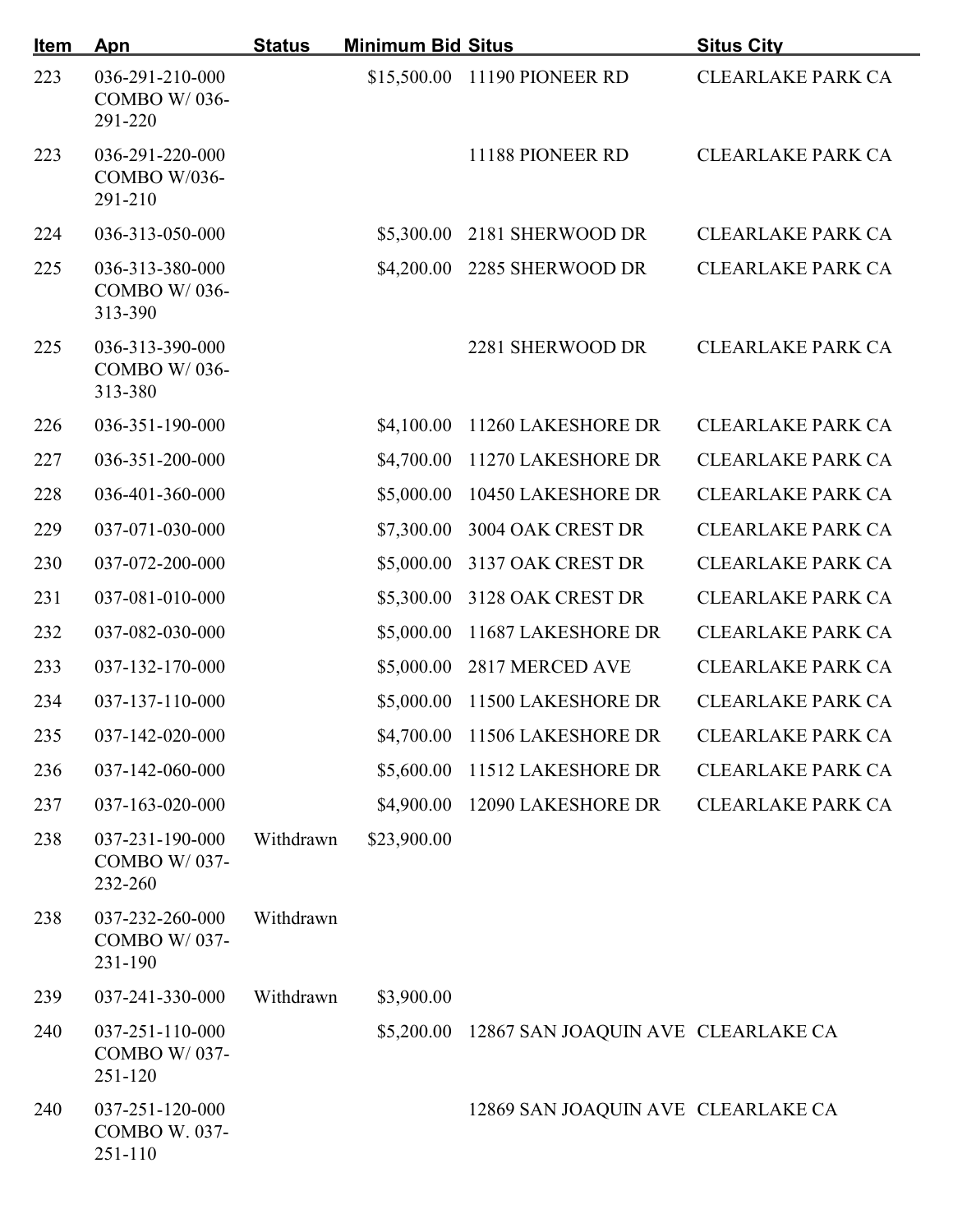| <b>Item</b> | Apn                                               | <b>Status</b> | <b>Minimum Bid Situs</b> |                                               | <b>Situs City</b>        |
|-------------|---------------------------------------------------|---------------|--------------------------|-----------------------------------------------|--------------------------|
| 241         | 037-276-040-000                                   |               | \$2,600.00               | 13025 LAKESHORE DR                            | <b>CLEARLAKE PARK CA</b> |
| 242         | 037-293-060-000<br>COMBO W/037-<br>293-070        |               | \$5,600.00               | 3670 MARIN ST                                 | <b>CLEARLAKE PARK CA</b> |
| 242         | 037-293-070-000<br><b>COMBO W/037-</b><br>293-060 |               |                          | 3687 COUNTRY CLUB DR CLEARLAKE CA             |                          |
| 243         | 037-293-090-000                                   |               |                          | \$21,600.00 3711 COUNTRY CLUB DR CLEARLAKE CA |                          |
| 244         | 037-322-320-000                                   | Withdrawn     | \$35,800.00              |                                               |                          |
| 245         | 037-331-310-000<br><b>COMBO W/037-</b><br>331-320 |               | \$37,500.00              | 13512 LAKESHORE DR                            | <b>CLEARLAKE PARK CA</b> |
| 245         | 037-331-320-000<br><b>COMBO W/037-</b><br>331-310 |               |                          | 13522 LAKESHORE DR                            | <b>CLEARLAKE PARK CA</b> |
| 246         | 037-381-480-000                                   |               | \$4,000.00               | 13672 FAIR OAK RD                             | <b>CLEARLAKE PARK CA</b> |
| 247         | 038-102-050-000                                   |               | \$10,600.00              | 2798 NINTH ST                                 | <b>CLEARLAKE CA</b>      |
| 248         | 038-102-370-000                                   |               | \$7,500.00               | 2786 NINTH ST                                 | <b>CLEARLAKE CA</b>      |
| 249         | 038-112-130-000                                   |               | \$2,700.00               | 2965 TWELFTH ST                               | <b>CLEARLAKE CA</b>      |
| 250         | 038-121-130-000                                   |               | \$15,600.00              | 2990 TENTH ST                                 | <b>CLEARLAKE CA</b>      |
| 251         | 038-122-410-000                                   |               | \$7,600.00               | 2982 NINTH ST                                 | <b>CLEARLAKE CA</b>      |
| 252         | 038-122-430-000                                   |               |                          | \$7,600.00 2992 NINTH ST                      | <b>CLEARLAKE CA</b>      |
| 253         | 038-123-090-000 Withdrawn                         |               | \$7,600.00               |                                               |                          |
| 254         | 038-123-110-000                                   |               | \$12,400.00              | 2974 EIGHTH ST                                | <b>CLEARLAKE CA</b>      |
| 255         | 038-123-220-000                                   |               | \$7,900.00               | 2955 SEVENTH ST                               | <b>CLEARLAKE CA</b>      |
| 256         | 038-123-380-000                                   |               | \$6,700.00               | 2985 SEVENTH ST                               | <b>CLEARLAKE CA</b>      |
| 257         | 038-131-210-000                                   |               | \$3,000.00               | 3181 SIXTEENTH ST                             | <b>CLEARLAKE CA</b>      |
| 258         | 038-132-180-000                                   |               | \$2,800.00               | 3065 FIFTEENTH ST                             | <b>CLEARLAKE CA</b>      |
| 259         | 038-132-460-000                                   |               | \$5,000.00               | 3115 FIFTEENTH ST                             | <b>CLEARLAKE CA</b>      |
| 260         | 038-141-370-000                                   |               | \$5,000.00               | 3175 FOURTEENTH ST                            | <b>CLEARLAKE CA</b>      |
| 261         | 038-141-380-000                                   |               | \$1,800.00               | 3185 FOURTEENTH ST                            | <b>CLEARLAKE CA</b>      |
| 262         | 038-141-560-000                                   |               | \$6,000.00               | 3075 FOURTEENTH ST                            | <b>CLEARLAKE CA</b>      |
| 263         | 038-142-060-000                                   |               | \$5,000.00               | <b>3058 FOURTEENTH ST</b>                     | <b>CLEARLAKE CA</b>      |
| 264         | 038-143-030-000                                   | Withdrawn     | \$2,100.00               |                                               |                          |
| 265         | 038-143-040-000                                   | Withdrawn     | \$2,100.00               |                                               |                          |
| 266         | 038-144-080-000                                   |               | \$5,000.00               | 3076 TWELFTH ST                               | <b>CLEARLAKE CA</b>      |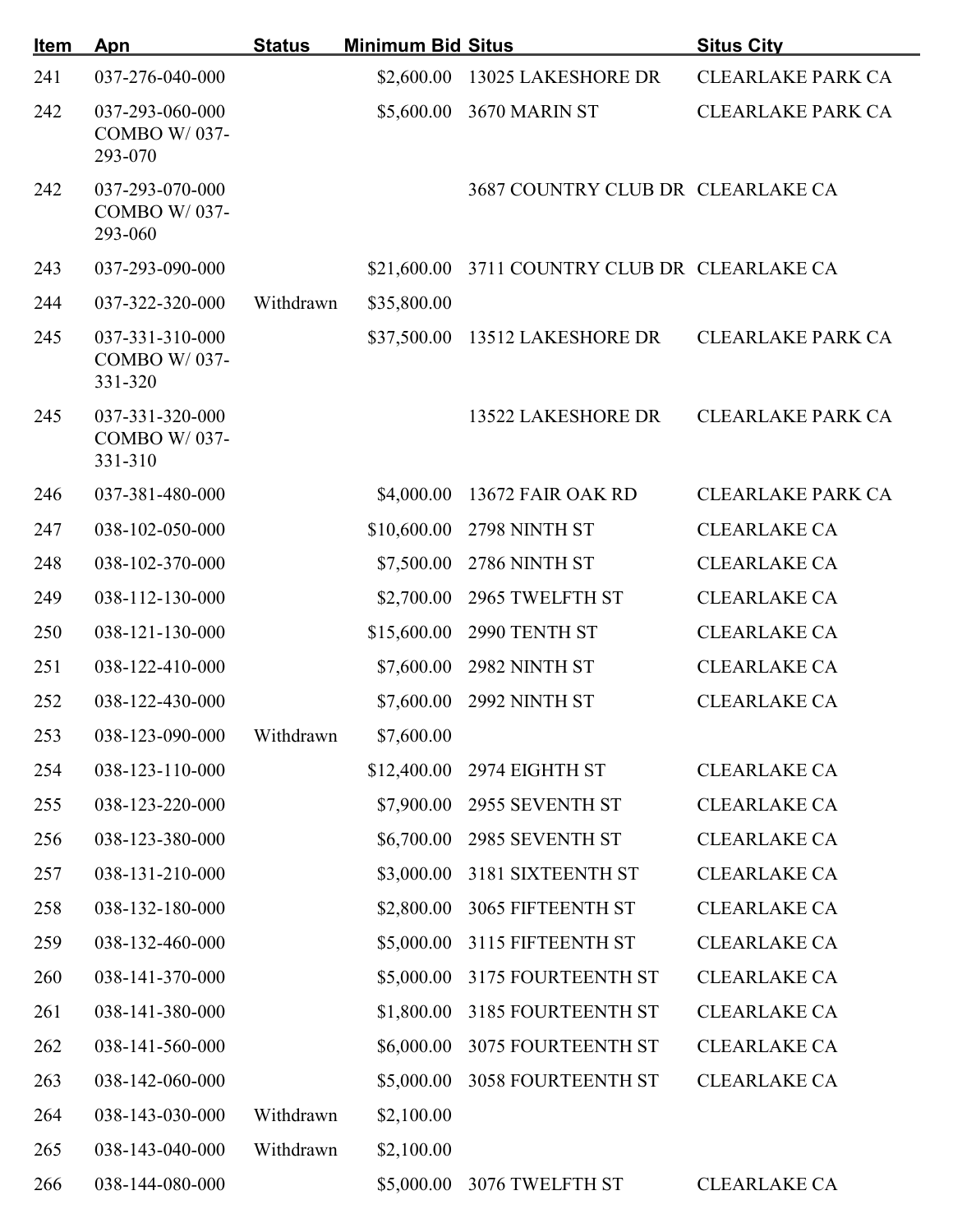| <u>Item</u> | Apn             | <b>Status</b> | <b>Minimum Bid Situs</b> |                             | <b>Situs City</b>   |
|-------------|-----------------|---------------|--------------------------|-----------------------------|---------------------|
| 267         | 038-144-360-000 |               |                          | \$5,000.00 3153 ELEVENTH ST | <b>CLEARLAKE CA</b> |
| 268         | 038-151-200-000 |               |                          | \$5,000.00 3192 ELEVENTH ST | <b>CLEARLAKE CA</b> |
| 269         | 038-151-380-000 |               |                          | \$5,000.00 3171 TENTH ST    | <b>CLEARLAKE CA</b> |
| 270         | 038-151-460-000 | Withdrawn     | \$2,000.00               |                             |                     |
| 271         | 038-152-500-000 |               |                          | \$5,000.00 3150 TENTH ST    | <b>CLEARLAKE CA</b> |
| 272         | 038-153-030-000 |               |                          | \$5,000.00 3022 NINTH ST    | <b>CLEARLAKE CA</b> |
| 273         | 038-153-480-000 |               |                          | \$5,000.00 3182 NINTH ST    | <b>CLEARLAKE CA</b> |
| 274         | 038-154-080-000 |               |                          | \$10,300.00 3074 EIGHTH ST  | <b>CLEARLAKE CA</b> |
| 275         | 038-154-300-000 |               |                          | \$5,000.00 3095 SEVENTH ST  | <b>CLEARLAKE CA</b> |
| 276         | 038-154-510-000 |               |                          | \$11,200.00 3055 SEVENTH ST | <b>CLEARLAKE CA</b> |
| 277         | 038-154-520-000 |               |                          | \$2,300.00 3085 SEVENTH ST  | <b>CLEARLAKE CA</b> |
| 278         | 038-154-620-000 |               |                          | \$9,700.00 3094 EIGHTH ST   | <b>CLEARLAKE CA</b> |
| 279         | 038-154-630-000 |               |                          | \$6,500.00 3104 EIGHTH ST   | <b>CLEARLAKE CA</b> |
| 280         | 038-154-640-000 |               |                          | \$27,700.00 3114 EIGHTH ST  | <b>CLEARLAKE CA</b> |
| 281         | 038-171-550-000 |               |                          | \$19,800.00 2790 SEVENTH ST | <b>CLEARLAKE CA</b> |
| 282         | 038-171-570-000 | Withdrawn     | \$5,000.00               |                             |                     |
| 283         | 038-175-010-000 |               |                          | \$5,000.00 2998 THIRD ST    | <b>CLEARLAKE CA</b> |
| 284         | 038-181-020-000 |               |                          | \$6,300.00 3010 SEVENTH ST  | <b>CLEARLAKE CA</b> |
| 285         | 038-181-620-000 |               |                          | \$2,500.00 3000 SEVENTH ST  | <b>CLEARLAKE CA</b> |
| 286         | 038-181-630-000 | Withdrawn     | \$4,000.00               |                             |                     |
| 287         | 038-181-650-000 |               |                          | \$26,800.00 3191 SIXTH ST   | <b>CLEARLAKE CA</b> |
| 288         | 038-182-240-000 |               |                          | \$5,200.00 3033 FIFTH ST    | <b>CLEARLAKE CA</b> |
| 289         | 038-184-780-000 |               |                          | \$5,000.00 3197 THIRD ST    | <b>CLEARLAKE CA</b> |
| 290         | 038-185-420-000 | Withdrawn     | \$4,700.00               |                             |                     |
| 291         | 038-185-430-000 |               | \$5,600.00               | 3088 THIRD ST               | <b>CLEARLAKE CA</b> |
| 292         | 038-185-490-000 |               | \$4,000.00               | 3119 SECOND ST              | <b>CLEARLAKE CA</b> |
| 293         | 038-185-520-000 |               |                          | \$4,100.00 3138 THIRD ST    | <b>CLEARLAKE CA</b> |
| 294         | 038-185-530-000 | Withdrawn     | \$11,700.00              |                             |                     |
| 295         | 038-185-540-000 | Withdrawn     | \$7,400.00               |                             |                     |
| 296         | 038-185-560-000 | Withdrawn     | \$4,900.00               |                             |                     |
| 297         | 038-185-590-000 |               |                          | \$5,000.00 3178 THIRD ST    | <b>CLEARLAKE CA</b> |
| 298         | 038-186-240-000 |               |                          | \$6,500.00 3131 PARK ST     | <b>CLEARLAKE CA</b> |
| 299         | 038-186-250-000 |               |                          | \$24,000.00 3141 PARK ST    | <b>CLEARLAKE CA</b> |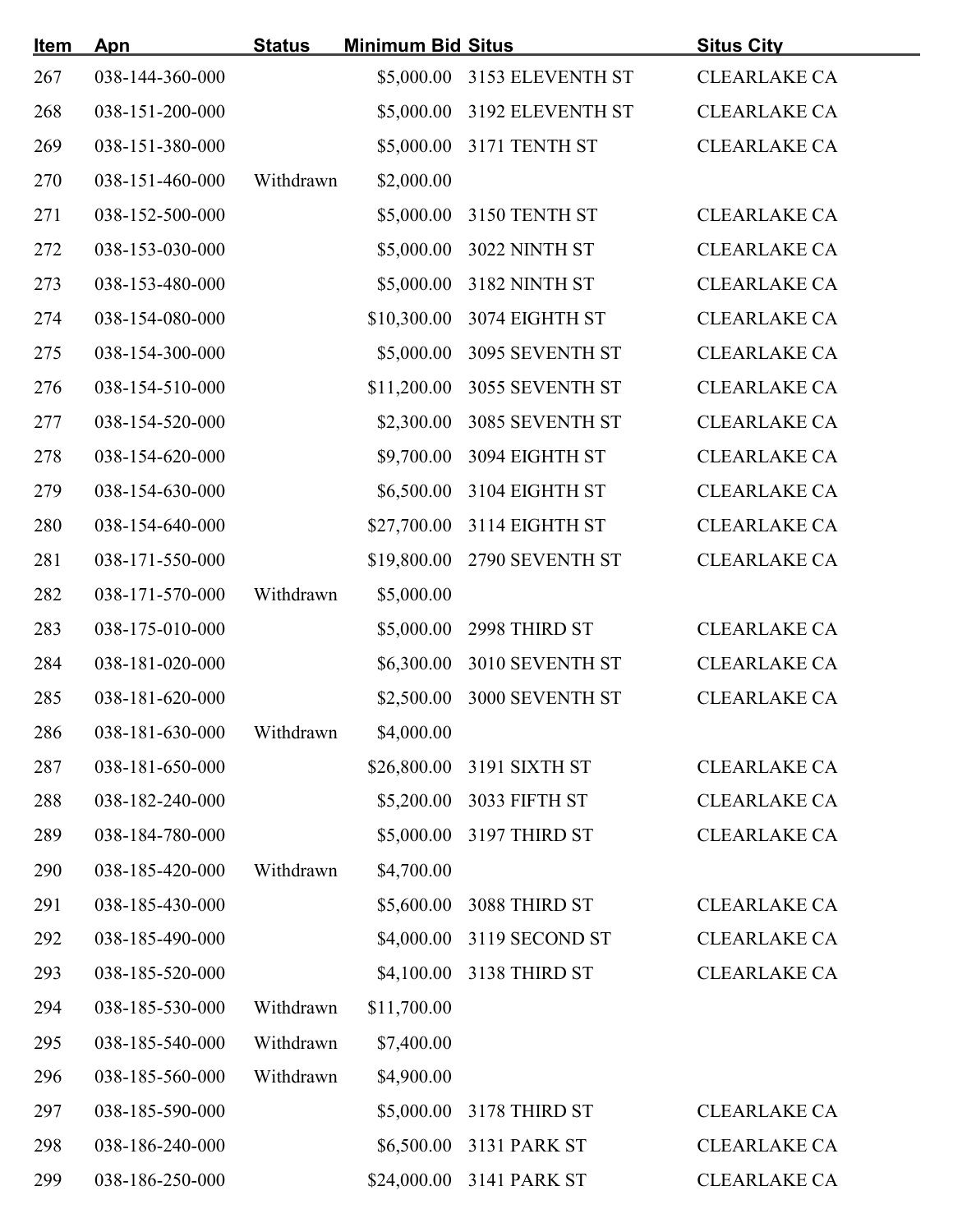| <u>Item</u> | Apn                                        | <b>Status</b> | <b>Minimum Bid Situs</b> |                                               | <b>Situs City</b>   |
|-------------|--------------------------------------------|---------------|--------------------------|-----------------------------------------------|---------------------|
| 300         | 038-202-150-000                            |               |                          | \$5,200.00 3225 FIFTEENTH ST                  | <b>CLEARLAKE CA</b> |
| 301         | 038-203-260-000                            | Withdrawn     | \$4,200.00               |                                               |                     |
| 302         | 038-204-300-000                            |               |                          | \$5,000.00 3288 FOURTEENTH ST                 | <b>CLEARLAKE CA</b> |
| 303         | 038-205-020-000                            |               |                          | \$4,900.00 3210 THIRTEENTH ST                 | <b>CLEARLAKE CA</b> |
| 304         | 038-211-050-000                            |               |                          | \$5,000.00 3246 TWELFTH ST                    | <b>CLEARLAKE CA</b> |
| 305         | 038-211-350-000                            |               |                          | \$6,700.00 3263 ELEVENTH ST                   | <b>CLEARLAKE CA</b> |
| 306         | 038-213-280-000                            | Withdrawn     | \$8,000.00               |                                               |                     |
| 307         | 038-214-080-000                            |               |                          | \$2,900.00 3272 NINTH ST                      | <b>CLEARLAKE CA</b> |
| 308         | 038-214-110-000                            |               |                          | \$4,500.00 3302 NINTH ST                      | <b>CLEARLAKE CA</b> |
| 309         | 038-214-350-000                            |               |                          | \$2,900.00 3282 NINTH ST                      | <b>CLEARLAKE CA</b> |
| 310         | 038-214-360-000                            | Withdrawn     | \$20,500.00              |                                               |                     |
| 311         | 038-215-110-000                            |               |                          | \$4,000.00 3304 EIGHTH ST                     | <b>CLEARLAKE CA</b> |
| 312         | 038-215-210-000                            |               |                          | \$14,600.00 3285 SEVENTH ST                   | <b>CLEARLAKE CA</b> |
| 313         | 038-222-340-000                            |               |                          | \$3,900.00 3395 TWELFTH ST                    | <b>CLEARLAKE CA</b> |
| 314         | 038-223-020-000                            |               |                          | \$5,000.00 3336 TWELFTH ST                    | <b>CLEARLAKE CA</b> |
| 315         | 038-231-080-000                            |               |                          | \$3,700.00 3382 ELEVENTH ST                   | <b>CLEARLAKE CA</b> |
| 316         | 038-231-090-000                            |               |                          | \$3,700.00 3392 ELEVENTH ST                   | <b>CLEARLAKE CA</b> |
| 317         | 038-231-150-000                            |               |                          | \$6,600.00 3442 ELEVENTH ST                   | <b>CLEARLAKE CA</b> |
| 318         | 038-233-010-000                            |               |                          | \$11,200.00 3342 NINTH ST                     | <b>CLEARLAKE CA</b> |
| 319         | 038-233-020-000                            |               |                          | \$14,200.00 3344 NINTH ST                     | <b>CLEARLAKE CA</b> |
| 320         | 038-262-290-000                            |               |                          | \$4,000.00 12994 CREST ST                     | <b>CLEARLAKE CA</b> |
| 321         | 038-262-300-000                            |               |                          | \$14,200.00 12989 HILL ST                     | <b>CLEARLAKE CA</b> |
| 322         | 038-262-330-000                            |               |                          | \$5,000.00 12959 HILL ST                      | <b>CLEARLAKE CA</b> |
| 323         | 038-272-070-000                            |               |                          | \$3,500.00 12990 SAN JOAQUIN AVE CLEARLAKE CA |                     |
| 324         | 038-272-080-000                            |               |                          | \$2,200.00 13010 SAN JOAQUIN AVE CLEARLAKE CA |                     |
| 325         | 038-272-100-000                            | Withdrawn     | \$3,700.00               |                                               |                     |
| 326         | 038-281-050-000<br>COMBO W/038-<br>281-060 |               | \$55,300.00              | 13351 COUNTRY CLUB<br>DR                      | <b>CLEARLAKE CA</b> |
| 326         | 038-281-060-000<br>COMBO W/038-<br>281-050 |               |                          | 13361 COUNTRY CLUB<br>DR                      | <b>CLEARLAKE CA</b> |
| 327         | 038-291-110-000                            |               | \$5,000.00               | 3300 SEVENTH ST                               | <b>CLEARLAKE CA</b> |
| 328         | 038-291-180-000                            |               |                          | \$19,400.00 3360 SEVENTH ST                   | <b>CLEARLAKE CA</b> |
|             |                                            |               |                          |                                               |                     |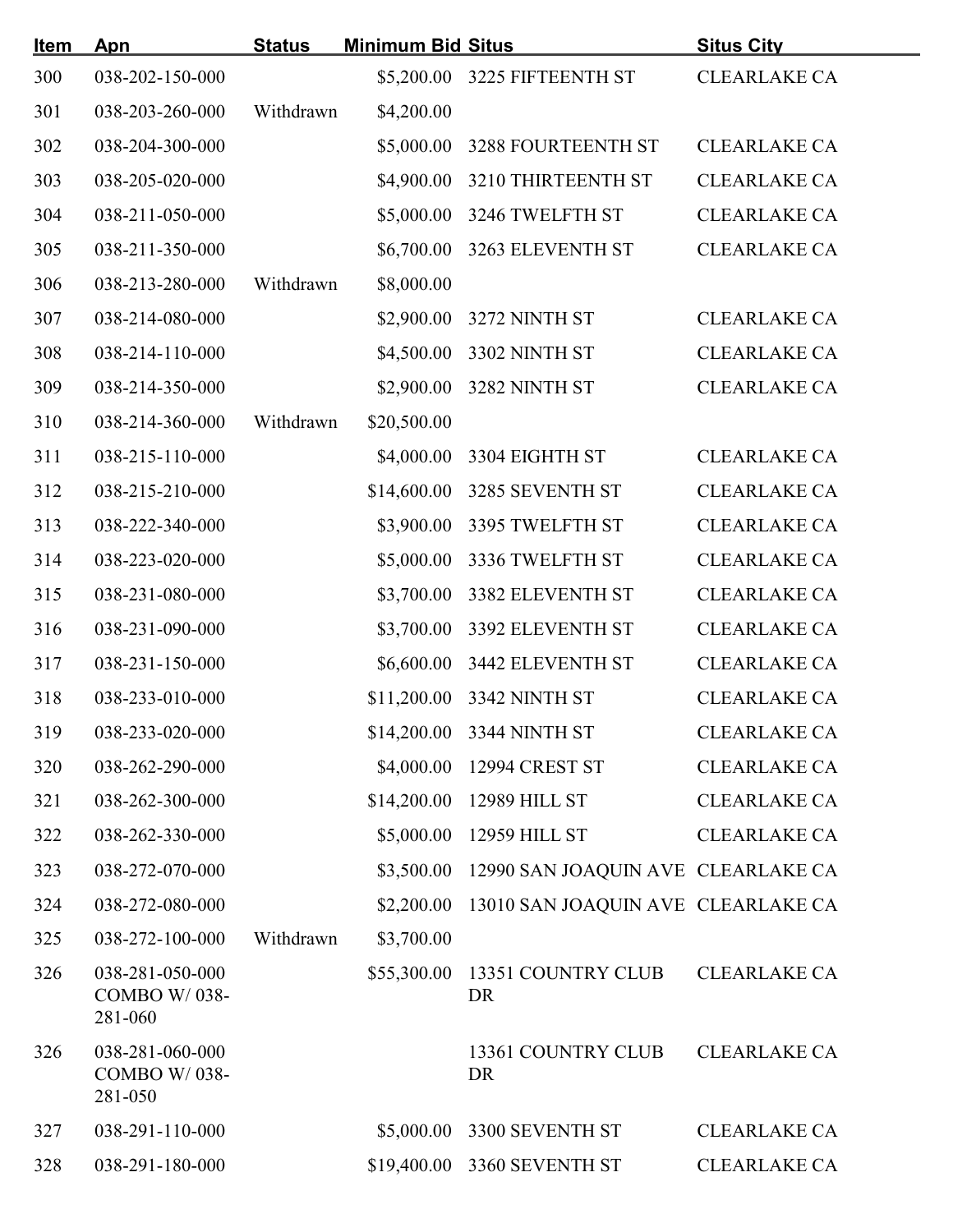| <u>Item</u> | <u>Apn</u>                                 | <b>Status</b> | <b>Minimum Bid Situs</b> |                               | <b>Situs City</b>   |
|-------------|--------------------------------------------|---------------|--------------------------|-------------------------------|---------------------|
| 329         | 038-292-130-000                            |               |                          | \$1,900.00 3312 SIXTH ST      | <b>CLEARLAKE CA</b> |
| 330         | 038-292-360-000                            |               |                          | \$5,900.00 3353 FIFTH ST      | <b>CLEARLAKE CA</b> |
| 331         | 038-292-420-000                            |               |                          | \$30,900.00 3333 FIFTH ST     | <b>CLEARLAKE CA</b> |
| 332         | 038-296-080-000                            |               |                          | \$5,000.00 3270 SECOND ST     | <b>CLEARLAKE CA</b> |
| 333         | 038-296-220-000                            |               |                          | \$7,200.00 3231 PARK ST       | <b>CLEARLAKE CA</b> |
| 334         | 038-296-230-000                            |               |                          | \$7,900.00 3241 PARK ST       | <b>CLEARLAKE CA</b> |
| 335         | 038-301-060-000                            |               |                          | \$2,100.00 3430 SEVENTH ST    | <b>CLEARLAKE CA</b> |
| 336         | 038-302-180-000                            |               |                          | \$3,100.00 3463 FIFTH ST      | <b>CLEARLAKE CA</b> |
| 337         | 038-303-030-000                            |               |                          | \$10,900.00 3404 FIFTH ST     | <b>CLEARLAKE CA</b> |
| 338         | 038-303-220-000                            |               |                          | \$2,300.00 3385 FOURTH ST     | <b>CLEARLAKE CA</b> |
| 339         | 038-304-250-000                            |               |                          | \$5,300.00 3493 THIRD ST      | <b>CLEARLAKE CA</b> |
| 340         | 038-305-150-000                            |               |                          | \$5,000.00 3498 THIRD ST      | <b>CLEARLAKE CA</b> |
| 341         | 038-305-170-000                            |               |                          | \$3,700.00 3399 SECOND ST     | <b>CLEARLAKE CA</b> |
| 342         | 038-305-200-000                            |               |                          | \$6,700.00 3429 SECOND ST     | <b>CLEARLAKE CA</b> |
| 343         | 038-306-050-000                            |               |                          | \$9,600.00 3420 SECOND ST     | <b>CLEARLAKE CA</b> |
| 344         | 038-306-070-000                            |               |                          | \$2,400.00 3440 SECOND ST     | <b>CLEARLAKE CA</b> |
| 345         | 038-306-300-000                            |               |                          | \$11,600.00 3491 PARK ST      | <b>CLEARLAKE CA</b> |
| 346         | 038-306-310-000                            |               |                          | \$11,100.00 3495 PARK ST      | <b>CLEARLAKE CA</b> |
| 347         | 039-064-080-000                            |               |                          | \$37,600.00 14170 WOODLAND DR | <b>CLEARLAKE CA</b> |
| 348         | 039-065-180-000                            |               |                          | \$26,600.00 14070 KONOCTI ST  | <b>CLEARLAKE CA</b> |
| 349         | 039-072-220-000                            | Withdrawn     | \$2,500.00               |                               |                     |
| 350         | 039-077-160-000<br>COMBO W/039-<br>084-120 |               |                          | \$3,600.00 3560 BEAVER WY     | <b>CLEARLAKE CA</b> |
| 350         | 039-084-120-000<br>COMBO W/039-<br>077-160 |               |                          | 3570 BEAVER WY                | <b>CLEARLAKE CA</b> |
| 351         | 039-077-190-000                            |               |                          | \$5,400.00 3575 SONOMA WY     | <b>CLEARLAKE CA</b> |
| 352         | 039-081-090-000                            |               |                          | \$5,000.00 14232 WOODLAND DR  | <b>CLEARLAKE CA</b> |
| 353         | 039-082-120-000                            |               |                          | \$4,600.00 3581 DEERTRAIL RD  | <b>CLEARLAKE CA</b> |
| 354         | 039-082-200-000                            |               |                          | \$2,000.00 3613 KULBEDAH ST   | <b>CLEARLAKE CA</b> |
| 355         | 039-085-010-000                            | Withdrawn     | \$12,000.00              |                               |                     |
| 356         | 039-093-510-000                            |               |                          | \$52,600.00 14115 LUPOYOMA ST | <b>CLEARLAKE CA</b> |
| 357         | 039-175-220-000                            |               |                          | \$20,800.00 3546 REDWOOD ST   | <b>CLEARLAKE CA</b> |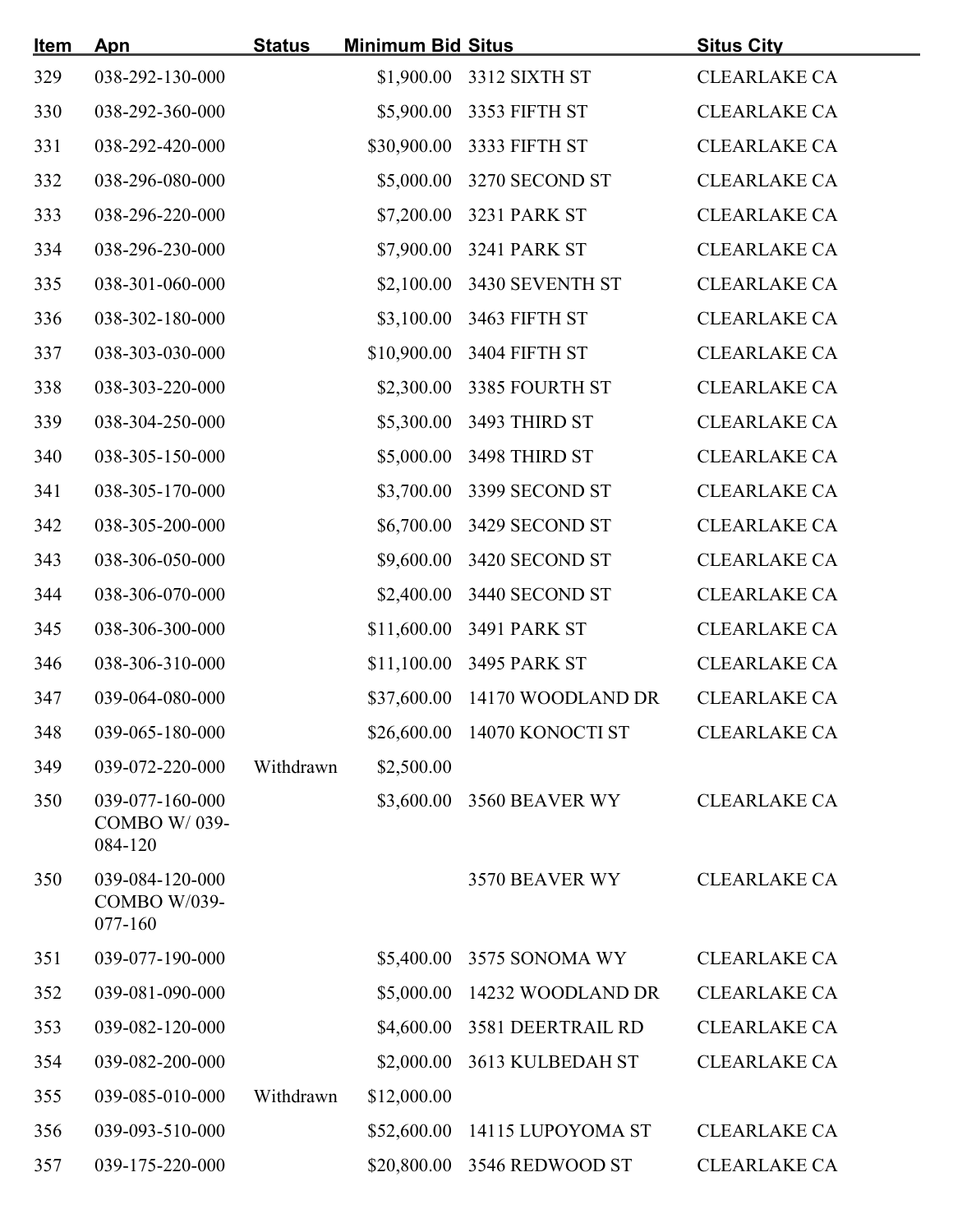| <u>Item</u> | Apn                                        | <b>Status</b> | <b>Minimum Bid Situs</b> |                                  | <b>Situs City</b>   |
|-------------|--------------------------------------------|---------------|--------------------------|----------------------------------|---------------------|
| 358         | 039-189-160-000                            |               |                          | \$5,000.00 3665 LOCUST ST        | <b>CLEARLAKE CA</b> |
| 359         | 039-192-260-000                            | Withdrawn     | \$8,200.00               |                                  |                     |
| 360         | 039-192-290-000                            |               |                          | \$13,000.00 3662 COTTONWOOD ST   | <b>CLEARLAKE CA</b> |
| 361         | 039-194-330-000                            | Withdrawn     | \$1,400.00               |                                  |                     |
| 362         | 039-211-100-000<br>COMBO W/039-<br>211-110 |               |                          | \$10,000.00 14236 HALE ST        | <b>CLEARLAKE CA</b> |
| 362         | 039-211-110-000<br>COMBO W/039-<br>211-100 |               |                          | <b>14238 HALE ST</b>             | <b>CLEARLAKE CA</b> |
| 363         | 039-221-090-000                            |               |                          | \$3,800.00 14241 SONOMA WY       | <b>CLEARLAKE CA</b> |
| 364         | 039-231-080-000                            |               |                          | \$5,000.00 14037 HALE ST         | <b>CLEARLAKE CA</b> |
| 365         | 039-231-220-000                            | Withdrawn     | \$16,400.00              |                                  |                     |
| 366         | 039-231-250-000<br>COMBO W/039-<br>231-320 |               |                          | \$30,700.00 14220 PEARL ST       | <b>CLEARLAKE CA</b> |
| 366         | 039-231-320-000<br>COMBO W/039-<br>231-250 |               |                          | 14230 PEARL ST                   | <b>CLEARLAKE CA</b> |
| 367         | 039-231-340-000                            | Withdrawn     | \$11,000.00              |                                  |                     |
| 368         | 039-251-110-000                            | Withdrawn     | \$11,700.00              |                                  |                     |
| 369         | 039-273-060-000                            |               |                          | \$5,200.00 3725 OLD HWY 53       | <b>CLEARLAKE CA</b> |
| 370         | 039-273-090-000                            |               |                          | \$6,700.00 3724 HILL DR          | <b>CLEARLAKE CA</b> |
| 371         | 039-282-400-000                            |               |                          | \$11,000.00 14785 EL CAMINO REAL | <b>CLEARLAKE CA</b> |
| 372         | 039-292-260-000                            |               |                          | \$11,700.00 14920 DAVIS AVE      | <b>CLEARLAKE CA</b> |
| 373         | 039-301-160-000                            |               |                          | \$5,200.00 14760 HIGHLANDS WY    | <b>CLEARLAKE CA</b> |
| 374         | 039-301-170-000                            |               |                          | \$31,600.00 14750 HIGHLANDS WY   | <b>CLEARLAKE CA</b> |
| 375         | 039-393-080-000                            |               |                          | \$3,800.00 3802 CEDAR AVE        | <b>CLEARLAKE CA</b> |
| 376         | 039-395-730-000                            |               |                          | \$6,800.00 3795 HEMLOCK AVE      | <b>CLEARLAKE CA</b> |
| 377         | 039-395-740-000                            |               |                          | \$7,400.00 3785 HEMLOCK AVE      | <b>CLEARLAKE CA</b> |
| 378         | 039-402-090-000                            | Withdrawn     | \$17,600.00              |                                  |                     |
| 379         | 039-404-730-000                            | Withdrawn     | \$12,500.00              |                                  |                     |
| 380         | 039-416-240-000                            |               |                          | \$4,800.00 3505 MONROE AVE       | <b>CLEARLAKE CA</b> |
| 381         | 039-416-250-000                            |               |                          | \$4,600.00 3515 MONROE AVE       | <b>CLEARLAKE CA</b> |
| 382         | 039-416-260-000                            |               |                          | \$4,600.00 3517 MONROE AVE       | <b>CLEARLAKE CA</b> |
| 383         | 039-416-270-000                            |               |                          | \$4,600.00 3525 MONROE AVE       | <b>CLEARLAKE CA</b> |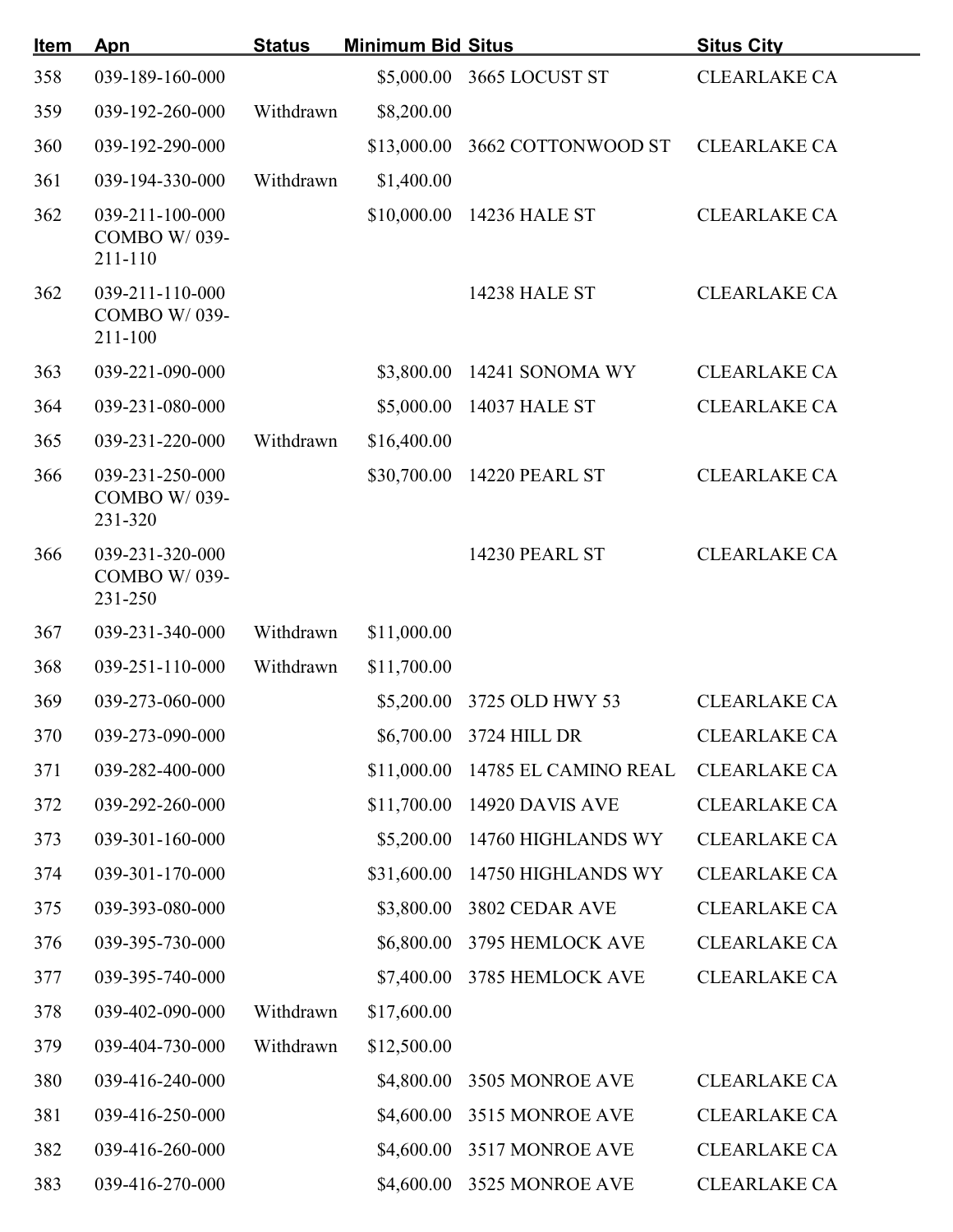| <u>Item</u> | Apn                                            | <b>Status</b> | <b>Minimum Bid Situs</b> |                               | <b>Situs City</b>   |
|-------------|------------------------------------------------|---------------|--------------------------|-------------------------------|---------------------|
| 384         | 039-416-290-000                                |               |                          | \$4,100.00 3535 MONROE AVE    | <b>CLEARLAKE CA</b> |
| 385         | 039-416-300-000                                |               |                          | \$4,100.00 3537 MONROE AVE    | <b>CLEARLAKE CA</b> |
| 386         | 039-421-310-000                                | Withdrawn     | \$12,300.00              |                               |                     |
| 387         | 039-424-030-000<br>COMBO W/039-<br>424-040     |               |                          | \$5,600.00 3710 CEDAR AVE     | <b>CLEARLAKE CA</b> |
| 387         | 039-424-040-000<br>COMBO W/039-<br>424-030     |               |                          | 3712 CEDAR AVE                | <b>CLEARLAKE CA</b> |
| 388         | 039-424-050-000                                |               |                          | \$4,300.00 3720 CEDAR AVE     | <b>CLEARLAKE CA</b> |
| 389         | 039-424-240-000                                | Withdrawn     | \$2,100.00               |                               |                     |
| 390         | 039-424-280-000                                | Withdrawn     | \$3,400.00               |                               |                     |
| 391         | 039-425-320-000                                |               | \$5,700.00               | 15702 DOUGLAS AVE             | <b>CLEARLAKE CA</b> |
| 392         | 039-431-020-000                                |               |                          | \$1,900.00 15527 OLYMPIC DR   | <b>CLEARLAKE CA</b> |
| 393         | 039-453-270-000                                |               |                          | \$4,300.00 3661 FILMORE AVE   | <b>CLEARLAKE CA</b> |
| 394         | 039-453-510-000                                |               |                          | \$4,700.00 3700 JOHNSON AVE   | <b>CLEARLAKE CA</b> |
| 395         | 039-454-570-000                                |               |                          | \$4,100.00 3655 LINCOLN AVE   | <b>CLEARLAKE CA</b> |
| 396         | 039-465-140-000<br>COMBO W/039-<br>$465 - 150$ |               |                          | \$19,800.00 3318 AMBER AVE    | <b>CLEARLAKE CA</b> |
| 396         | 039-465-150-000<br>COMBO W/039-<br>465-140     |               |                          | 3322 AMBER AVE                | <b>CLEARLAKE CA</b> |
| 397         | 039-465-540-000                                |               |                          | \$11,100.00 3319 LILAC AVE    | <b>CLEARLAKE CA</b> |
| 398         | 039-472-110-000                                |               |                          | \$11,900.00 3422 GREEN AVE    | <b>CLEARLAKE CA</b> |
| 399         | 039-491-220-000                                |               |                          | \$4,000.00 3385 WASHINGTON ST | <b>CLEARLAKE CA</b> |
| 400         | 039-512-020-000                                | Withdrawn     | \$10,200.00              |                               |                     |
| 401         | 039-522-220-000                                |               |                          | \$2,900.00 3965 LEONORE AVE   | <b>CLEARLAKE CA</b> |
| 402         | 039-523-040-000                                |               |                          | \$3,900.00 3906 LEONORE AVE   | <b>CLEARLAKE CA</b> |
| 403         | 039-523-050-000                                |               |                          | \$3,900.00 3916 LEONORE AVE   | <b>CLEARLAKE CA</b> |
| 404         | 039-523-240-000                                | Withdrawn     | \$5,900.00               |                               |                     |
| 405         | 039-601-010-000                                |               |                          | \$2,200.00 3172 PARK ST       | <b>CLEARLAKE CA</b> |
| 406         | 039-601-170-000                                |               |                          | \$6,400.00 3273 TOYON ST      | <b>CLEARLAKE CA</b> |
| 407         | 039-601-210-000                                |               |                          | \$3,000.00 3293 TOYON ST      | <b>CLEARLAKE CA</b> |
| 408         | 039-601-240-000                                |               |                          | \$5,000.00 3303 TOYON ST      | <b>CLEARLAKE CA</b> |
| 409         | 039-601-290-000                                |               |                          | \$3,100.00 3323 TOYON ST      | <b>CLEARLAKE CA</b> |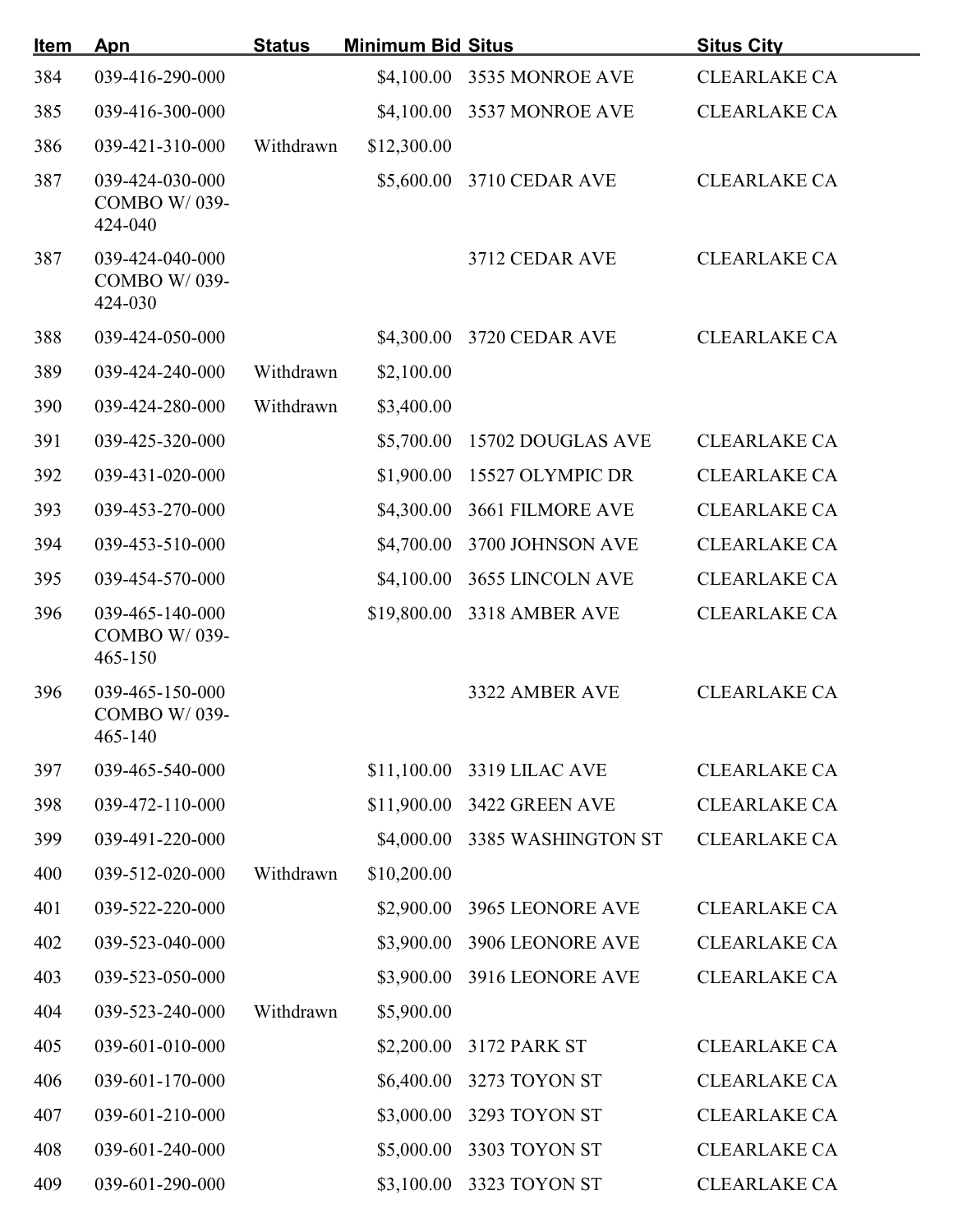| <u>Item</u> | Apn                                            | <b>Status</b> | <b>Minimum Bid Situs</b> |                                      | <b>Situs City</b>   |
|-------------|------------------------------------------------|---------------|--------------------------|--------------------------------------|---------------------|
| 410         | 039-602-010-000                                |               |                          | \$7,400.00 3294 TOYON ST             | <b>CLEARLAKE CA</b> |
| 411         | 039-611-070-000                                |               |                          | \$4,000.00 3333 TOYON ST             | <b>CLEARLAKE CA</b> |
| 412         | 039-621-140-000                                |               |                          | \$5,300.00 3452 PARK ST              | <b>CLEARLAKE CA</b> |
| 413         | 039-621-230-000                                |               |                          | \$16,200.00 3433 TOYON ST            | <b>CLEARLAKE CA</b> |
| 414         | 039-622-070-000                                |               |                          | \$3,300.00 3455 PEONY ST             | <b>CLEARLAKE CA</b> |
| 415         | 039-622-080-000                                |               |                          | \$2,700.00 3445 PEONY ST             | <b>CLEARLAKE CA</b> |
| 416         | 039-624-080-000                                |               |                          | \$2,800.00 3458 OLEANDER ST          | <b>CLEARLAKE CA</b> |
| 417         | 039-633-150-000                                |               |                          | \$3,500.00 3574 PEONY ST             | <b>CLEARLAKE CA</b> |
| 418         | 039-633-160-000                                |               |                          | \$3,500.00 3594 PEONY ST             | <b>CLEARLAKE CA</b> |
| 419         | 039-633-170-000                                |               |                          | \$3,500.00 3604 PEONY ST             | <b>CLEARLAKE CA</b> |
| 420         | 039-633-240-000                                |               |                          | \$6,300.00 3595 OLEANDER ST          | <b>CLEARLAKE CA</b> |
| 421         | 039-634-090-000                                |               |                          | \$5,000.00 3597 MINT ST              | <b>CLEARLAKE CA</b> |
| 422         | 039-635-220-000                                |               |                          | \$19,600.00 3668 MINT ST             | <b>CLEARLAKE CA</b> |
| 423         | 039-636-340-000                                |               |                          | \$2,900.00 13995 SONOMA AVE          | <b>CLEARLAKE CA</b> |
| 424         | 039-642-030-000                                |               |                          | \$5,200.00 3555 KAKUL ST             | <b>CLEARLAKE CA</b> |
| 425         | 039-644-230-000                                | Withdrawn     | \$2,500.00               |                                      |                     |
| 426         | 039-645-120-000                                | Withdrawn     | \$22,600.00              |                                      |                     |
| 427         | 039-655-230-000                                |               |                          | \$1,900.00 3603 KAKUL ST             | <b>CLEARLAKE CA</b> |
| 428         | 039-655-250-000                                | Withdrawn     | \$3,400.00               |                                      |                     |
| 429         | 039-655-260-000                                |               |                          | \$4,000.00 3606 CIWA ST CLEARLAKE CA |                     |
| 430         | 039-655-270-000                                |               |                          | \$6,400.00 3610 CIWA ST              | <b>CLEARLAKE CA</b> |
| 431         | 039-661-350-000                                |               |                          | \$6,300.00 3183 BARTRAM CIR          | <b>CLEARLAKE CA</b> |
| 432         | 040-034-140-000<br>COMBO W/040-<br>034-150     |               |                          | \$37,400.00 3804 PEARL AVE           | <b>CLEARLAKE CA</b> |
| 432         | 040-034-150-000<br>COMBO W/040-<br>$034 - 140$ |               |                          | 3806 PEARL AVE                       | <b>CLEARLAKE CA</b> |
| 433         | 040-034-290-000                                |               |                          | \$17,100.00 3791 ROBINSON AVE        | <b>CLEARLAKE CA</b> |
| 434         | 040-064-050-000                                | Withdrawn     | \$20,500.00              |                                      |                     |
| 435         | 040-064-060-000                                |               |                          | \$3,700.00 3750 WEIPER AVE           | <b>CLEARLAKE CA</b> |
| 436         | 040-082-370-000                                | Withdrawn     | \$25,700.00              |                                      |                     |
| 437         | 040-112-140-000                                | Withdrawn     | \$9,000.00               |                                      |                     |
| 438         | 040-115-020-000                                | Withdrawn     | \$8,000.00               |                                      |                     |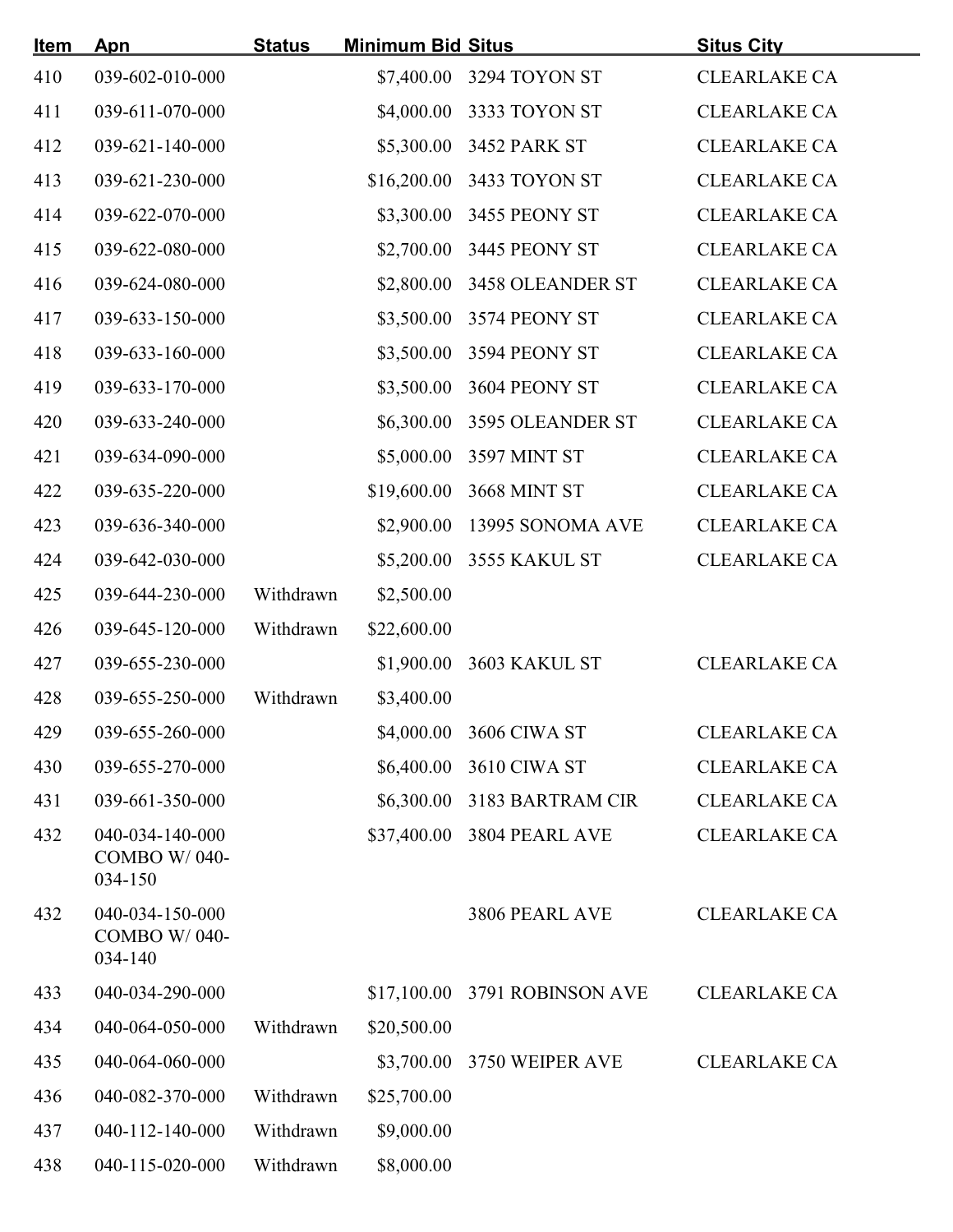| <u>Item</u> | Apn                                        | <b>Status</b> | <b>Minimum Bid Situs</b> |                                                | <b>Situs City</b>   |  |
|-------------|--------------------------------------------|---------------|--------------------------|------------------------------------------------|---------------------|--|
| 439         | 040-115-050-000                            |               |                          | \$17,500.00 3776 LADDELL AVE                   | <b>CLEARLAKE CA</b> |  |
| 440         | 040-137-140-000                            | Withdrawn     | \$1,200.00               |                                                |                     |  |
| 441         | 040-145-030-000                            |               |                          | \$7,400.00 3910 MANCHESTER AVE                 | <b>CLEARLAKE CA</b> |  |
| 442         | 040-147-090-000                            |               |                          | \$7,000.00 14715 VALLEY AVE                    | <b>CLEARLAKE CA</b> |  |
| 443         | 040-147-200-000                            |               |                          | \$7,700.00 14682 VALLEY AVE                    | <b>CLEARLAKE CA</b> |  |
| 444         | 040-153-060-000                            | Withdrawn     | \$16,300.00              |                                                |                     |  |
| 445         | 040-162-320-000                            | Withdrawn     | \$7,200.00               |                                                |                     |  |
| 446         | 040-171-070-000<br>COMBO W/040-<br>171-080 |               |                          | \$79,700.00 14612 ROBINSON AVE                 | <b>CLEARLAKE CA</b> |  |
| 446         | 040-171-080-000<br>COMBO W/040-<br>171-070 |               |                          | 14614 ROBINSON AVE                             | <b>CLEARLAKE CA</b> |  |
| 447         | 040-181-350-000                            | Withdrawn     | \$2,600.00               |                                                |                     |  |
| 448         | 040-191-100-000                            | Withdrawn     | \$12,900.00              |                                                |                     |  |
| 449         | 040-215-300-000                            | Withdrawn     | \$14,900.00              |                                                |                     |  |
| 450         | 040-221-010-000                            | Withdrawn     | \$10,500.00              |                                                |                     |  |
| 451         | 040-225-030-000                            |               |                          | \$23,900.00 4317 OLD HWY 53                    | <b>CLEARLAKE CA</b> |  |
| 452         | 040-225-060-000                            |               | \$17,600.00              | 4397 OLD HWY 53                                | <b>CLEARLAKE CA</b> |  |
| 453         | 040-303-180-000                            |               | \$2,200.00               | 14890 CLEMENT DR                               | <b>CLEARLAKE CA</b> |  |
| 454         | 040-303-210-000                            |               |                          | \$2,700.00 14920 CLEMENT DR                    | <b>CLEARLAKE CA</b> |  |
| 455         | 040-303-220-000                            |               |                          | \$6,100.00 14910 CLEMENT DR                    | <b>CLEARLAKE CA</b> |  |
| 456         | 040-310-050-000                            | Withdrawn     | \$74,500.00              |                                                |                     |  |
| 457         | 040-322-100-000                            |               |                          | \$12,700.00 14932 PARK ST                      | <b>CLEARLAKE CA</b> |  |
| 458         | 040-322-200-000                            | Withdrawn     | \$20,600.00              |                                                |                     |  |
| 459         | 040-340-450-000                            |               |                          | \$42,500.00 15120 KONOCTI VIEW RD CLEARLAKE CA |                     |  |
| 460         | 040-354-080-000                            |               |                          | \$16,000.00 15190 CASS AVE                     | <b>CLEARLAKE CA</b> |  |
| 461         | 040-372-180-000                            | Withdrawn     | \$24,200.00              |                                                |                     |  |
| 462         | 041-034-030-000                            | Withdrawn     | \$1,900.00               |                                                |                     |  |
| 463         | 041-034-470-000                            |               |                          | \$16,800.00 4219 SUNSET AVE                    | <b>CLEARLAKE CA</b> |  |
| 464         | 041-042-090-000                            |               |                          | \$16,000.00 4416 HILL AVE                      | <b>CLEARLAKE CA</b> |  |
| 465         | 041-051-140-000                            |               |                          | \$6,700.00 4015 SNOOK AVE                      | <b>CLEARLAKE CA</b> |  |
| 466         | 041-052-360-000                            | Withdrawn     | \$3,500.00               |                                                |                     |  |
| 467         | 041-052-480-000                            | Withdrawn     | \$11,700.00              |                                                |                     |  |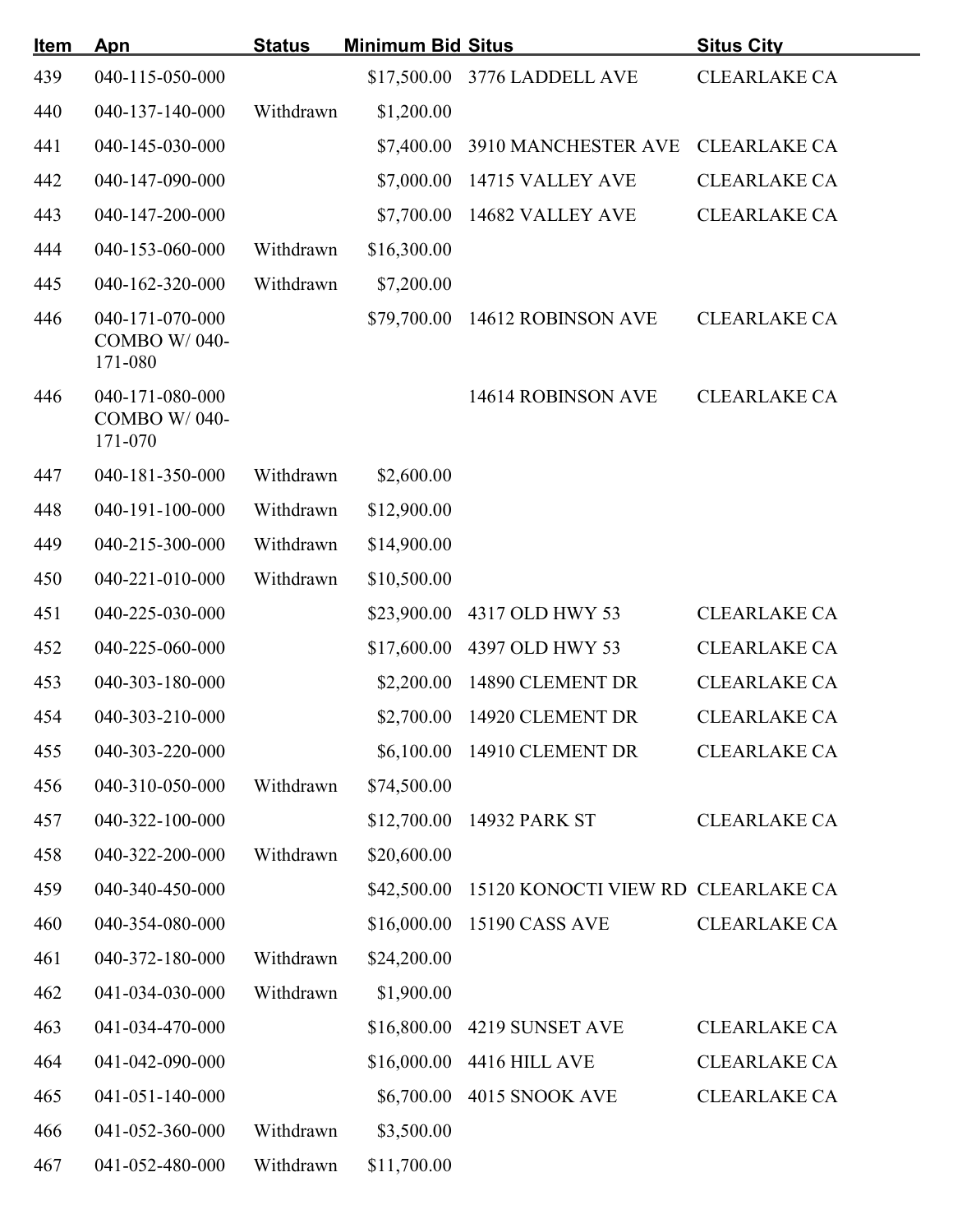| <u>Item</u> | Apn             | <b>Status</b> | <b>Minimum Bid Situs</b> |                              | <b>Situs City</b>   |
|-------------|-----------------|---------------|--------------------------|------------------------------|---------------------|
| 468         | 041-071-040-000 | Withdrawn     | \$10,500.00              |                              |                     |
| 469         | 041-074-150-000 |               |                          | \$2,200.00 15594 PINE AVE    | <b>CLEARLAKE CA</b> |
| 470         | 041-074-360-000 |               |                          | \$9,800.00 4045 CEDAR AVE    | <b>CLEARLAKE CA</b> |
| 471         | 041-085-400-000 | Withdrawn     | \$21,200.00              |                              |                     |
| 472         | 041-086-210-000 |               |                          | \$3,300.00 4433 CEDAR AVE    | <b>CLEARLAKE CA</b> |
| 473         | 041-092-570-000 | Withdrawn     | \$4,500.00               |                              |                     |
| 474         | 041-093-450-000 |               |                          | \$7,000.00 4103 HEMLOCK AVE  | <b>CLEARLAKE CA</b> |
| 475         | 041-093-510-000 |               |                          | \$34,200.00 4056 FIR AVE     | <b>CLEARLAKE CA</b> |
| 476         | 041-094-400-000 |               |                          | \$28,300.00 4192 HEMLOCK AVE | <b>CLEARLAKE CA</b> |
| 477         | 041-102-230-000 |               |                          | \$3,300.00 15672 40TH AVE    | <b>CLEARLAKE CA</b> |
| 478         | 041-104-290-000 |               |                          | \$4,200.00 4436 HEMLOCK AVE  | <b>CLEARLAKE CA</b> |
| 479         | 041-113-130-000 | Withdrawn     | \$13,900.00              |                              |                     |
| 480         | 041-113-390-000 |               |                          | \$5,300.00 15801 44TH AVE    | <b>CLEARLAKE CA</b> |
| 481         | 041-113-440-000 |               |                          | \$2,500.00 15871 44TH AVE    | <b>CLEARLAKE CA</b> |
| 482         | 041-114-210-000 |               |                          | \$2,500.00 15940 DAVIS ST    | <b>CLEARLAKE CA</b> |
| 483         | 041-115-430-000 | Withdrawn     | \$36,100.00              |                              |                     |
| 484         | 041-115-470-000 |               |                          | \$8,500.00 15932 44TH AVE    | <b>CLEARLAKE CA</b> |
| 485         | 041-123-450-000 |               |                          | \$5,700.00 15951 43RD AVE    | <b>CLEARLAKE CA</b> |
| 486         | 041-132-280-000 |               |                          | \$9,500.00 15802 39TH AVE    | <b>CLEARLAKE CA</b> |
| 487         | 041-133-250-000 |               |                          | \$5,300.00 15884 38TH AVE    | <b>CLEARLAKE CA</b> |
| 488         | 041-133-390-000 |               |                          | \$14,800.00 15861 39TH AVE   | <b>CLEARLAKE CA</b> |
| 489         | 041-134-030-000 |               |                          | \$2,000.00 15797 38TH AVE    | <b>CLEARLAKE CA</b> |
| 490         | 041-136-260-000 |               |                          | \$5,000.00 15933 40TH AVE    | <b>CLEARLAKE CA</b> |
| 491         | 041-136-410-000 | Withdrawn     | \$11,500.00              |                              |                     |
| 492         | 041-143-300-000 | Withdrawn     | \$13,000.00              |                              |                     |
| 493         | 041-144-410-000 | Withdrawn     | \$3,500.00               |                              |                     |
| 494         | 041-153-580-000 |               |                          | \$3,200.00 15813 33RD AVE    | <b>CLEARLAKE CA</b> |
| 495         | 041-155-340-000 | Withdrawn     | \$8,000.00               |                              |                     |
| 496         | 041-156-210-000 |               |                          | \$2,500.00 15960 32ND AVE    | <b>CLEARLAKE CA</b> |
| 497         | 041-162-360-000 | Withdrawn     | \$8,400.00               |                              |                     |
| 498         | 041-162-420-000 |               | \$4,000.00               | 15833 31ST AVE               | <b>CLEARLAKE CA</b> |
| 499         | 041-162-460-000 |               |                          | \$2,000.00 15772 30TH AVE    | <b>CLEARLAKE CA</b> |
| 500         | 041-162-480-000 |               |                          | \$2,000.00 15792 30TH AVE    | <b>CLEARLAKE CA</b> |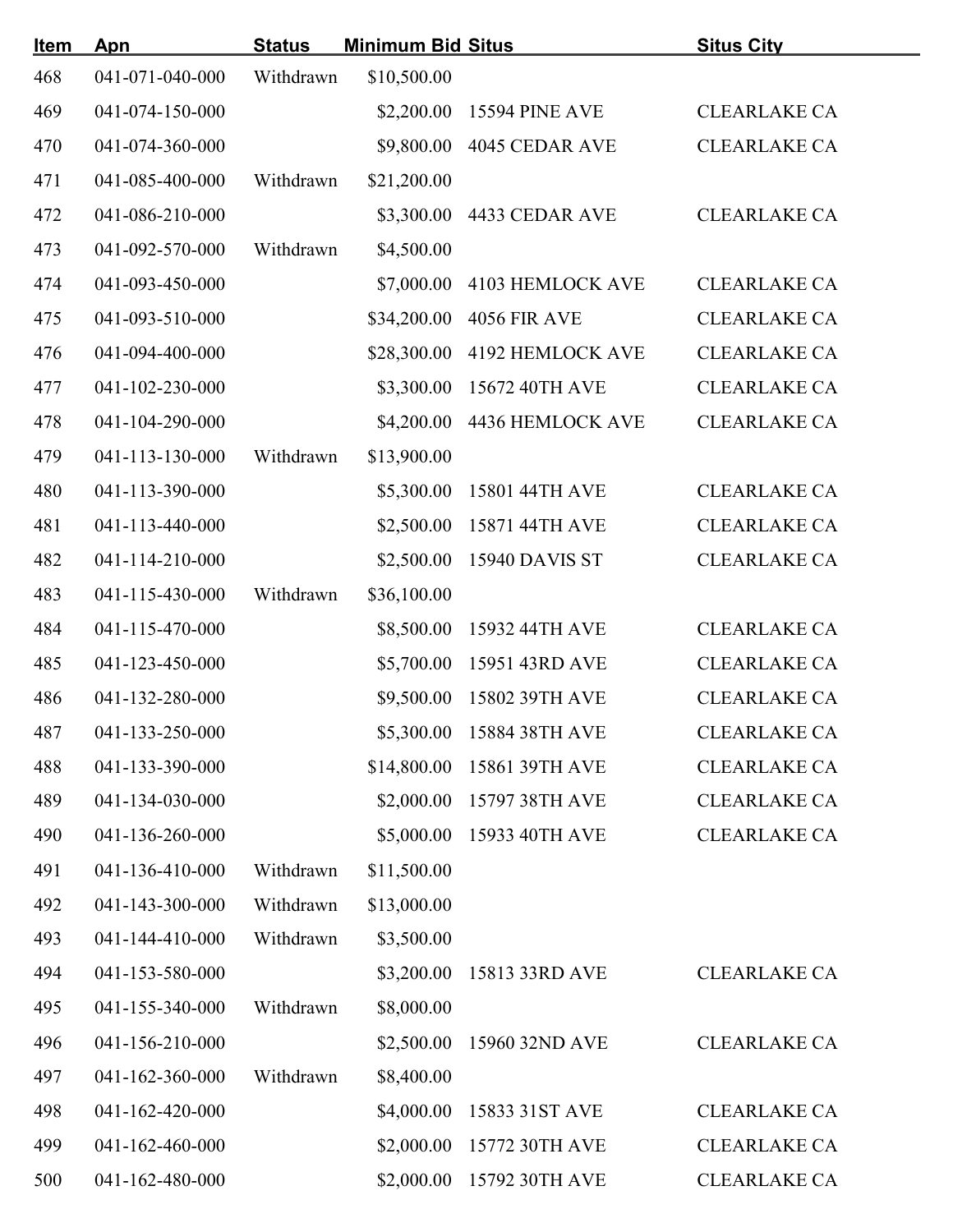| <u>Item</u> | Apn                                        | <b>Status</b> | <b>Minimum Bid Situs</b> |                            | <b>Situs City</b>   |  |
|-------------|--------------------------------------------|---------------|--------------------------|----------------------------|---------------------|--|
| 501         | 041-165-420-000                            |               |                          | \$10,200.00 15988 31ST AVE | <b>CLEARLAKE CA</b> |  |
| 502         | 041-167-410-000                            |               | \$2,300.00               | 16105 30TH AVE             | <b>CLEARLAKE CA</b> |  |
| 503         | 041-173-410-000                            |               | \$11,600.00              | 16066 37TH AVE             | <b>CLEARLAKE CA</b> |  |
| 504         | 041-174-350-000                            |               | \$2,400.00               | 16107 37TH AVE             | <b>CLEARLAKE CA</b> |  |
| 506         | 041-191-440-000                            |               |                          | \$26,200.00 16011 32ND AVE | <b>CLEARLAKE CA</b> |  |
| 507         | 041-196-350-000                            |               |                          | \$12,300.00 16164 30TH AVE | <b>CLEARLAKE CA</b> |  |
| 508         | 041-197-180-000                            |               |                          | \$17,400.00 16186 29TH AVE | <b>CLEARLAKE CA</b> |  |
| 509         | 041-198-320-000                            |               |                          | \$17,200.00 16168 28TH AVE | <b>CLEARLAKE CA</b> |  |
| 510         | 041-201-330-000                            |               | \$6,500.00               | 16171 40TH AVE             | <b>CLEARLAKE CA</b> |  |
| 511         | 041-201-410-000                            |               | \$11,000.00              | 16141 40TH AVE             | <b>CLEARLAKE CA</b> |  |
| 512         | 041-201-420-000                            |               | \$11,000.00              | 16131 40TH AVE             | <b>CLEARLAKE CA</b> |  |
| 513         | 041-203-220-000                            |               |                          | \$8,600.00 16202 37TH AVE  | <b>CLEARLAKE CA</b> |  |
| 514         | 041-203-450-000                            |               |                          | \$7,500.00 16182 37TH AVE  | <b>CLEARLAKE CA</b> |  |
| 515         | 041-203-480-000                            |               |                          | \$1,000.00 16239 38TH AVE  | <b>CLEARLAKE CA</b> |  |
| 516         | 041-205-240-000<br>COMBO W/041-<br>205-250 |               |                          | \$8,000.00 16320 39TH AVE  | <b>CLEARLAKE CA</b> |  |
| 516         | 041-205-250-000<br>COMBO W/041-<br>205-240 |               |                          | 16330 39TH AVE             | <b>CLEARLAKE CA</b> |  |
| 517         | 041-205-260-000                            |               |                          | \$4,000.00 16340 39TH AVE  | <b>CLEARLAKE CA</b> |  |
| 518         | 041-211-040-000                            |               |                          | \$1,700.00 16169 36TH AVE  | <b>CLEARLAKE CA</b> |  |
| 519         | 041-214-290-000                            | Withdrawn     | \$13,900.00              |                            |                     |  |
| 520         | 041-216-180-000                            |               |                          | \$3,000.00 16306 34TH AVE  | <b>CLEARLAKE CA</b> |  |
| 521         | 041-243-090-000                            |               |                          | \$3,900.00 4610 PARKER ST  | <b>CLEARLAKE CA</b> |  |
| 522         | 041-251-440-000                            |               |                          | \$2,700.00 16406 36TH AVE  | <b>CLEARLAKE CA</b> |  |
| 523         | 041-253-330-000                            |               | \$4,300.00               | 16447 35TH AVE             | <b>CLEARLAKE CA</b> |  |
| 524         | 041-263-350-000                            |               | \$3,600.00               | 16056 44TH AVE             | <b>CLEARLAKE CA</b> |  |
| 525         | 041-272-450-000                            | Withdrawn     | \$3,500.00               |                            |                     |  |
| 526         | 041-274-580-000                            |               |                          | \$5,700.00 16214 41ST AVE  | <b>CLEARLAKE CA</b> |  |
| 527         | 041-301-200-000                            |               |                          | \$2,900.00 5593 BROWN AVE  | <b>CLEARLAKE CA</b> |  |
| 528         | 041-301-310-000                            |               |                          | \$2,000.00 5623 BROWN AVE  | <b>CLEARLAKE CA</b> |  |
| 529         | 041-312-100-000                            |               | \$8,900.00               | 5884 MOHICAN PL            | <b>CLEARLAKE CA</b> |  |
| 530         | 041-312-150-000                            |               |                          | \$3,100.00 5964 MOHICAN PL | <b>CLEARLAKE CA</b> |  |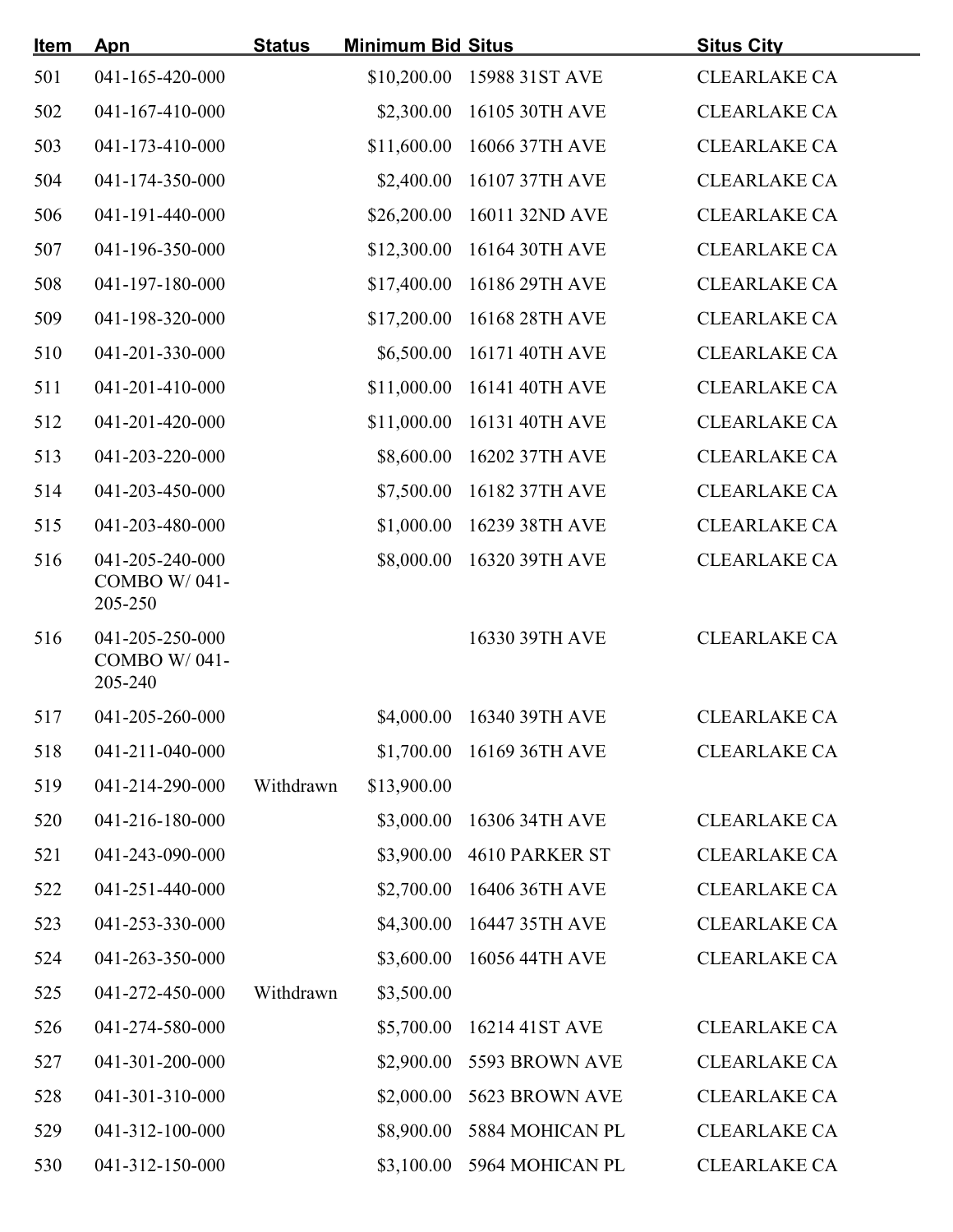| <u>Item</u> | Apn                                               | <b>Status</b> | <b>Minimum Bid Situs</b> |                              | <b>Situs City</b>   |  |
|-------------|---------------------------------------------------|---------------|--------------------------|------------------------------|---------------------|--|
| 531         | 041-313-240-000                                   |               |                          | \$10,700.00 5835 MOHICAN PL  | <b>CLEARLAKE CA</b> |  |
| 532         | 041-322-010-000                                   |               |                          | \$2,400.00 15046 SIOUX AVE   | <b>CLEARLAKE CA</b> |  |
| 533         | 041-322-060-000                                   |               |                          | \$2,300.00 6026 CRAWFORD AVE | <b>CLEARLAKE CA</b> |  |
| 534         | 041-322-080-000                                   |               | \$2,400.00               | 6060 OLD HWY 53              | <b>CLEARLAKE CA</b> |  |
| 535         | 041-322-090-000                                   |               |                          | \$3,100.00 6062 OLD HWY 53   | <b>CLEARLAKE CA</b> |  |
| 536         | 041-322-110-000                                   |               |                          | \$2,400.00 15076 SIOUX AVE   | <b>CLEARLAKE CA</b> |  |
| 537         | 041-322-130-000                                   |               |                          | \$2,400.00 15096 SIOUX AVE   | <b>CLEARLAKE CA</b> |  |
| 538         | 041-341-300-000                                   |               |                          | \$5,900.00 15357 DIXON ST    | <b>CLEARLAKE CA</b> |  |
| 539         | 041-341-390-000                                   |               |                          | \$5,900.00 15352 MASON ST    | <b>CLEARLAKE CA</b> |  |
| 540         | 041-342-050-000<br><b>COMBO W/041-</b><br>342-060 |               |                          | \$12,600.00 15345 MASON ST   | <b>CLEARLAKE CA</b> |  |
| 540         | 041-342-060-000<br><b>COMBO W/041-</b><br>342-050 |               |                          | <b>15355 MASON ST</b>        | <b>CLEARLAKE CA</b> |  |
| 541         | 041-342-070-000<br>COMBO W/041-<br>342-080        |               |                          | \$4,800.00 15365 MASON ST    | <b>CLEARLAKE CA</b> |  |
| 541         | 041-342-080-000<br>COMBO W/041-<br>342-070        |               |                          | <b>15375 MASON ST</b>        | <b>CLEARLAKE CA</b> |  |
| 542         | 041-342-200-000                                   |               |                          | \$10,800.00 15376 BRANNAN ST | <b>CLEARLAKE CA</b> |  |
| 543         | 041-342-210-000                                   |               |                          | \$10,800.00 15386 BRANNAN ST | <b>CLEARLAKE CA</b> |  |
| 544         | 041-342-290-000                                   | Withdrawn     | \$35,600.00              |                              |                     |  |
| 545         | 041-342-310-000                                   |               |                          | \$11,700.00 15385 MASON ST   | <b>CLEARLAKE CA</b> |  |
| 546         | 041-345-040-000                                   |               |                          | \$6,900.00 15465 MASON ST    | <b>CLEARLAKE CA</b> |  |
| 547         | 041-353-190-000                                   | Withdrawn     | \$3,900.00               |                              |                     |  |
| 548         | 041-353-210-000                                   |               |                          | \$15,100.00 15353 HUDSON ST  | <b>CLEARLAKE CA</b> |  |
| 549         | 041-354-060-000                                   |               |                          | \$7,000.00 5179 CASS AVE     | <b>CLEARLAKE CA</b> |  |
| 550         | 041-364-060-000                                   |               |                          | \$3,300.00 15545 PINE AVE    | <b>CLEARLAKE CA</b> |  |
| 551         | 041-372-330-000                                   |               |                          | \$2,600.00 5309 CASS AVE     | <b>CLEARLAKE CA</b> |  |
| 552         | 041-381-300-000                                   |               |                          | \$17,500.00 15613 40TH AVE   | <b>CLEARLAKE CA</b> |  |
| 553         | 041-381-320-000                                   |               |                          | \$5,600.00 15575 39TH AVE    | <b>CLEARLAKE CA</b> |  |
| 554         | 041-381-330-000                                   | Withdrawn     | \$10,300.00              |                              |                     |  |
| 555         | 041-382-100-000                                   |               |                          | \$4,500.00 15641 39TH AVE    | <b>CLEARLAKE CA</b> |  |
| 556         | 041-384-340-000                                   |               |                          | \$20,900.00 15783 40TH AVE   | <b>CLEARLAKE CA</b> |  |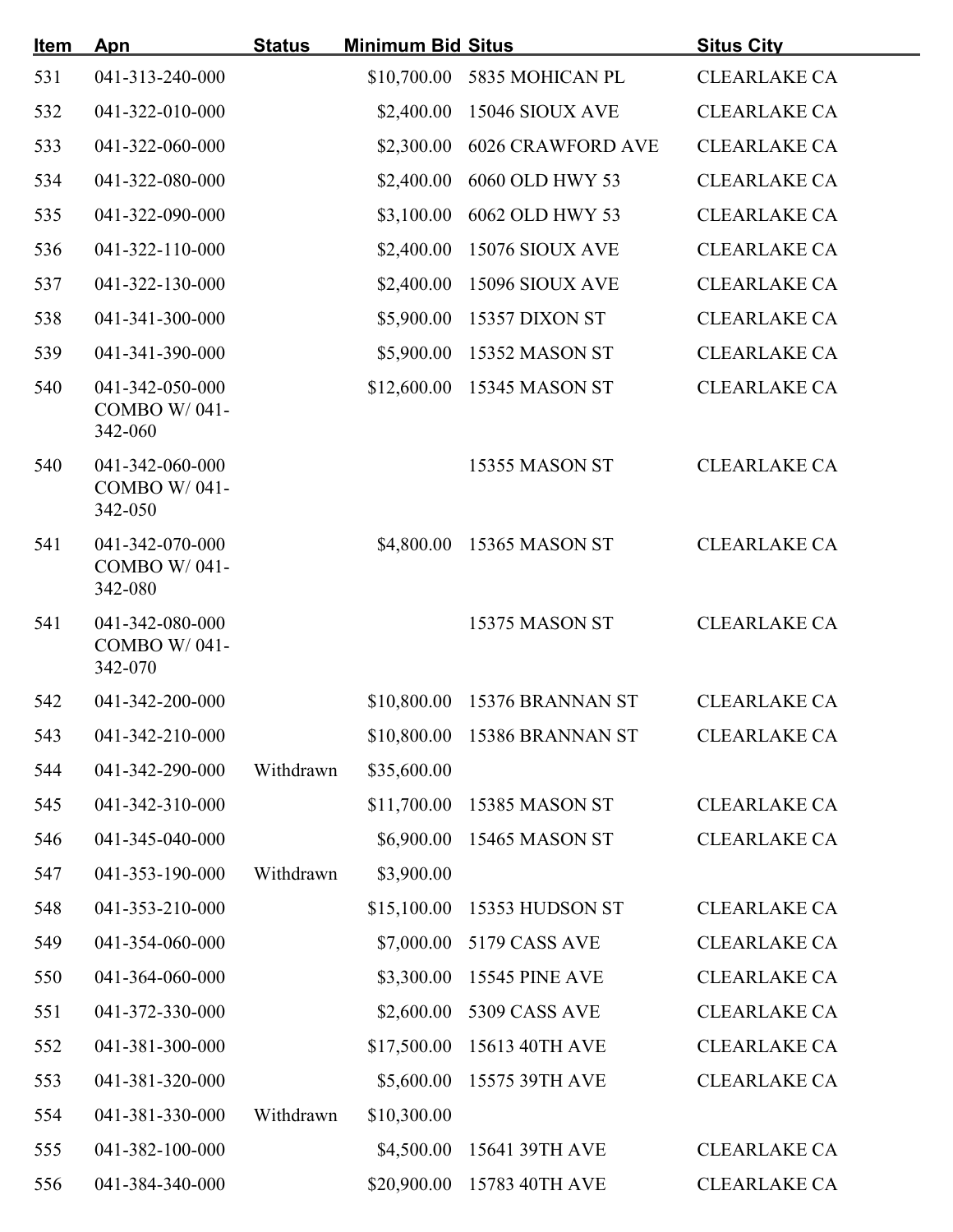| <u>Item</u> | Apn                                                                 | <b>Status</b> | <b>Minimum Bid Situs</b> |                            | <b>Situs City</b>   |
|-------------|---------------------------------------------------------------------|---------------|--------------------------|----------------------------|---------------------|
| 557         | 041-385-150-000                                                     |               |                          | \$4,100.00 15684 38TH AVE  | <b>CLEARLAKE CA</b> |
| 558         | 041-385-180-000                                                     | Withdrawn     | \$16,200.00              |                            |                     |
| 559         | 041-392-090-000                                                     |               | \$5,900.00               | 15657 36TH AVE             | <b>CLEARLAKE CA</b> |
| 560         | 041-393-250-000                                                     |               | \$8,900.00               | 15656 34TH AVE             | <b>CLEARLAKE CA</b> |
| 561         | 041-394-010-000                                                     |               |                          | \$7,900.00 15665 37TH AVE  | <b>CLEARLAKE CA</b> |
| 562         | 041-394-080-000                                                     |               |                          | \$7,700.00 15735 37TH AVE  | <b>CLEARLAKE CA</b> |
| 563         | 041-401-160-000                                                     |               |                          | \$18,600.00 15576 33RD AVE | <b>CLEARLAKE CA</b> |
| 564         | 041-401-170-000                                                     |               | \$10,800.00              | 15586 33RD AVE             | <b>CLEARLAKE CA</b> |
| 565         | 041-403-250-000                                                     |               | \$10,000.00              | 15654 31ST AVE             | <b>CLEARLAKE CA</b> |
| 566         | 041-405-030-000<br>COMBO W/041-<br>405-040 & 041-<br>405-050        |               |                          | \$9,400.00 15693 33RD AVE  | <b>CLEARLAKE CA</b> |
| 566         | 041-405-040-000<br><b>COMBO W/041-</b><br>405-030 & 041-<br>405-050 |               |                          | 15703 33RD AVE             | <b>CLEARLAKE CA</b> |
| 566         | 041-405-050-000<br>COMBO W/041-<br>405-030 & 041-<br>405-040        |               |                          | 15713 33RD AVE             | <b>CLEARLAKE CA</b> |
| 567         | 041-405-140-000<br>COMBO W/041-<br>405-150                          |               |                          | \$4,300.00 15670 32ND AVE  | <b>CLEARLAKE CA</b> |
| 567         | 041-405-150-000<br><b>COMBO W/041-</b><br>405-140                   |               |                          | 15680 32ND AVE             | <b>CLEARLAKE CA</b> |
| 568         | 041-405-160-000                                                     |               | \$4,600.00               | 15690 32ND AVE             | <b>CLEARLAKE CA</b> |
| 569         | 041-406-020-000                                                     |               |                          | \$4,300.00 15699 32ND AVE  | <b>CLEARLAKE CA</b> |
| 570         | 041-412-280-000                                                     |               | \$12,400.00              | 15605 30TH AVE             | <b>CLEARLAKE CA</b> |
| 571         | 041-412-440-000                                                     |               | \$5,000.00               | 15570 29TH AVE             | <b>CLEARLAKE CA</b> |
| 572         | 041-413-130-000<br>COMBO W/041-<br>413-140                          |               |                          | \$25,500.00 15566 28TH AVE | <b>CLEARLAKE CA</b> |
| 572         | 041-413-140-000<br><b>COMBO W/041-</b><br>413-130                   |               |                          | 15576 28TH AVE             | <b>CLEARLAKE CA</b> |
| 573         | 041-414-200-000                                                     |               |                          | \$3,900.00 15722 30TH AVE  | <b>CLEARLAKE CA</b> |
| 574         | 042-032-090-000                                                     |               |                          | \$3,700.00 5903 JAMES ST   | <b>CLEARLAKE CA</b> |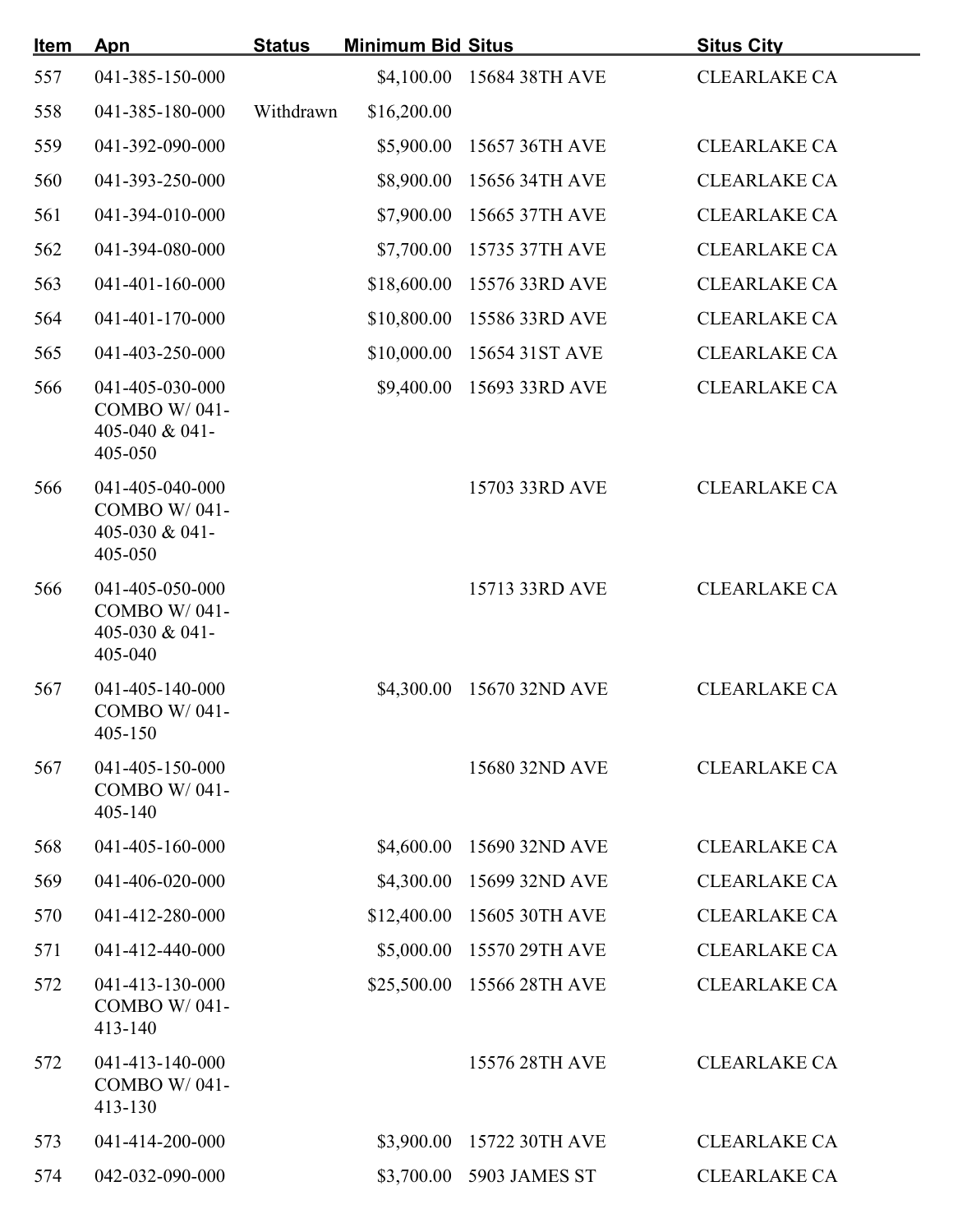| <u>Item</u> | Apn             | <b>Status</b> | <b>Minimum Bid Situs</b> |                               | <b>Situs City</b>   |
|-------------|-----------------|---------------|--------------------------|-------------------------------|---------------------|
| 575         | 042-062-160-000 |               |                          | \$3,200.00 5767 ARMIJO AVE    | <b>CLEARLAKE CA</b> |
| 576         | 042-097-030-000 |               |                          | \$5,000.00 15687 24TH AVE     | <b>CLEARLAKE CA</b> |
| 577         | 042-097-040-000 |               |                          | \$2,600.00 15697 24TH AVE     | <b>CLEARLAKE CA</b> |
| 578         | 042-101-190-000 |               |                          | \$5,000.00 15520 SHARPE DR    | <b>CLEARLAKE CA</b> |
| 579         | 042-101-320-000 |               |                          | \$5,000.00 15607 HIGHLAND AVE | <b>CLEARLAKE CA</b> |
| 580         | 042-102-130-000 |               |                          | \$10,000.00 15654 SHARPE DR   | <b>CLEARLAKE CA</b> |
| 581         | 042-102-160-000 |               |                          | \$8,600.00 15644 SHARPE DR    | <b>CLEARLAKE CA</b> |
| 582         | 042-112-010-000 |               |                          | \$1,000.00 6027 ARMIJO AVE    | <b>CLEARLAKE CA</b> |
| 583         | 042-112-290-000 |               |                          | \$5,100.00 6068 VALLEJO AVE   | <b>CLEARLAKE CA</b> |
| 584         | 042-123-130-000 |               |                          | \$7,300.00 6250 MANZANITA AVE | <b>CLEARLAKE CA</b> |
| 585         | 042-135-100-000 |               |                          | \$5,000.00 15755 23RD AVE     | <b>CLEARLAKE CA</b> |
| 586         | 042-136-020-000 |               |                          | \$24,300.00 15673 22ND AVE    | <b>CLEARLAKE CA</b> |
| 587         | 042-136-110-000 |               |                          | \$5,900.00 15763 22ND AVE     | <b>CLEARLAKE CA</b> |
| 588         | 042-136-120-000 | Withdrawn     | \$2,200.00               |                               |                     |
| 589         | 042-136-260-000 |               |                          | \$7,600.00 15772 21ST AVE     | <b>CLEARLAKE CA</b> |
| 590         | 042-136-320-000 | Withdrawn     | \$23,100.00              |                               |                     |
| 591         | 042-144-100-000 |               |                          | \$18,700.00 15751 21ST AVE    | <b>CLEARLAKE CA</b> |
| 592         | 042-153-240-000 |               |                          | \$6,300.00 15846 25TH AVE     | <b>CLEARLAKE CA</b> |
| 593         | 042-156-380-000 |               |                          | \$15,000.00 15957 26TH AVE    | <b>CLEARLAKE CA</b> |
| 594         | 042-162-090-000 | Withdrawn     | \$7,600.00               |                               |                     |
| 595         | 042-164-010-000 |               |                          | \$5,000.00 15909 25TH AVE     | <b>CLEARLAKE CA</b> |
| 596         | 042-171-060-000 |               |                          | \$2,500.00 15833 22ND AVE     | <b>CLEARLAKE CA</b> |
| 597         | 042-173-270-000 |               |                          | \$19,900.00 15879 20TH AVE    | <b>CLEARLAKE CA</b> |
| 598         | 042-175-350-000 |               |                          | \$8,200.00 15955 22ND AVE     | <b>CLEARLAKE CA</b> |
| 599         | 042-182-290-000 |               | \$4,300.00               | 16114 26TH AVE                | <b>CLEARLAKE CA</b> |
| 600         | 042-183-110-000 |               | \$3,700.00               | 16117 26TH AVE                | <b>CLEARLAKE CA</b> |
| 601         | 042-183-330-000 |               | \$12,100.00              | 16007 26TH AVE                | <b>CLEARLAKE CA</b> |
| 602         | 042-184-030-000 |               | \$22,300.00              | 16029 25TH AVE                | <b>CLEARLAKE CA</b> |
| 603         | 042-184-140-000 |               | \$2,800.00               | 16008 24TH AVE                | <b>CLEARLAKE CA</b> |
| 604         | 042-184-150-000 |               |                          | \$11,500.00 16028 24TH AVE    | <b>CLEARLAKE CA</b> |
| 605         | 042-184-380-000 |               | \$8,000.00               | 16049 25TH AVE                | <b>CLEARLAKE CA</b> |
| 606         | 042-187-280-000 |               | \$3,100.00               | 16146 25TH AVE                | <b>CLEARLAKE CA</b> |
| 607         | 042-187-290-000 |               |                          | \$4,300.00 16156 25TH AVE     | <b>CLEARLAKE CA</b> |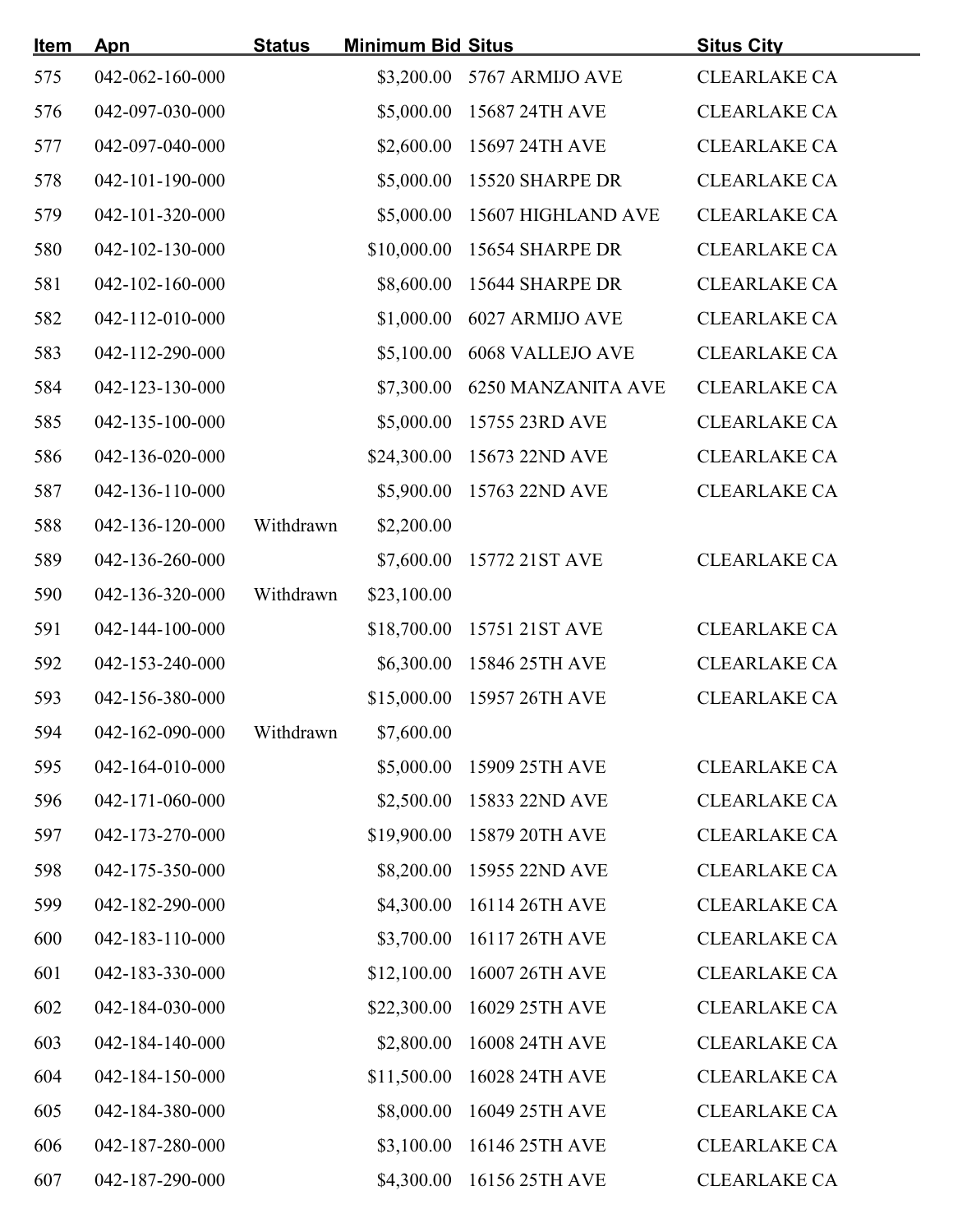| <u>Item</u> | <u>Apn</u>      | <b>Minimum Bid Situs</b><br><b>Status</b> |                            | <b>Situs City</b>   |
|-------------|-----------------|-------------------------------------------|----------------------------|---------------------|
| 608         | 042-191-080-000 |                                           | \$2,000.00 16073 24TH AVE  | <b>CLEARLAKE CA</b> |
| 609         | 042-191-200-000 |                                           | \$7,800.00 16062 23RD AVE  | <b>CLEARLAKE CA</b> |
| 610         | 042-191-280-000 |                                           | \$12,700.00 16132 23RD AVE | <b>CLEARLAKE CA</b> |
| 611         | 042-193-110-000 |                                           | \$5,000.00 16107 22ND AVE  | <b>CLEARLAKE CA</b> |
| 612         | 042-195-090-000 |                                           | \$10,300.00 16215 23RD AVE | <b>CLEARLAKE CA</b> |
| 613         | 042-195-100-000 |                                           | \$8,400.00 16225 23RD AVE  | <b>CLEARLAKE CA</b> |
| 614         | 042-195-140-000 |                                           | \$23,700.00 16144 22ND AVE | <b>CLEARLAKE CA</b> |
| 615         | 042-196-100-000 |                                           | \$7,800.00 16217 22ND AVE  | <b>CLEARLAKE CA</b> |
| 616         | 042-196-110-000 |                                           | \$7,800.00 16227 22ND AVE  | <b>CLEARLAKE CA</b> |
| 617         | 042-196-420-000 |                                           | \$4,900.00 16347 22ND AVE  | <b>CLEARLAKE CA</b> |
| 618         | 042-196-430-000 |                                           | \$7,800.00 16211 22ND AVE  | <b>CLEARLAKE CA</b> |
| 619         | 042-196-440-000 |                                           | \$7,800.00 16207 22ND AVE  | <b>CLEARLAKE CA</b> |
| 620         | 042-196-470-000 |                                           | \$8,700.00 16157 22ND AVE  | <b>CLEARLAKE CA</b> |
| 621         | 042-196-480-000 |                                           | \$8,700.00 16167 22ND AVE  | <b>CLEARLAKE CA</b> |
| 622         | 042-196-490-000 |                                           | \$8,700.00 16177 22ND AVE  | <b>CLEARLAKE CA</b> |
| 623         | 042-196-500-000 |                                           | \$8,700.00 16187 22ND AVE  | <b>CLEARLAKE CA</b> |
| 624         | 042-225-620-000 |                                           | \$5,000.00 16701 6TH AVE   | <b>CLEARLAKE CA</b> |
| 625         | 042-225-770-000 |                                           | \$4,900.00 16631 6TH AVE   | <b>CLEARLAKE CA</b> |
| 626         | 042-225-780-000 |                                           | \$5,000.00 16691 6TH AVE   | <b>CLEARLAKE CA</b> |
| 627         | 042-226-520-000 |                                           | \$2,000.00 16625 5TH AVE   | <b>CLEARLAKE CA</b> |
| 628         | 042-226-620-000 |                                           | \$3,400.00 16662 4TH AVE   | <b>CLEARLAKE CA</b> |
| 629         | 042-231-560-000 |                                           | \$2,700.00 16593 4TH AVE   | <b>CLEARLAKE CA</b> |
| 630         | 042-234-530-000 |                                           | \$16,500.00 16629 4TH AVE  | <b>CLEARLAKE CA</b> |
| 631         | 042-234-590-000 |                                           | \$4,900.00 16729 4TH AVE   | <b>CLEARLAKE CA</b> |
| 632         | 042-236-540-000 |                                           | \$12,600.00 16640 1ST AVE  | <b>CLEARLAKE CA</b> |
| 633         | 042-241-050-000 | \$3,600.00                                | 16295 34TH AVE             | <b>CLEARLAKE CA</b> |
| 634         | 042-242-340-000 |                                           | \$11,500.00 16272 32ND AVE | <b>CLEARLAKE CA</b> |
| 635         | 042-254-360-000 |                                           | \$5,100.00 16418 31ST AVE  | <b>CLEARLAKE CA</b> |
| 636         | 042-255-170-000 |                                           | \$4,500.00 16414 30TH AVE  | <b>CLEARLAKE CA</b> |
| 637         | 042-272-240-000 |                                           | \$2,900.00 16364 23RD AVE  | <b>CLEARLAKE CA</b> |
| 638         | 042-273-180-000 | \$2,900.00                                | 16303 22ND AVE             | <b>CLEARLAKE CA</b> |
| 639         | 042-273-290-000 | \$2,100.00                                | 16265 23RD AVE             | <b>CLEARLAKE CA</b> |
| 640         | 042-273-320-000 |                                           | \$7,200.00 16346 22ND AVE  | <b>CLEARLAKE CA</b> |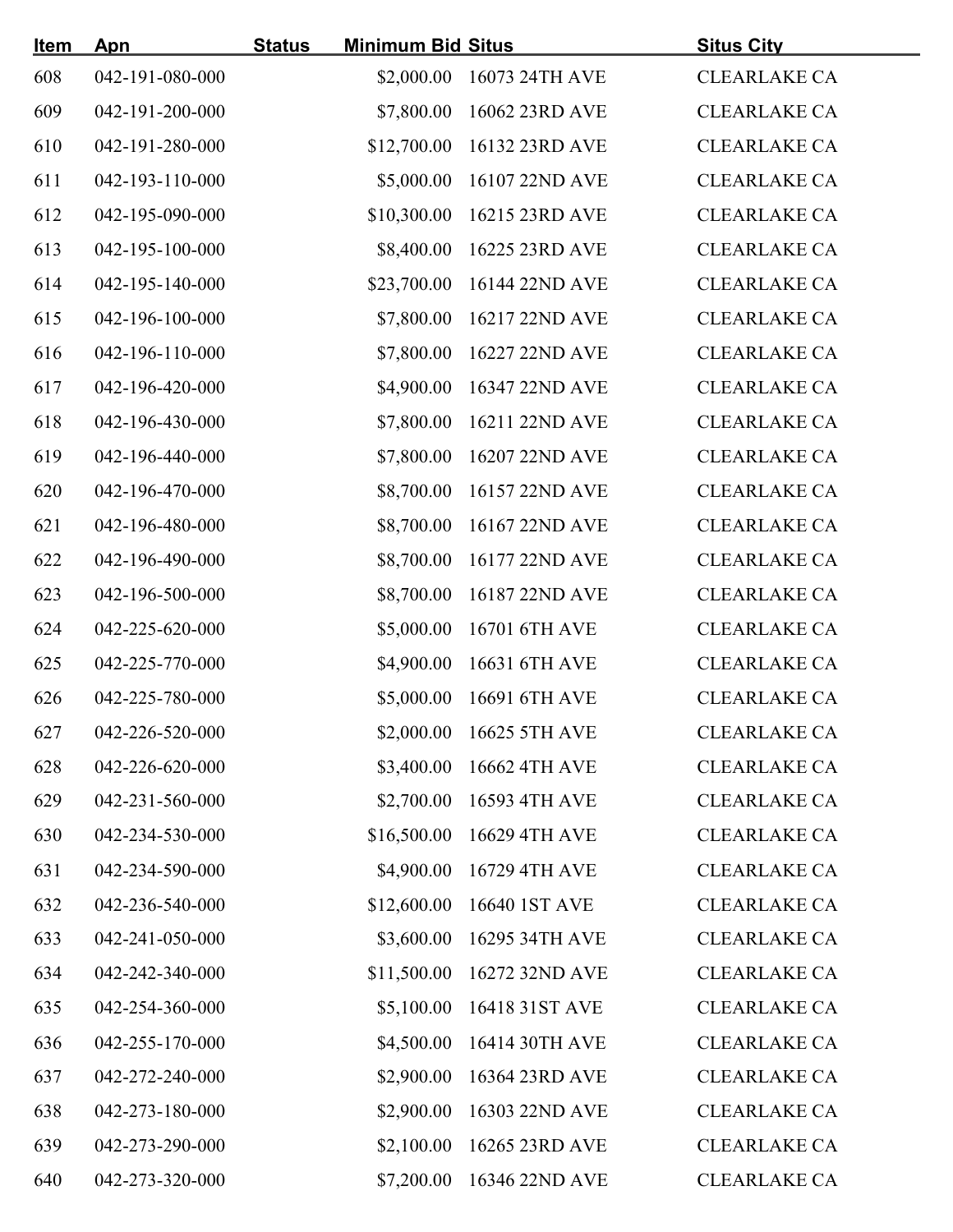| <u>Item</u> | Apn             | <b>Status</b> | <b>Minimum Bid Situs</b> |                            | <b>Situs City</b>   |  |
|-------------|-----------------|---------------|--------------------------|----------------------------|---------------------|--|
| 641         | 042-274-090-000 |               |                          | \$2,800.00 16337 22ND AVE  | <b>CLEARLAKE CA</b> |  |
| 642         | 042-276-100-000 |               |                          | \$15,100.00 16366 22ND AVE | <b>CLEARLAKE CA</b> |  |
| 643         | 042-276-110-000 |               |                          | \$15,100.00 16376 22ND AVE | <b>CLEARLAKE CA</b> |  |
| 644         | 042-276-200-000 |               |                          | \$14,100.00 16476 22ND AVE | <b>CLEARLAKE CA</b> |  |
| 645         | 042-277-100-000 |               |                          | \$16,900.00 16467 22ND AVE | <b>CLEARLAKE CA</b> |  |
| 646         | 042-282-410-000 |               |                          | \$2,600.00 16331 20TH AVE  | <b>CLEARLAKE CA</b> |  |
| 647         | 042-286-180-000 |               |                          | \$5,500.00 16390 20TH AVE  | <b>CLEARLAKE CA</b> |  |
| 648         | 042-298-240-000 |               |                          | \$3,100.00 16489 14TH AVE  | <b>CLEARLAKE CA</b> |  |
| 649         | 042-298-250-000 |               |                          | \$3,100.00 16486 14TH AVE  | <b>CLEARLAKE CA</b> |  |
| 650         | 042-301-300-000 |               |                          | \$3,200.00 16263 12TH AVE  | <b>CLEARLAKE CA</b> |  |
| 651         | 042-302-160-000 |               |                          | \$4,500.00 16290 11TH AVE  | <b>CLEARLAKE CA</b> |  |
| 652         | 042-304-010-000 |               |                          | \$3,900.00 16245 10TH AVE  | <b>CLEARLAKE CA</b> |  |
| 653         | 042-305-140-000 |               |                          | \$4,900.00 16378 12TH AVE  | <b>CLEARLAKE CA</b> |  |
| 654         | 042-306-290-000 |               |                          | \$5,100.00 16370 11TH AVE  | <b>CLEARLAKE CA</b> |  |
| 655         | 042-306-320-000 |               |                          | \$3,100.00 16470 11TH AVE  | <b>CLEARLAKE CA</b> |  |
| 656         | 042-307-120-000 |               |                          | \$4,600.00 16471 11TH AVE  | <b>CLEARLAKE CA</b> |  |
| 657         | 042-307-240-000 |               |                          | \$4,900.00 16462 10TH AVE  | <b>CLEARLAKE CA</b> |  |
| 658         | 042-308-030-000 |               |                          | \$2,900.00 16395 10TH AVE  | <b>CLEARLAKE CA</b> |  |
| 659         | 042-311-100-000 |               |                          | \$5,300.00 16339 9TH AVE   | <b>CLEARLAKE CA</b> |  |
| 660         | 042-316-020-000 |               |                          | \$5,000.00 16387 7TH AVE   | <b>CLEARLAKE CA</b> |  |
| 661         | 042-324-260-000 |               |                          | \$2,500.00 16137 17TH AVE  | <b>CLEARLAKE CA</b> |  |
| 662         | 042-333-050-000 |               |                          | \$13,400.00 16045 14TH AVE | <b>CLEARLAKE CA</b> |  |
| 663         | 042-333-250-000 |               |                          | \$3,200.00 16124 13TH AVE  | <b>CLEARLAKE CA</b> |  |
| 664         | 042-335-340-000 | Withdrawn     | \$11,000.00              |                            |                     |  |
| 665         | 042-336-310-000 | Withdrawn     | \$21,200.00              |                            |                     |  |
| 666         | 042-345-200-000 |               |                          | \$5,200.00 16190 11TH AVE  | <b>CLEARLAKE CA</b> |  |
| 667         | 042-346-230-000 |               |                          | \$4,000.00 16212 10TH AVE  | <b>CLEARLAKE CA</b> |  |
| 668         | 042-351-040-000 |               |                          | \$2,700.00 16035 10TH AVE  | <b>CLEARLAKE CA</b> |  |
| 669         | 042-353-240-000 |               |                          | \$5,000.00 16118 7TH AVE   | <b>CLEARLAKE CA</b> |  |
| 670         | 042-358-020-000 |               |                          | \$3,800.00 16137 7TH AVE   | <b>CLEARLAKE CA</b> |  |
| 671         | 042-361-010-000 |               |                          | \$8,000.00 16230 6TH AVE   | <b>CLEARLAKE CA</b> |  |
| 672         | 042-361-020-000 |               |                          | \$5,800.00 16240 6TH AVE   | <b>CLEARLAKE CA</b> |  |
| 673         | 042-361-030-000 |               |                          | \$5,800.00 16250 6TH AVE   | <b>CLEARLAKE CA</b> |  |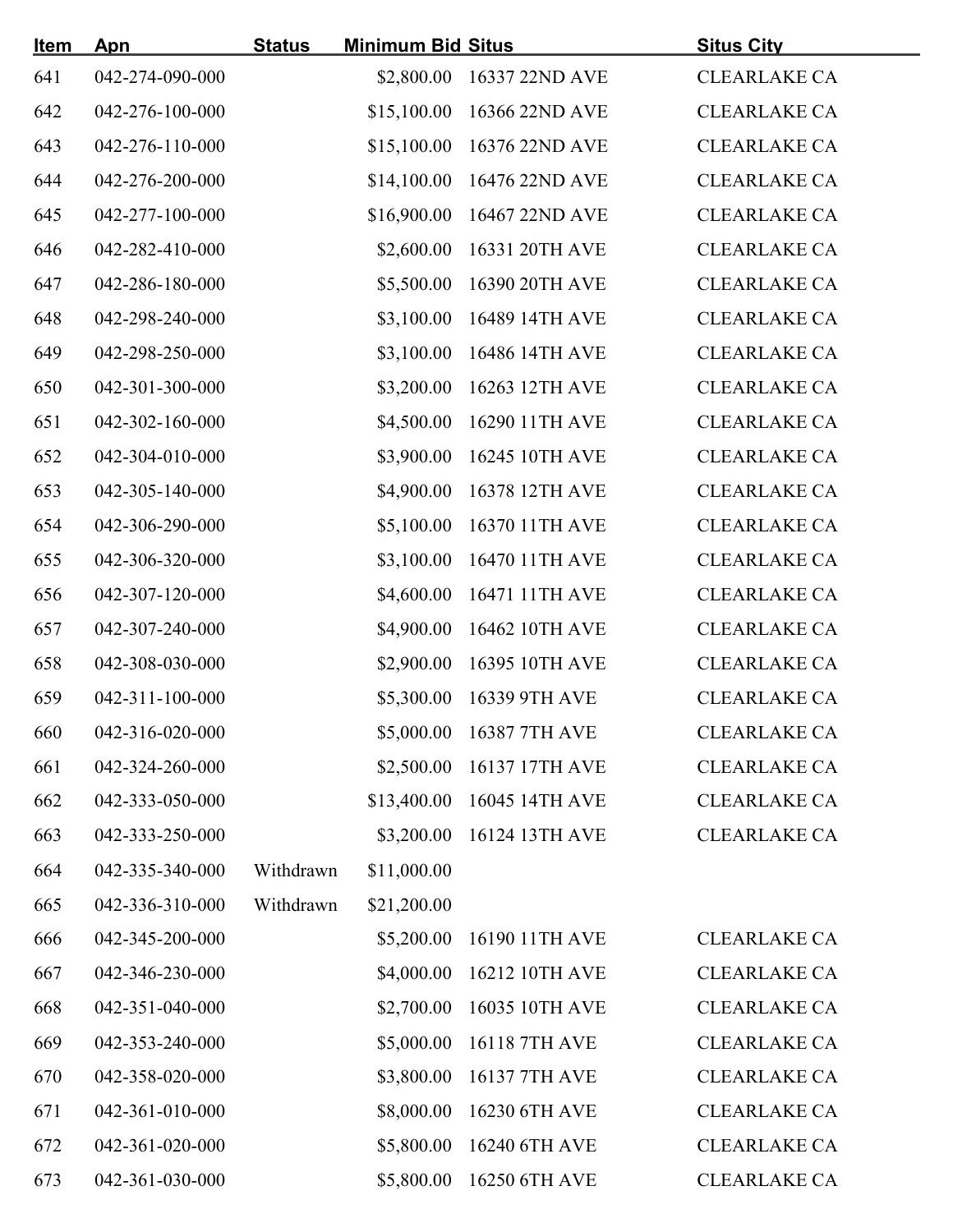| <u>Item</u> | Apn             | <b>Status</b> | <b>Minimum Bid Situs</b> |                                      | <b>Situs City</b>     |
|-------------|-----------------|---------------|--------------------------|--------------------------------------|-----------------------|
| 674         | 042-361-040-000 |               |                          | \$5,000.00 16260 6TH AVE             | <b>CLEARLAKE CA</b>   |
| 675         | 042-362-020-000 |               |                          | \$5,800.00 16251 6TH AVE             | <b>CLEARLAKE CA</b>   |
| 676         | 042-362-110-000 |               | \$6,700.00               | 16341 6TH AVE                        | <b>CLEARLAKE CA</b>   |
| 677         | 042-364-020-000 |               | \$5,200.00               | 16390 6TH AVE                        | <b>CLEARLAKE CA</b>   |
| 678         | 042-365-010-000 |               | \$6,800.00               | 16361 6TH AVE                        | <b>CLEARLAKE CA</b>   |
| 679         | 042-365-130-000 |               |                          | \$5,100.00 16481 6TH AVE             | <b>CLEARLAKE CA</b>   |
| 680         | 042-375-110-000 |               |                          | \$14,500.00 16479 4TH AVE            | <b>CLEARLAKE CA</b>   |
| 681         | 043-382-120-000 | Withdrawn     | \$15,800.00              |                                      |                       |
| 682         | 043-442-410-000 | Withdrawn     | \$5,400.00               |                                      |                       |
| 683         | 043-442-420-000 | Withdrawn     | \$2,900.00               |                                      |                       |
| 684         | 043-522-030-000 |               | \$7,200.00               | 5105 CANTERBERRY DR KELSEYVILLE CA   |                       |
| 685         | 043-571-040-000 |               | \$4,800.00               | 10056 EMERALD DR                     | KELSEYVILLE CA        |
| 686         | 043-572-210-000 | Withdrawn     | \$3,100.00               |                                      |                       |
| 687         | 043-601-070-000 |               |                          | \$4,100.00 5329 OLYMPIA DR           | <b>KELSEYVILLE CA</b> |
| 688         | 043-604-090-000 |               |                          | \$2,300.00 5295 SIERRA DR            | KELSEYVILLE CA        |
| 689         | 043-642-250-000 |               | \$4,400.00               | 10860 SKYVIEW DR                     | KELSEYVILLE CA        |
| 690         | 043-642-260-000 |               | \$3,400.00               | 10864 SKYVIEW DR                     | <b>KELSEYVILLE CA</b> |
| 691         | 043-712-240-000 | Withdrawn     | \$4,600.00               |                                      |                       |
| 692         | 043-723-570-000 |               |                          | \$3,000.00 9998 PLUMAS CT            | <b>KELSEYVILLE CA</b> |
| 693         | 043-733-190-000 |               |                          | \$3,000.00 9513 TIMBERLINE CT        | <b>KELSEYVILLE CA</b> |
| 694         | 043-752-170-000 | Withdrawn     | \$6,800.00               |                                      |                       |
| 695         | 044-142-390-000 | Withdrawn     | \$1,900.00               |                                      |                       |
| 696         | 044-143-160-000 | Withdrawn     | \$14,700.00              |                                      |                       |
| 697         | 044-211-160-000 |               |                          | \$2,200.00 2595 EASTLAKE DR          | <b>KELSEYVILLE CA</b> |
| 698         | 044-271-060-000 |               | \$5,000.00               | 8434 SODA BAY RD                     | <b>KELSEYVILLE CA</b> |
| 699         | 044-271-070-000 |               | \$5,000.00               | 8444 SODA BAY RD                     | <b>KELSEYVILLE CA</b> |
| 700         | 044-271-080-000 |               | \$5,000.00               | 8452 SODA BAY RD                     | <b>KELSEYVILLE CA</b> |
| 701         | 044-281-040-000 |               | \$14,300.00              | 6315 SODA BAY RD                     | <b>KELSEYVILLE CA</b> |
| 702         | 045-032-170-000 |               | \$5,000.00               | 3555 IDLEWOOD DR                     | <b>KELSEYVILLE CA</b> |
| 703         | 045-035-060-000 |               | \$11,700.00              | <b>3565 RIVIERA WEST DR</b>          | <b>KELSEYVILLE CA</b> |
| 704         | 045-082-200-000 |               | \$11,700.00              | 8283 NORTH HEIGHTS DR KELSEYVILLE CA |                       |
| 705         | 045-122-020-000 |               | \$3,200.00               | 3573 PINE TERRACE DR                 | <b>KELSEYVILLE CA</b> |
| 706         | 045-142-090-000 |               | \$13,100.00              | 2892 AQUA VISTA WY                   | <b>KELSEYVILLE CA</b> |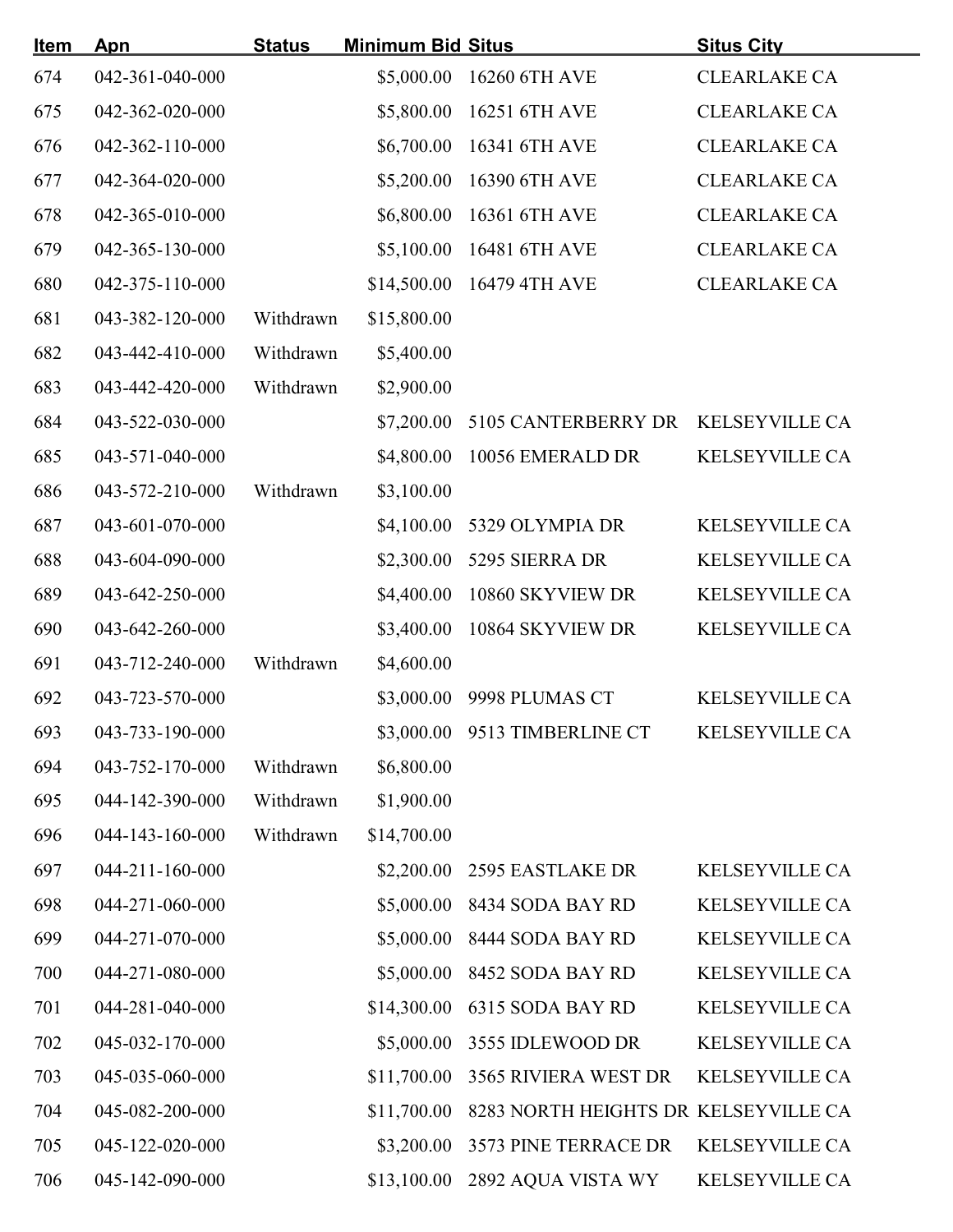| <u>Item</u> | Apn             | <b>Status</b> | <b>Minimum Bid Situs</b> |                                          | <b>Situs City</b>          |
|-------------|-----------------|---------------|--------------------------|------------------------------------------|----------------------------|
| 707         | 045-152-060-000 |               |                          | \$13,000.00 7135 FAIRVIEW LN             | KELSEYVILLE CA             |
| 708         | 045-183-030-000 |               | \$5,800.00               | 3348 WESTRIDGE DR                        | KELSEYVILLE CA             |
| 709         | 045-183-070-000 | Withdrawn     | \$4,900.00               |                                          |                            |
| 710         | 045-183-120-000 |               | \$6,500.00               | 3240 WESTRIDGE DR                        | <b>KELSEYVILLE CA</b>      |
| 711         | 045-226-190-000 |               | \$7,000.00               | 3095 EDGEWOOD DR                         | <b>KELSEYVILLE CA</b>      |
| 712         | 045-232-010-000 |               |                          | \$7,700.00 3112 MARINA VIEW DR           | <b>KELSEYVILLE CA</b>      |
| 713         | 045-232-080-000 |               |                          | \$19,700.00 3165 EDGEWOOD DR             | KELSEYVILLE CA             |
| 714         | 045-232-130-000 |               | \$5,900.00               | 3105 EDGEWOOD DR                         | KELSEYVILLE CA             |
| 715         | 045-242-050-000 |               | \$2,900.00               | 3032 SKYLINE DR                          | <b>KELSEYVILLE CA</b>      |
| 716         | 045-253-070-000 |               | \$4,000.00               | 7417 EVERGREEN DR                        | <b>KELSEYVILLE CA</b>      |
| 717         | 045-261-190-000 |               | \$3,000.00               | <b>3080 RIVIERA HEIGHTS</b><br><b>DR</b> | <b>KELSEYVILLE CA</b>      |
| 718         | 045-262-080-000 |               | \$12,400.00              | 7291 EVERGREEN DR                        | <b>KELSEYVILLE CA</b>      |
| 719         | 045-264-110-000 | Withdrawn     | \$5,300.00               |                                          |                            |
| 720         | 045-264-130-000 |               | \$13,000.00              | <b>3089 RIVIERA HEIGHTS</b><br><b>DR</b> | <b>KELSEYVILLE CA</b>      |
| 721         | 049-043-060-000 |               | \$7,800.00               | 8812 BASS CT                             | <b>LOWER LAKE CA</b>       |
| 722         | 049-052-050-000 | Withdrawn     | \$19,200.00              |                                          |                            |
| 723         | 049-052-060-000 |               | \$16,200.00              | 8878 QUARTERHORSE LN LOWER LAKE CA       |                            |
| 724         | 049-061-290-000 | Withdrawn     | \$6,600.00               |                                          |                            |
| 725         | 049-072-010-000 | Withdrawn     | \$10,000.00              |                                          |                            |
| 726         | 049-073-020-000 |               | \$7,000.00               | 16793 BIG BEAR RD                        | LOWER LAKE CA              |
| 727         | 049-092-070-000 |               | \$3,300.00               | 17015 MEADOWLARK CT LOWER LAKE CA        |                            |
| 728         | 049-103-130-000 |               | \$2,600.00               | 9570 COPSEY CREEK WY LOWER LAKE CA       |                            |
| 729         | 049-202-010-000 | Withdrawn     | \$22,700.00              |                                          |                            |
| 730         | 050-062-040-000 |               | \$7,900.00               | 10672 FOOTHILL RD                        | <b>LOCH LOMOND CA</b>      |
| 731         | 050-073-080-000 |               | \$4,000.00               | 10880 FOOTHILL RD                        | <b>LOCH LOMOND CA</b>      |
| 732         | 050-073-090-000 |               | \$4,000.00               | 10890 FOOTHILL RD                        | LOCH LOMOND CA             |
| 733         | 050-074-070-000 |               | \$2,900.00               | 10847 FOOTHILL RD                        | <b>LOCH LOMOND CA</b>      |
| 734         | 050-074-080-000 |               | \$2,900.00               | 10867 FOOTHILL RD                        | LOCH LOMOND CA             |
| 735         | 050-074-130-000 |               | \$2,100.00               | 10887 FOOTHILL RD                        | <b>LOCH LOMOND CA</b>      |
| 736         | 050-183-030-000 |               | \$4,700.00               | 16931 CASTLEWOOD RD                      | <b>WHISPERING PINES CA</b> |
| 737         | 050-232-270-000 |               | \$3,900.00               | 17093 WILDWOOD WY                        | WHISPERING PINES CA        |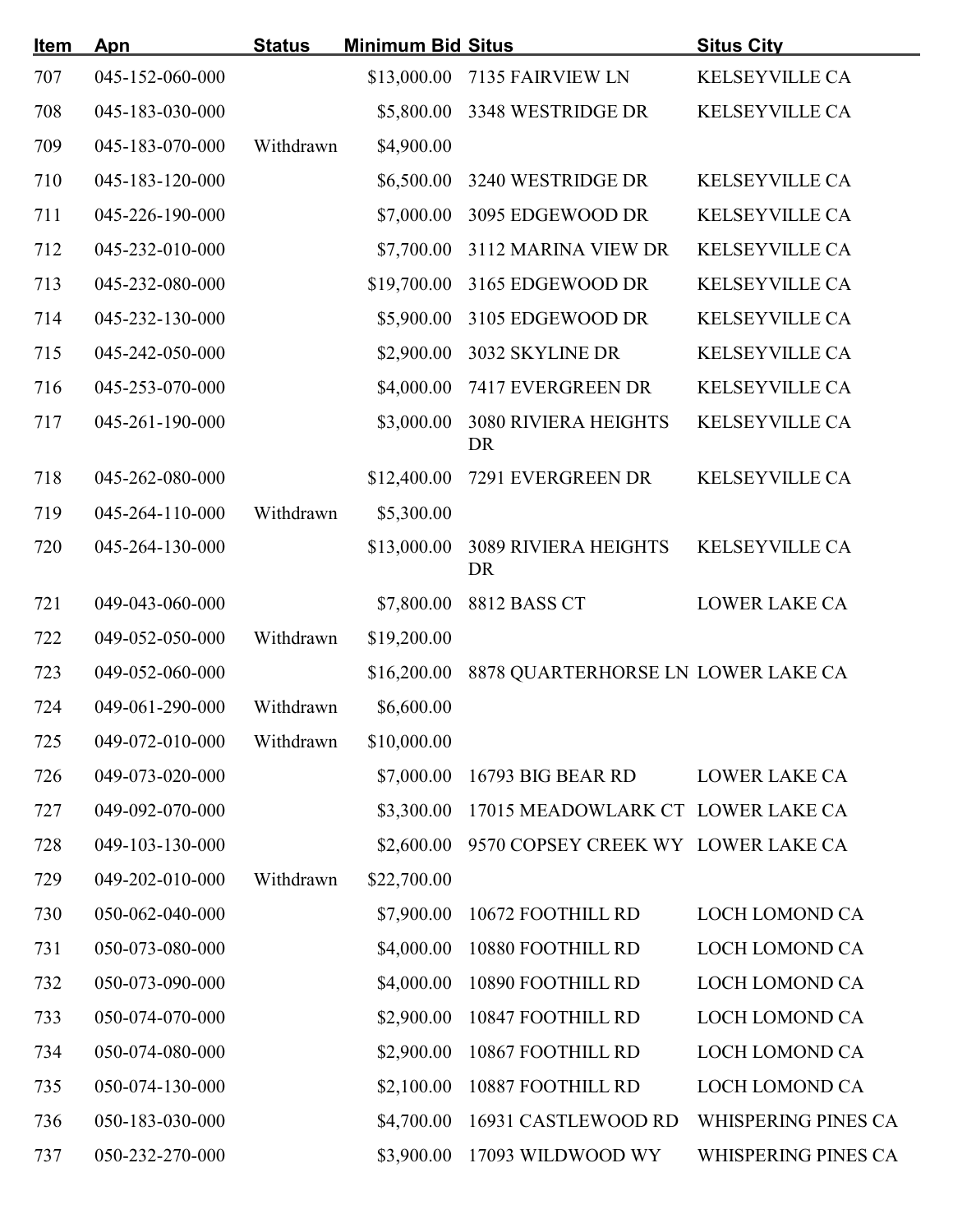| <u>Item</u> | Apn                                               | <b>Status</b> | <b>Minimum Bid Situs</b> |                                     | <b>Situs City</b>          |
|-------------|---------------------------------------------------|---------------|--------------------------|-------------------------------------|----------------------------|
| 738         | 050-232-300-000                                   |               | \$3,300.00               | 10264 PINEWOOD WY                   | WHISPERING PINES CA        |
| 739         | 050-261-120-000                                   |               | \$3,300.00               | 10341 PINEWOOD WY                   | WHISPERING PINES CA        |
| 740         | 050-261-140-000                                   |               | \$3,600.00               | 10339 PINEWOOD WY                   | WHISPERING PINES CA        |
| 741         | 050-261-160-000                                   |               | \$36,700.00              | 10337 PINEWOOD WY                   | <b>WHISPERING PINES CA</b> |
| 742         | 050-431-490-000                                   |               | \$7,500.00               | 11050 ROSE ANDERSON<br><b>RD</b>    | <b>MIDDLETOWN CA</b>       |
| 743         | 050-441-400-000                                   | Withdrawn     | \$9,100.00               |                                     |                            |
| 744         | 050-561-140-000                                   | Withdrawn     | \$8,100.00               |                                     |                            |
| 745         | 050-591-520-000<br><b>COMBO W/050-</b><br>591-530 |               | \$5,900.00               | 12566 OBSERVATION RD LOCH LOMOND CA |                            |
| 745         | 050-591-530-000<br><b>COMBO W/050-</b><br>591-520 |               |                          | 12588 OBSERVATION RD LOCH LOMOND CA |                            |
| 746         | 050-624-040-000                                   | Withdrawn     | \$4,000.00               |                                     |                            |
| 747         | 050-633-110-000                                   |               | \$3,700.00               | 10362 TWIN OAKS DR                  | <b>COBB CA</b>             |
| 748         | 050-752-040-000                                   | Withdrawn     | \$4,600.00               |                                     |                            |
| 749         | 050-921-040-000                                   |               | \$5,000.00               | 11085 OAK ST                        | <b>COBB CA</b>             |
| 750         | 051-012-140-000                                   | Withdrawn     | \$2,000.00               |                                     |                            |
| 751         | 051-021-130-000                                   | Withdrawn     | \$2,700.00               |                                     |                            |
| 752         | $051 - 021 - 140 - 000$                           | Withdrawn     | \$2,700.00               |                                     |                            |
| 753         | 051-021-150-000                                   | Withdrawn     | \$2,700.00               |                                     |                            |
| 754         | 051-141-060-000                                   |               | \$1,900.00               | 9531 HANNAH DRIVE<br><b>NORTH</b>   | <b>KELSEYVILLE CA</b>      |
| 755         | 052-033-020-000                                   |               | \$5,200.00               | 13491 CANYON WY                     | <b>COBB CA</b>             |
| 756         | 052-042-120-000                                   | Withdrawn     | \$1,900.00               |                                     |                            |
| 757         | 052-051-110-000                                   |               | \$5,000.00               | 13980 CASENTINI DR                  | <b>COBB CA</b>             |
| 758         | 052-051-120-000                                   |               |                          | \$5,000.00 14042 CASENTINI DR       | <b>COBB CA</b>             |
| 759         | 052-071-020-000                                   | Withdrawn     | \$1,900.00               |                                     |                            |
| 760         | 052-071-040-000                                   |               |                          | \$13,100.00 9688 PALMER DR          | <b>COBB CA</b>             |
| 761         | 052-071-050-000                                   | Withdrawn     | \$1,900.00               |                                     |                            |
| 762         | 052-073-120-000                                   | Withdrawn     | \$1,900.00               |                                     |                            |
| 763         | 052-073-210-000                                   | Withdrawn     | \$1,900.00               |                                     |                            |
| 764         | 052-082-050-000                                   |               | \$3,600.00               | 14627 LEMA LN                       | <b>COBB CA</b>             |
| 765         | 052-093-070-000                                   | Withdrawn     | \$9,400.00               |                                     |                            |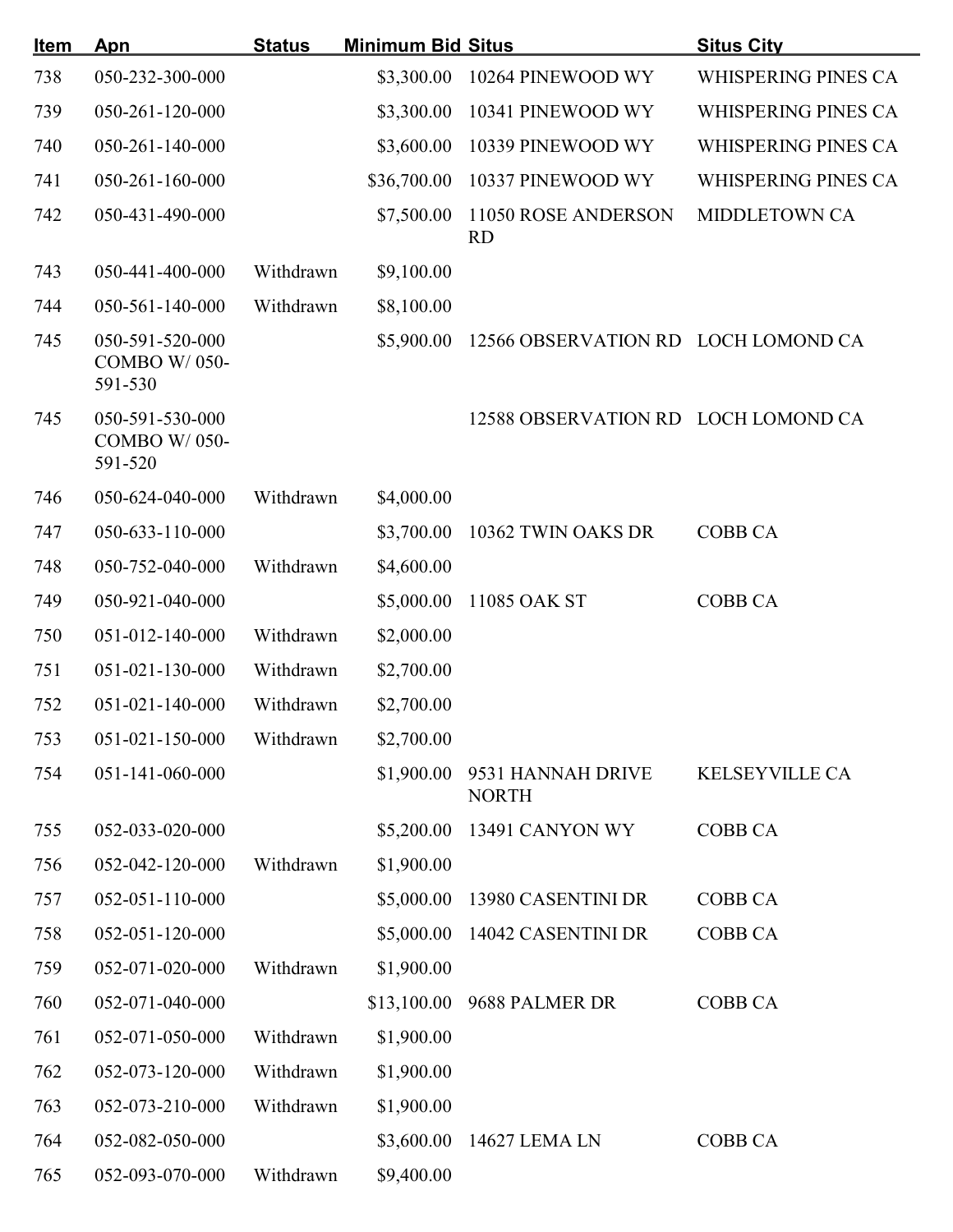| <u>Item</u> | <b>Apn</b>              | <b>Status</b> | <b>Minimum Bid Situs</b> |                                               | <b>Situs City</b>        |
|-------------|-------------------------|---------------|--------------------------|-----------------------------------------------|--------------------------|
| 766         | 052-201-020-000         |               | \$8,000.00               | 11050 LOCH LOMOND RD LOCH LOMOND CA           |                          |
| 767         | 060-102-030-000         |               | \$2,000.00               | 7751 VERNA WY                                 | <b>LUCERNE CA</b>        |
| 768         | 060-132-010-000         | Withdrawn     | \$3,700.00               |                                               |                          |
| 769         | 060-281-060-000         |               | \$2,000.00               | 12251 ALTA VISTA DR                           | <b>CLEARLAKE OAKS CA</b> |
| 770         | 062-041-050-000         | Withdrawn     | \$6,800.00               |                                               |                          |
| 771         | 062-062-150-000         | Withdrawn     | \$8,600.00               |                                               |                          |
| 772         | 062-082-230-000         | Withdrawn     | \$8,600.00               |                                               |                          |
| 773         | 062-112-040-000         |               | \$3,500.00               | 3441 WOLF CREEK RD                            | <b>CLEARLAKE OAKS CA</b> |
| 774         | $062 - 431 - 100 - 000$ | Withdrawn     | \$1,900.00               |                                               |                          |
| 775         | 062-522-030-000         | Withdrawn     | \$2,700.00               |                                               |                          |
| 776         | 062-571-050-000         |               | \$2,900.00               | 2655 SPRING VALLEY RD CLEARLAKE OAKS CA       |                          |
| 777         | $062 - 602 - 100 - 000$ | Withdrawn     | \$3,600.00               |                                               |                          |
| 778         | $062 - 602 - 110 - 000$ | Withdrawn     | \$16,400.00              |                                               |                          |
| 779         | 062-682-010-000         |               | \$4,500.00               | 2060 SPRING VALLEY RD CLEARLAKE OAKS CA       |                          |
| 780         | 063-011-070-000         |               | \$5,000.00               | 3905 EAGLES POINT RD                          | <b>LAKE PILLSBURY CA</b> |
| 781         | 063-011-080-000         |               | \$2,000.00               | 30499 RIDGEWOOD DR                            | <b>LAKE PILLSBURY CA</b> |
| 782         | 063-011-150-000         |               | \$1,400.00               | 30404 FULLER DR                               | <b>LAKE PILLSBURY CA</b> |
| 783         | 063-022-070-000         |               | \$7,000.00               | 30424 RIDGEWOOD DR                            | <b>LAKE PILLSBURY CA</b> |
| 784         | 063-061-020-000         |               |                          | \$5,900.00 4444 RAVENWOOD CT                  | <b>LAKE PILLSBURY CA</b> |
| 785         | 063-091-170-000         |               |                          | \$2,600.00 30444 RUNNING<br><b>SPRINGS WY</b> | <b>LAKE PILLSBURY CA</b> |
| 786         | 063-151-020-000         |               | \$7,000.00               | 30195 CREEKSIDE DR                            | <b>LAKE PILLSBURY CA</b> |
| 787         | 063-151-030-000         |               | \$7,000.00               | 30175 CREEKSIDE DR                            | <b>LAKE PILLSBURY CA</b> |
| 788         | 063-151-060-000         |               | \$3,700.00               | 30115 CREEKSIDE DR                            | LAKE PILLSBURY CA        |
| 789         | $063 - 161 - 110 - 000$ |               | \$2,800.00               | 29784 RIDGEWOOD DR                            | LAKE PILLSBURY CA        |
| 790         | 063-191-030-000         |               | \$4,800.00               | 3913 YOSEMITE                                 | LAKE PILLSBURY CA        |
| 791         | 063-202-080-000         |               | \$1,600.00               | 29949 RIDGEWOOD DR                            | <b>LAKE PILLSBURY CA</b> |
| 792         | 063-211-020-000         |               | \$2,800.00               | 29781 FULLER DR                               | <b>LAKE PILLSBURY CA</b> |
| 793         | 063-233-070-000         |               | \$3,500.00               | 3717 LITTLE MEADOWS<br><b>RD</b>              | <b>LAKE PILLSBURY CA</b> |
| 794         | 063-251-090-000         |               | \$9,400.00               | 29655 RIDGEWOOD DR                            | <b>LAKE PILLSBURY CA</b> |
| 795         | 063-281-070-000         |               | \$5,400.00               | 31342 LITTLE DOE CT                           | <b>LAKE PILLSBURY CA</b> |
| 796         | 063-302-020-000         |               | \$5,100.00               | 31212 SALMON CREEK<br>RD                      | <b>LAKE PILLSBURY CA</b> |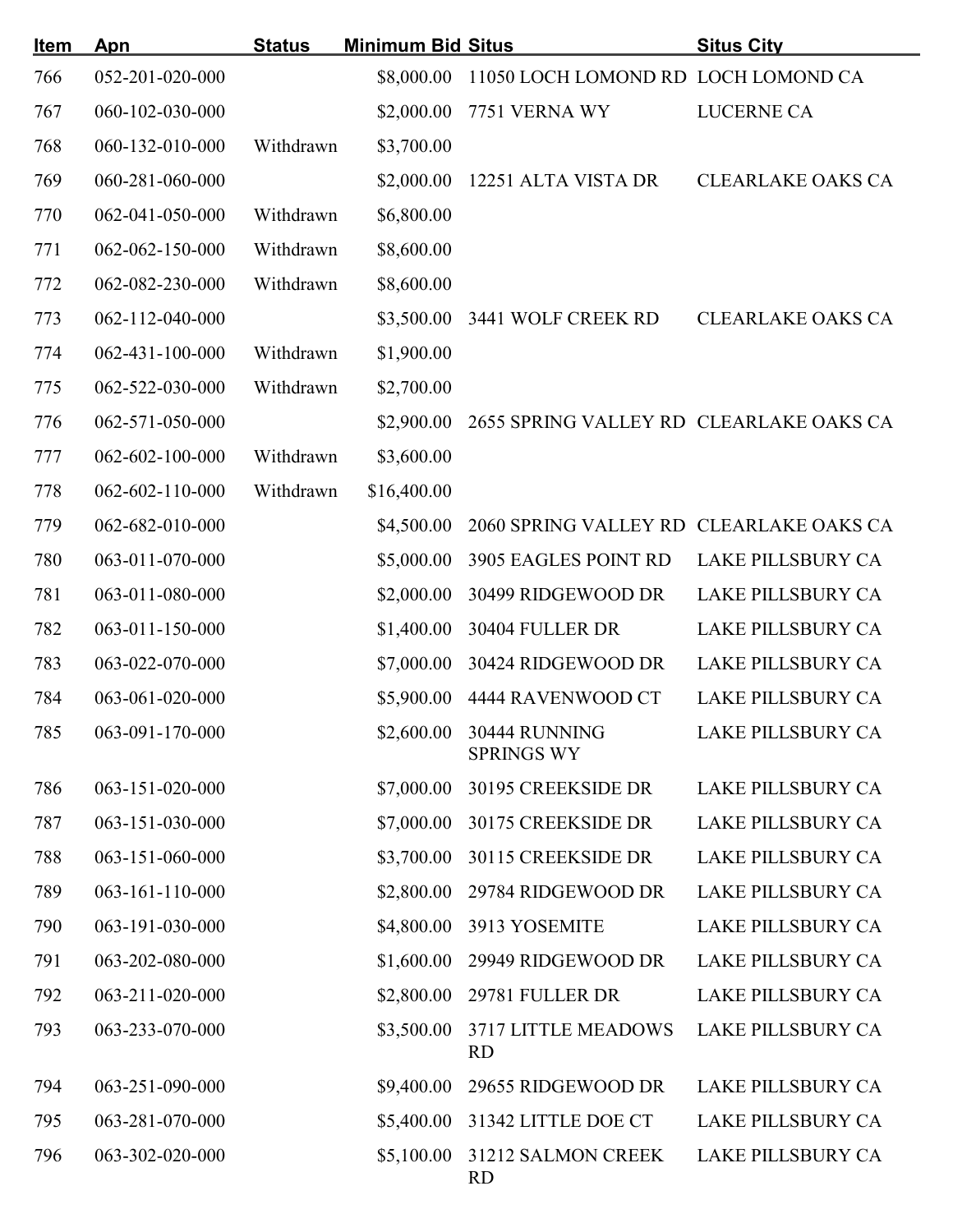| <u>Item</u> | Apn             | <b>Status</b> | <b>Minimum Bid Situs</b> |                                                     | <b>Situs City</b>                         |
|-------------|-----------------|---------------|--------------------------|-----------------------------------------------------|-------------------------------------------|
| 797         | 063-351-030-000 |               | \$1,900.00               | 29985 BOOTH CROSSING LAKE PILLSBURY CA<br><b>RD</b> |                                           |
| 798         | 063-371-090-000 | Withdrawn     | \$2,200.00               |                                                     |                                           |
| 799         | 063-372-010-000 |               | \$1,900.00               | 29915 BOOTH CROSSING LAKE PILLSBURY CA<br><b>RD</b> |                                           |
| 800         | 122-012-260-000 | Withdrawn     | \$18,800.00              |                                                     |                                           |
| 801         | 122-021-080-000 |               | \$5,800.00               | 15839 JOSEPH TR                                     | <b>LOWER LAKE CA</b>                      |
| 802         | 122-053-300-000 | Withdrawn     | \$12,000.00              |                                                     |                                           |
| 803         | 122-053-310-000 | Withdrawn     | \$14,300.00              |                                                     |                                           |
| 804         | 122-201-010-000 | Withdrawn     | \$6,200.00               |                                                     |                                           |
| 805         | 122-211-010-000 | Withdrawn     | \$6,200.00               |                                                     |                                           |
| 806         | 122-211-020-000 | Withdrawn     | \$6,200.00               |                                                     |                                           |
| 807         | 122-241-080-000 | Withdrawn     | \$15,400.00              |                                                     |                                           |
| 808         | 136-031-510-000 | Withdrawn     | \$13,200.00              |                                                     |                                           |
| 809         | 141-021-060-000 |               | \$4,700.00               | 17193 KNOLLVIEW DR                                  | HIDDEN VALLEY LAKE C                      |
| 810         | 141-071-050-000 | Withdrawn     | \$5,200.00               |                                                     |                                           |
| 811         | 141-072-120-000 |               | \$21,400.00              | 19431 DEER HILL RD                                  | HIDDEN VALLEY LAKE C                      |
| 812         | 141-072-150-000 | Withdrawn     | \$5,500.00               |                                                     |                                           |
| 813         | 141-091-140-000 |               | \$20,200.00              | 19323 NORTH SHORE CT                                | HIDDEN VALLEY LAKE C                      |
| 814         | 141-181-010-000 |               | \$6,000.00               | <b>18523 LAKERIDGE CIR</b>                          | HIDDEN VALLEY LAKE C                      |
| 815         | 141-181-040-000 |               | \$5,000.00               | <b>18571 LAKERIDGE CIR</b>                          | HIDDEN VALLEY LAKE C                      |
| 816         | 141-181-050-000 |               | \$5,000.00               | <b>18587 LAKERIDGE CIR</b>                          | HIDDEN VALLEY LAKE C                      |
| 817         | 141-181-060-000 |               | \$17,800.00              | 18603 LAKERIDGE CIR                                 | HIDDEN VALLEY LAKE C                      |
| 818         | 141-181-180-000 |               | \$19,600.00              | <b>18795 LAKERIDGE CIR</b>                          | HIDDEN VALLEY LAKE C                      |
| 819         | 141-284-030-000 | Withdrawn     | \$6,500.00               |                                                     |                                           |
| 820         | 141-321-060-000 |               | \$25,800.00              | 18946 MOON RIDGE RD                                 | HIDDEN VALLEY LAKE C                      |
| 821         | 141-321-070-000 |               | \$25,800.00              | 18960 MOON RIDGE RD                                 | HIDDEN VALLEY LAKE C                      |
| 822         | 141-322-200-000 |               | \$25,500.00              | 19006 HIDDEN VALLEY<br><b>RD</b>                    | HIDDEN VALLEY LAKE C                      |
| 823         | 141-352-120-000 |               | \$8,900.00               | 19242 MOON RIDGE RD                                 | HIDDEN VALLEY LAKE C                      |
| 824         | 141-401-100-000 |               | \$2,900.00               | 19642 DONKEY HILL RD                                | HIDDEN VALLEY LAKE C                      |
| 825         | 141-411-240-000 |               | \$2,600.00               |                                                     | 19968 POWDER HORN RD HIDDEN VALLEY LAKE C |
| 826         | 141-451-160-000 |               | \$12,100.00              | 19552 PARK RIDGE DR                                 | HIDDEN VALLEY LAKE C                      |
| 827         | 141-461-100-000 |               | \$8,400.00               |                                                     | 19792 POWDER HORN RD HIDDEN VALLEY LAKE C |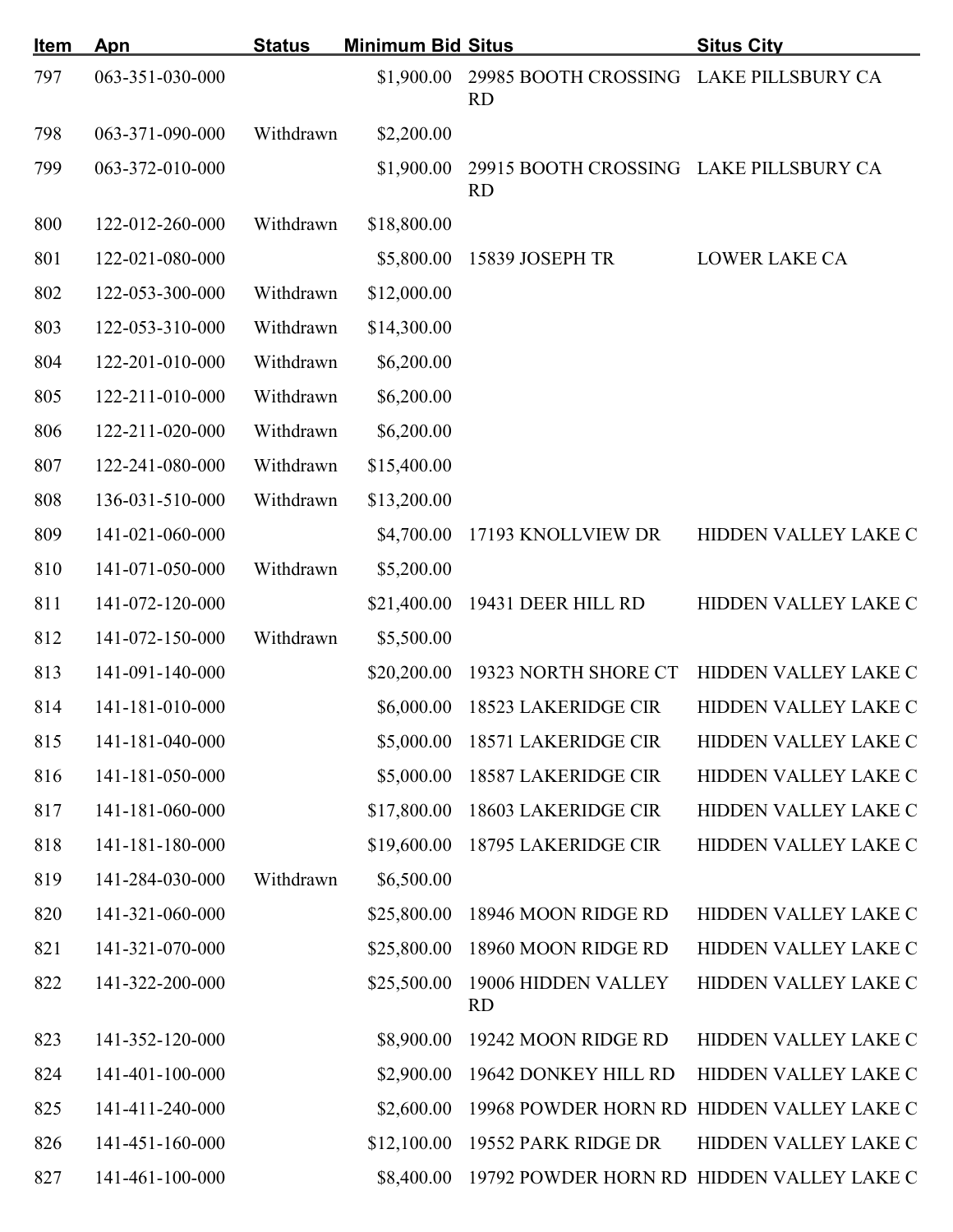| Item | Apn             | <b>Status</b> | <b>Minimum Bid Situs</b> |                                       | <b>Situs City</b>                         |
|------|-----------------|---------------|--------------------------|---------------------------------------|-------------------------------------------|
| 828  | 141-552-040-000 |               | \$4,900.00               |                                       | 21164 POWDER HORN RD HIDDEN VALLEY LAKE C |
| 829  | 141-552-080-000 |               | \$5,200.00               |                                       | 21100 POWDER HORN RD HIDDEN VALLEY LAKE C |
| 830  | 141-561-050-000 |               | \$6,300.00               |                                       | 20891 POWDER HORN RD HIDDEN VALLEY LAKE C |
| 831  | 141-591-010-000 |               | \$5,400.00               |                                       | 20393 POWDER HORN RD HIDDEN VALLEY LAKE C |
| 832  | 141-591-100-000 |               | \$3,300.00               |                                       | 20505 POWDER HORN RD HIDDEN VALLEY LAKE C |
| 833  | 141-702-030-000 |               | \$15,800.00              | 19723 OAK FLAT RD                     | HIDDEN VALLEY LAKE C                      |
| 834  | 141-713-040-000 |               | \$5,100.00               | 19917 MOUNTAIN<br><b>MEADOW NORTH</b> | HIDDEN VALLEY LAKE C                      |
| 835  | 141-722-030-000 |               | \$25,300.00              | 19807 BEAR VALLEY RD                  | HIDDEN VALLEY LAKE C                      |
| 836  | 142-021-020-000 |               | \$4,500.00               | 17028 SPRUCE GROVE<br><b>RD</b>       | HIDDEN VALLEY LAKE C                      |
| 837  | 142-031-050-000 |               | \$7,000.00               | 16801 SPRUCE GROVE<br><b>RD</b>       | HIDDEN VALLEY LAKE C                      |
| 838  | 142-035-020-000 | Withdrawn     | \$10,300.00              |                                       |                                           |
| 839  | 142-072-010-000 |               | \$13,000.00              | 18329 DEER HILL RD                    | HIDDEN VALLEY LAKE C                      |
| 840  | 142-101-190-000 |               | \$19,900.00              | 18460 NORTH SHORE DR                  | HIDDEN VALLEY LAKE C                      |
| 841  | 142-131-020-000 |               | \$3,600.00               | 18653 GLENWOOD RD                     | HIDDEN VALLEY LAKE C                      |
| 842  | 142-131-040-000 |               | \$2,500.00               | 18645 GLENWOOD RD                     | HIDDEN VALLEY LAKE C                      |
| 843  | 142-131-250-000 |               | \$3,500.00               | 18802 FERNWOOD RD                     | HIDDEN VALLEY LAKE C                      |
| 844  | 142-132-150-000 |               | \$3,200.00               | 18771 FERNWOOD RD                     | HIDDEN VALLEY LAKE C                      |
| 845  | 142-132-210-000 |               |                          | \$8,600.00 18743 FERNWOOD RD          | HIDDEN VALLEY LAKE C                      |
| 846  | 142-132-230-000 |               | \$1,000.00               | 18733 FERNWOOD RD                     | HIDDEN VALLEY LAKE C                      |
| 847  | 142-141-080-000 |               | \$3,100.00               | 18937 DOE CT                          | HIDDEN VALLEY LAKE C                      |
| 848  | 142-143-040-000 |               | \$2,800.00               | 18836 COYLE SPRINGS<br><b>RD</b>      | HIDDEN VALLEY LAKE C                      |
| 849  | 142-154-080-000 | Withdrawn     | \$4,600.00               |                                       |                                           |
| 850  | 142-162-110-000 |               | \$3,300.00               | 18856 STONEGATE RD                    | HIDDEN VALLEY LAKE C                      |
| 851  | 142-164-020-000 |               | \$11,600.00              | 18570 GLENWOOD RD                     | HIDDEN VALLEY LAKE C                      |
| 852  | 142-164-030-000 |               | \$13,000.00              | 18560 GLENWOOD RD                     | HIDDEN VALLEY LAKE C                      |
| 853  | 142-164-200-000 |               | \$6,000.00               | 17449 GREENRIDGE RD                   | HIDDEN VALLEY LAKE C                      |
| 854  | 142-171-020-000 |               | \$5,500.00               | 16711 GREENRIDGE RD                   | HIDDEN VALLEY LAKE C                      |
| 855  | 142-182-200-000 |               | \$4,300.00               | 17335 GREENRIDGE RD                   | HIDDEN VALLEY LAKE C                      |
| 856  | 142-191-060-000 |               | \$3,000.00               | 17144 SQUIRRELHILL RD                 | HIDDEN VALLEY LAKE C                      |
| 857  | 142-201-170-000 | Withdrawn     | \$4,500.00               |                                       |                                           |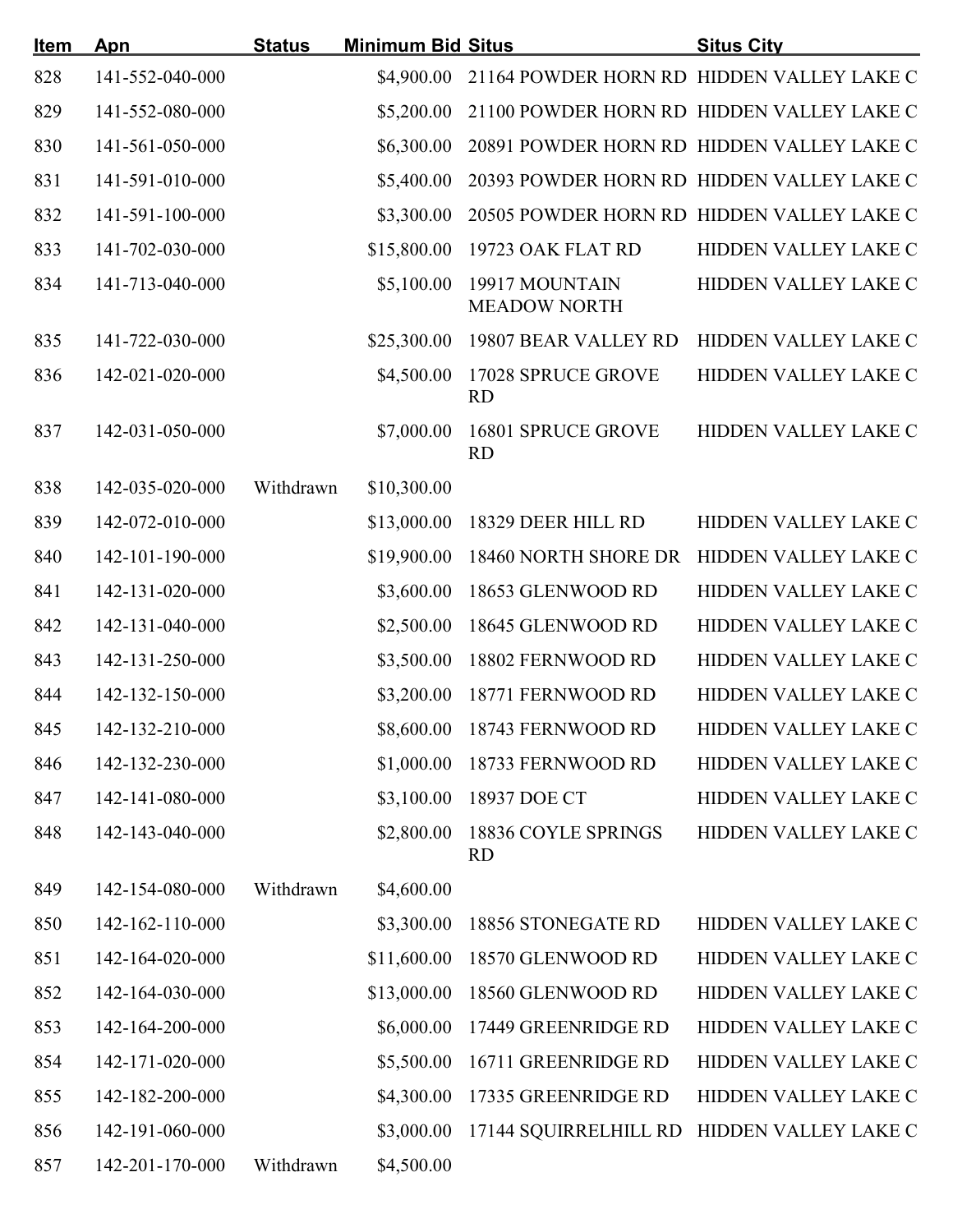| <u>Item</u> | Apn             | <b>Status</b> | <b>Minimum Bid Situs</b> |                           | <b>Situs City</b>    |
|-------------|-----------------|---------------|--------------------------|---------------------------|----------------------|
| 858         | 142-251-010-000 |               | \$1,700.00               | 16610 JADE CT             | HIDDEN VALLEY LAKE C |
| 859         | 142-271-070-000 |               | \$4,500.00               | 16459 CONESTOGA RD        | HIDDEN VALLEY LAKE C |
| 860         | 142-272-110-000 |               | \$2,800.00               | 18218 BOXWOOD CT          | HIDDEN VALLEY LAKE C |
| 861         | 142-281-070-000 |               | \$4,500.00               | 16333 CONESTOGA RD        | HIDDEN VALLEY LAKE C |
| 862         | 142-283-140-000 |               | \$2,900.00               | <b>16382 FIRETHORN RD</b> | HIDDEN VALLEY LAKE C |
| 863         | 142-283-150-000 |               | \$9,700.00               | 16392 FIRETHORN RD        | HIDDEN VALLEY LAKE C |
| 864         | 142-311-230-000 |               | \$3,400.00               | 16512 HACIENDA CT         | HIDDEN VALLEY LAKE C |
| 865         | 142-321-080-000 |               | \$5,000.00               | 17657 DEER HILL RD        | HIDDEN VALLEY LAKE C |
| 866         | 142-332-180-000 |               | \$7,000.00               | 16512 CRESCENT CT         | HIDDEN VALLEY LAKE C |
| 867         | 142-332-250-000 |               | \$20,400.00              | 17482 DEER HILL RD        | HIDDEN VALLEY LAKE C |
| 868         | 142-351-230-000 |               | \$5,900.00               | 18623 PIN OAK CT          | HIDDEN VALLEY LAKE C |
| 869         | 142-351-250-000 | Withdrawn     | \$6,300.00               |                           |                      |
| 870         | 142-353-040-000 |               | \$5,900.00               | 17384 DEER HILL RD        | HIDDEN VALLEY LAKE C |
| 871         | 142-361-050-000 |               | \$6,400.00               | 16244 EAGLE ROCK RD       | HIDDEN VALLEY LAKE C |
| 872         | 142-363-160-000 |               | \$8,100.00               | 16337 EAGLE ROCK RD       | HIDDEN VALLEY LAKE C |
| 873         | 142-363-210-000 |               | \$4,300.00               | 16377 EAGLE ROCK RD       | HIDDEN VALLEY LAKE C |
| 874         | 142-363-250-000 |               | \$4,700.00               | 16409 EAGLE ROCK RD       | HIDDEN VALLEY LAKE C |
| 875         | 142-371-060-000 |               | \$2,200.00               | 16161 EAGLE ROCK RD       | HIDDEN VALLEY LAKE C |
| 876         | 142-371-120-000 | Withdrawn     | \$3,400.00               |                           |                      |
| 877         | 142-372-070-000 |               | \$3,900.00               | 16152 EAGLE ROCK RD       | HIDDEN VALLEY LAKE C |
| 878         | 142-391-030-000 | Withdrawn     | \$4,000.00               |                           |                      |
| 879         | 142-391-220-000 |               | \$5,800.00               | 16025 EAGLE ROCK RD       | HIDDEN VALLEY LAKE C |
| 880         | 142-391-240-000 |               | \$10,200.00              | 16041 EAGLE ROCK RD       | HIDDEN VALLEY LAKE C |
| 881         | 142-391-250-000 |               | \$10,500.00              | 16049 EAGLE ROCK RD       | HIDDEN VALLEY LAKE C |
| 882         | 142-391-270-000 |               | \$15,400.00              | 16065 EAGLE ROCK RD       | HIDDEN VALLEY LAKE C |
| 883         | 142-391-280-000 |               | \$11,700.00              | 16073 EAGLE ROCK RD       | HIDDEN VALLEY LAKE C |
| 884         | 142-391-290-000 |               | \$7,800.00               | 16081 EAGLE ROCK RD       | HIDDEN VALLEY LAKE C |
| 885         | 142-392-040-000 |               | \$32,300.00              | 15776 LITTLE PEAK RD      | HIDDEN VALLEY LAKE C |
| 886         | 142-402-210-000 |               | \$2,400.00               | 15603 EAGLE ROCK RD       | HIDDEN VALLEY LAKE C |
| 887         | 142-402-220-000 |               | \$2,100.00               | 15627 EAGLE ROCK RD       | HIDDEN VALLEY LAKE C |
| 888         | 142-403-050-000 |               | \$13,800.00              | 15678 EAGLE ROCK RD       | HIDDEN VALLEY LAKE C |
| 889         | 142-431-010-000 |               | \$3,700.00               | 19366 DONKEY HILL RD      | HIDDEN VALLEY LAKE C |
| 890         | 142-431-090-000 |               | \$3,200.00               | 19462 DONKEY HILL RD      | HIDDEN VALLEY LAKE C |